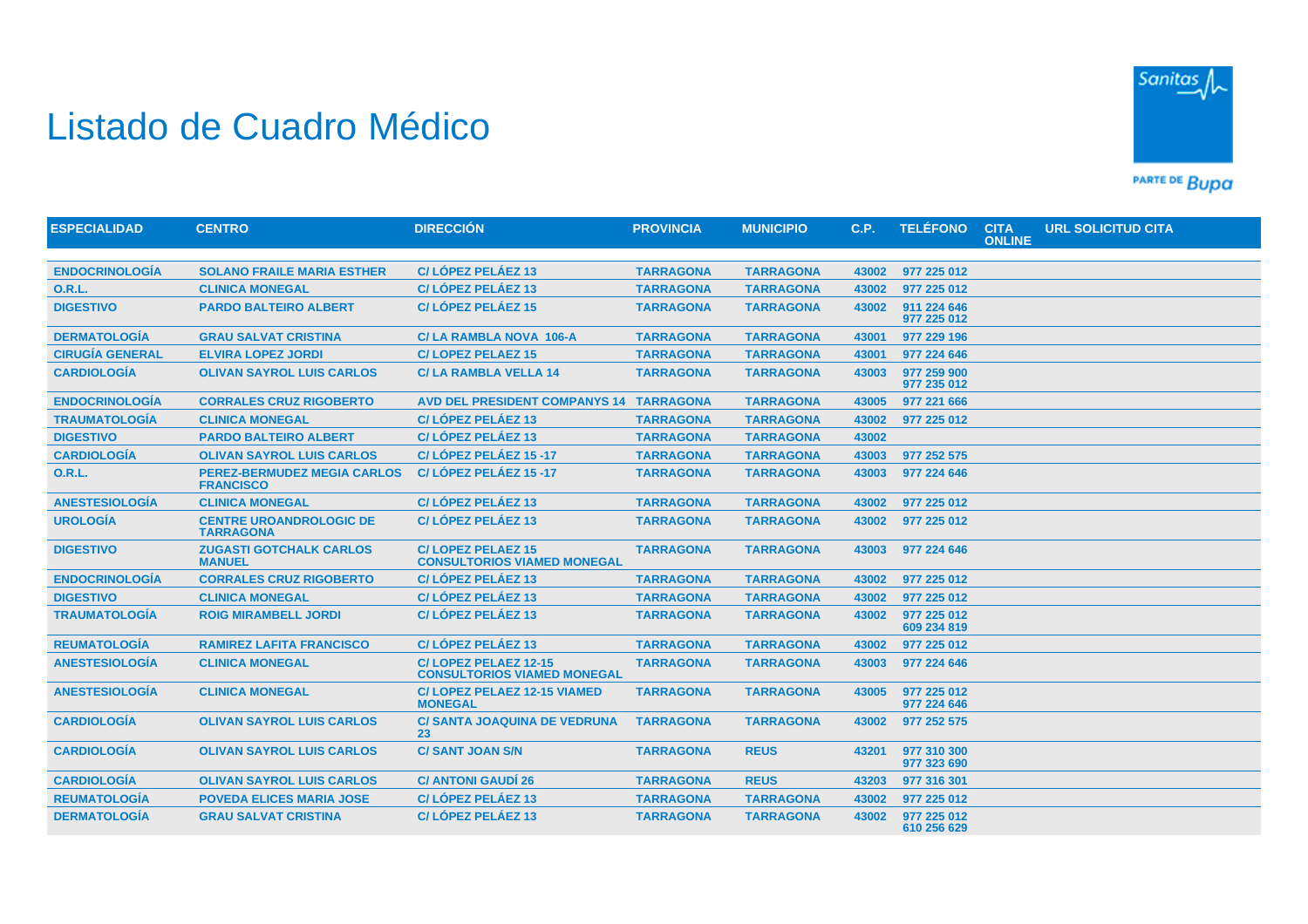| <b>REUMATOLOGÍA</b>    | <b>RAMIREZ LAFITA FRANCISCO</b>                          | C/LÓPEZ PELÁEZ 15                                                                        | <b>TARRAGONA</b> | <b>TARRAGONA</b> | 43002 | 977 225 012                |           |                                      |  |
|------------------------|----------------------------------------------------------|------------------------------------------------------------------------------------------|------------------|------------------|-------|----------------------------|-----------|--------------------------------------|--|
| <b>CARDIOLOGÍA</b>     | <b>DE CASTRO ARITMENDIZ RAMON</b>                        | C/LÓPEZ PELÁEZ 15-17                                                                     | <b>TARRAGONA</b> | <b>TARRAGONA</b> | 43003 | 977 224 646                |           |                                      |  |
| <b>ENDOCRINOLOGÍA</b>  | <b>SOLANO FRAILE MARIA ESTHER</b>                        | <b>C/LOPEZ PELAEZ (CLINICA</b><br><b>MONEGAL) 15-17</b>                                  | <b>TARRAGONA</b> | <b>TARRAGONA</b> | 43080 | 977 225 012                |           |                                      |  |
| <b>REUMATOLOGIA</b>    | <b>POVEDA ELICES MARIA JOSE</b>                          | <b>RBL RAMBLA NOVA 33</b>                                                                | <b>TARRAGONA</b> | <b>TARRAGONA</b> | 43003 | 977 432 996                |           |                                      |  |
| <b>UROLOGÍA</b>        | <b>CENTRE UROANDROLOGIC DE</b><br><b>TARRAGONA</b>       | <b>C/ RAMBLA NOVA 100</b>                                                                | <b>TARRAGONA</b> | <b>TARRAGONA</b> | 43001 | 977 226 531                |           |                                      |  |
| <b>TRAUMATOLOGÍA</b>   | <b>ROIG MIRAMBELL JORDI</b>                              | <b>C/ RAMBLA NOVA 78</b>                                                                 | <b>TARRAGONA</b> | <b>TARRAGONA</b> | 43001 | 977 235 555                |           |                                      |  |
| <b>GINECOLOGÍA</b>     | <b>SANZ MARTINEZ OSCAR</b>                               | <b>C/LOPEZ PELAEZ 15</b>                                                                 | <b>TARRAGONA</b> | <b>TARRAGONA</b> | 43001 | 977 224 646                |           |                                      |  |
| <b>ALERGOLOGÍA</b>     | <b>LLATSER OLIVA RAFAEL</b>                              | C/LÓPEZ PELÁEZ 13                                                                        | <b>TARRAGONA</b> | <b>TARRAGONA</b> | 43002 | 977 225 012                |           |                                      |  |
| <b>OFTALMOLOGÍA</b>    | <b>OCULAR ENSAN, S.L.</b>                                | C/LOPEZ PELAEZ 13                                                                        | <b>TARRAGONA</b> | <b>TARRAGONA</b> | 43002 | 977 225 012                |           |                                      |  |
| <b>ALERGOLOGÍA</b>     | <b>DALMAU DUCH GASPAR</b>                                | <b>AVD SUNER 49-51</b>                                                                   | <b>TARRAGONA</b> | <b>REUS</b>      | 43204 | 977 311 150                |           |                                      |  |
| <b>GINECOLOGÍA</b>     | <b>GALERA ORTEGA JOANA</b>                               | <b>BLQ EDIFICIO FLORIDA ESC A</b><br><b>LOCAL 11 DONAGYNE CONSULTA</b><br><b>PRIVADA</b> | <b>TARRAGONA</b> | <b>TARRAGONA</b> | 43007 | 977 120 591                |           |                                      |  |
| <b>UROLOGIA</b>        | <b>CLINICA MONEGAL</b>                                   | <b>C/LOPEZ PELAEZ 13</b>                                                                 | <b>TARRAGONA</b> | <b>TARRAGONA</b> | 43001 | 977 225 012<br>977 224 646 |           |                                      |  |
| <b>REUMATOLOGIA</b>    | <b>CASALS PUNTI SALVADOR</b>                             | C/ SANTA JOAQUINA DE VEDRUNA<br>23                                                       | <b>TARRAGONA</b> | <b>TARRAGONA</b> | 43002 | 977 252 575                |           |                                      |  |
| <b>UROLOGÍA</b>        | <b>ALVAREZ DE LA RED PEDRO LUIS</b>                      | C/LÓPEZ PELÁEZ 13                                                                        | <b>TARRAGONA</b> | <b>TARRAGONA</b> | 43002 |                            |           |                                      |  |
| <b>OFTALMOLOGÍA</b>    | <b>PASSARELL COBACHO MARIUS</b>                          | <b>AVD RAMON Y CAJAL 21 LICARI</b><br><b>VISION</b>                                      | <b>TARRAGONA</b> | <b>TARRAGONA</b> | 43001 | 977 241 761                |           |                                      |  |
| <b>MED. FAMILIAR</b>   | <b>MEDINA VALLES JULIO ESTEBAN</b>                       | C/LOPEZ PELAEZ 13-15<br><b>CONSULTORIOS MONEGAL</b>                                      | <b>TARRAGONA</b> | <b>TARRAGONA</b> | 43003 | 977 225 012<br>977 224 646 |           |                                      |  |
| <b>ALERGOLOGÍA</b>     | <b>DALMAU DUCH GASPAR</b>                                | C/LOPEZ PELAEZ 13-15<br><b>CONSULTORIOS VIAMED MONEGAL</b>                               | <b>TARRAGONA</b> | <b>TARRAGONA</b> | 43003 | 977 225 012<br>977 224 646 |           |                                      |  |
| <b>ALERGOLOGIA</b>     | <b>CLINICA MONEGAL</b>                                   | C/LÓPEZ PELÁEZ 13                                                                        | <b>TARRAGONA</b> | <b>TARRAGONA</b> | 43002 | 977 225 012                |           |                                      |  |
| <b>CIRUGÍA GENERAL</b> | <b>CLINICA MONEGAL</b>                                   | C/LOPEZ PELAEZ 13                                                                        | <b>TARRAGONA</b> | <b>TARRAGONA</b> | 43002 | 977 225 012                |           |                                      |  |
| <b>C. VASCULAR</b>     | <b>TARRAGONA CIRURGIAS</b><br><b>VASCULARS</b>           | C/LÓPEZ PELÁEZ 13                                                                        | <b>TARRAGONA</b> | <b>TARRAGONA</b> | 43002 | 977 225 012<br>610 256 629 |           |                                      |  |
| <b>ALERGOLOGÍA</b>     | <b>DALMAU DUCH GASPAR</b>                                | <b>C/ ANTONI GAUDI 26</b>                                                                | <b>TARRAGONA</b> | <b>REUS</b>      | 43203 | 977 316 301                |           |                                      |  |
| <b>REUMATOLOGÍA</b>    | <b>CASALS PUNTI SALVADOR</b>                             | C/LÓPEZ PELÁEZ 13                                                                        | <b>TARRAGONA</b> | <b>TARRAGONA</b> | 43002 | 977 225 012                |           |                                      |  |
| <b>UROLOGÍA</b>        | <b>ALVAREZ DE LA RED PEDRO LUIS</b>                      | <b>PSO PRIM 2-4</b>                                                                      | <b>TARRAGONA</b> | <b>REUS</b>      | 43202 | 977 320 033                |           |                                      |  |
| <b>OFTALMOLOGÍA</b>    | <b>OCULAR ENSAN, S.L.</b>                                | <b>C/LA RAMBLA NOVA 78 BAJOS</b>                                                         | <b>TARRAGONA</b> | <b>TARRAGONA</b> | 43003 | 977 235 555                |           |                                      |  |
| <b>UROLOGÍA</b>        | <b>CLINICA MONEGAL</b>                                   | C/LÓPEZ PELÁEZ 13                                                                        | <b>TARRAGONA</b> | <b>TARRAGONA</b> | 43002 | 977 225 012                |           |                                      |  |
| <b>ALERGOLOGÍA</b>     | <b>LLATSER OLIVA RAFAEL</b>                              | <b>C/ RAMBLA NOVA EDIFICI</b><br><b>ATLANTIC 103</b>                                     | <b>TARRAGONA</b> | <b>TARRAGONA</b> | 43001 | 977 250 000<br>977 252 804 |           |                                      |  |
| <b>C. VASCULAR</b>     | <b>TARRAGONA CIRURGIAS</b><br><b>VASCULARS</b>           | <b>PLZ LLIBERTAT 10 BAJOS</b>                                                            | <b>TARRAGONA</b> | <b>REUS</b>      | 43201 | 977 321 555                |           |                                      |  |
| <b>C. VASCULAR</b>     | <b>SEGURA OLLE JOAN</b>                                  | <b>C/ RAMBLA NOVA 78</b>                                                                 | <b>TARRAGONA</b> | <b>TARRAGONA</b> | 43001 | 977 235 555                |           |                                      |  |
| <b>GINECOLOGÍA</b>     | <b>GALERA ORTEGA JOANA</b>                               | C/LÓPEZ PELÁEZ 13                                                                        | <b>TARRAGONA</b> | <b>TARRAGONA</b> | 43002 | 977 225 012<br>609 234 819 |           |                                      |  |
| <b>C. VASCULAR</b>     | <b>TARRAGONA CIRURGIAS</b><br><b>VASCULARS</b>           | <b>C/ RAMBLA NOVA 3 PRAL. A</b>                                                          | <b>TARRAGONA</b> | <b>TARRAGONA</b> | 43001 | 977 252 166                |           |                                      |  |
| <b>ALERGOLOGÍA</b>     | <b>DALMAU DUCH GASPAR</b>                                | C/LÓPEZ PELÁEZ 13                                                                        | <b>TARRAGONA</b> | <b>TARRAGONA</b> | 43002 | 977 225 012                |           |                                      |  |
| <b>MED. FAMILIAR</b>   | <b>CLINICA MONEGAL</b>                                   | C/LOPEZ PELAEZ 13                                                                        | <b>TARRAGONA</b> | <b>TARRAGONA</b> | 43002 | 977 225 012                |           |                                      |  |
| <b>O.R.L.</b>          | <b>MILENIUM CENTRO MEDICO</b><br><b>IMPERIAL TARRACO</b> | <b>AVD ROMA 3-5</b>                                                                      | <b>TARRAGONA</b> | <b>TARRAGONA</b> | 43005 | 933 623 449                | <b>SI</b> | Pulsa aguí para pedir tu cita online |  |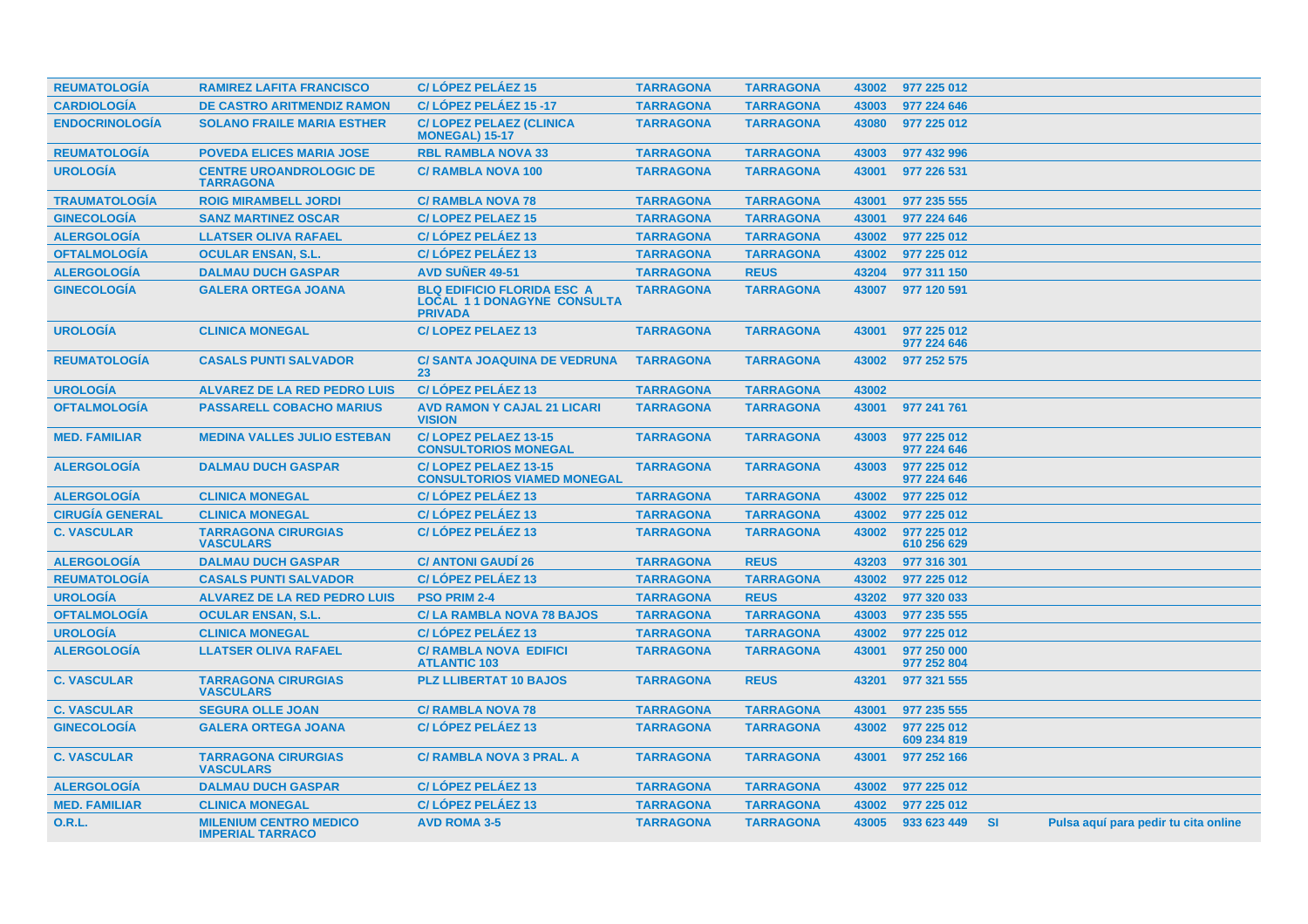| <b>UROLOGIA</b>        | <b>MILENIUM CENTRO MEDICO</b><br><b>IMPERIAL TARRACO</b> | <b>AVD ROMA 3-5</b>                                | <b>TARRAGONA</b> | <b>TARRAGONA</b>  | 43005 | 933 623 449                | <b>SI</b> | Pulsa aguí para pedir tu cita online |
|------------------------|----------------------------------------------------------|----------------------------------------------------|------------------|-------------------|-------|----------------------------|-----------|--------------------------------------|
| <b>ALERGOLOGÍA</b>     | <b>MILENIUM CENTRO MEDICO</b><br><b>IMPERIAL TARRACO</b> | <b>AVD ROMA 3-5</b>                                | <b>TARRAGONA</b> | <b>TARRAGONA</b>  | 43005 | 933 623 449                | <b>SI</b> | Pulsa aquí para pedir tu cita online |
| <b>C. VASCULAR</b>     | <b>MILENIUM CENTRO MEDICO</b><br><b>IMPERIAL TARRACO</b> | <b>AVD ROMA 3-5</b>                                | <b>TARRAGONA</b> | <b>TARRAGONA</b>  | 43005 | 933 623 449                | <b>SI</b> | Pulsa aquí para pedir tu cita online |
| RADIODIAGNÓST.         | <b>MILENIUM CENTRO MEDICO</b><br><b>IMPERIAL TARRACO</b> | <b>AVD ROMA 3-5</b>                                | <b>TARRAGONA</b> | <b>TARRAGONA</b>  | 43005 | 933 623 449                |           |                                      |
| <b>ANESTESIOLOGIA</b>  | <b>MILENIUM CENTRO MEDICO</b><br><b>IMPERIAL TARRACO</b> | <b>AVD ROMA 3-5</b>                                | <b>TARRAGONA</b> | <b>TARRAGONA</b>  | 43005 | 933 623 449                | <b>SI</b> | Pulsa aquí para pedir tu cita online |
| ANÁLISIS               | <b>MILENIUM CENTRO MEDICO</b><br><b>IMPERIAL TARRACO</b> | <b>C/SANT MARCEL 2 FARMACIA</b><br><b>COMPTE</b>   | <b>TARRAGONA</b> | <b>FALSET</b>     | 43730 | 977 830 914                |           |                                      |
| <b>ANÁLISIS</b>        | <b>MILENIUM CENTRO MEDICO</b><br><b>IMPERIAL TARRACO</b> | <b>C/ FRANCOLI 8 GLOBAL MEDICAL</b><br><b>CARE</b> | <b>TARRAGONA</b> | <b>SALOU</b>      | 43840 | 977 351 212                |           |                                      |
| <b>ANATOMOPATOLO.</b>  | <b>MILENIUM CENTRO MEDICO</b><br><b>IMPERIAL TARRACO</b> | <b>C/ FRANCOLI 8 GLOBAL MEDICAL</b><br><b>CARE</b> | <b>TARRAGONA</b> | <b>SALOU</b>      | 43840 | 977 351 212                |           |                                      |
| <b>O.R.L.</b>          | <b>MILENIUM CENTRO MEDICO</b><br><b>IMPERIAL TARRACO</b> | C/LÓPEZ PELÁEZ 13                                  | <b>TARRAGONA</b> | <b>TARRAGONA</b>  | 43002 | 977 222 063<br>977 225 012 |           |                                      |
| <b>ANALISIS</b>        | <b>MILENIUM CENTRO MEDICO</b><br><b>IMPERIAL TARRACO</b> | <b>AVD ROMA 3-5</b>                                | <b>TARRAGONA</b> | <b>TARRAGONA</b>  | 43005 | 933 623 449                |           |                                      |
| <b>PUERICULTURA</b>    | <b>MILENIUM CENTRO MEDICO</b><br><b>IMPERIAL TARRACO</b> | <b>AVD ROMA 3-5</b>                                | <b>TARRAGONA</b> | <b>TARRAGONA</b>  | 43005 | 933 623 449<br>977 598 605 |           |                                      |
| <b>UROLOGIA</b>        | <b>MILENIUM CENTRO MEDICO</b><br><b>IMPERIAL TARRACO</b> | <b>AVD ROMA 3-5</b>                                | <b>TARRAGONA</b> | <b>TARRAGONA</b>  | 43005 | 977 225 012<br>933 623 449 | <b>SI</b> | Pulsa aquí para pedir tu cita online |
| <b>DERMATOLOGÍA</b>    | <b>MILENIUM CENTRO MEDICO</b><br><b>IMPERIAL TARRACO</b> | <b>AVD ROMA 3-5</b>                                | <b>TARRAGONA</b> | <b>TARRAGONA</b>  | 43005 | 933 623 449                | <b>SI</b> | Pulsa aquí para pedir tu cita online |
| <b>TRAUMATOLOGIA</b>   | <b>MILENIUM CENTRO MEDICO</b><br><b>IMPERIAL TARRACO</b> | <b>AVD ROMA 3-5</b>                                | <b>TARRAGONA</b> | <b>TARRAGONA</b>  | 43005 | 933 623 449                | <b>SI</b> | Pulsa aquí para pedir tu cita online |
| <b>OFTALMOLOGÍA</b>    | <b>MILENIUM CENTRO MEDICO</b><br><b>IMPERIAL TARRACO</b> | <b>AVD ROMA 3-5</b>                                | <b>TARRAGONA</b> | <b>TARRAGONA</b>  | 43005 | 933 623 449                | <b>SI</b> | Pulsa aquí para pedir tu cita online |
| <b>ANATOMOPATOLO.</b>  | <b>MILENIUM CENTRO MEDICO</b><br><b>IMPERIAL TARRACO</b> | <b>AVD ROMA 3-5</b>                                | <b>TARRAGONA</b> | <b>TARRAGONA</b>  | 43005 | 933 623 449                |           |                                      |
| ANÁLISIS               | <b>MILENIUM CENTRO MEDICO</b><br><b>IMPERIAL TARRACO</b> | <b>C/VIC 20 FARMACIA ESCOBAR</b>                   | <b>TARRAGONA</b> | <b>VILA-SECA</b>  | 43480 | 977 391 672                |           |                                      |
| <b>ANÁLISIS</b>        | <b>MILENIUM CENTRO MEDICO</b><br><b>IMPERIAL TARRACO</b> | <b>C/ REUS 2 FARMACIA HERNANDEZ</b>                | <b>TARRAGONA</b> | <b>BENISSANET</b> | 43747 | 977 407 111                |           |                                      |
| <b>ANATOMOPATOLO.</b>  | <b>MILENIUM CENTRO MEDICO</b><br><b>IMPERIAL TARRACO</b> | <b>C/ XALET DEL BAU 10</b>                         | <b>TARRAGONA</b> | <b>CAMBRILS</b>   | 43850 | 977 363 453                |           |                                      |
| <b>C.M.A.</b>          | <b>MILENIUM CENTRO MEDICO</b><br><b>IMPERIAL TARRACO</b> | <b>AVD ROMA 3-5</b>                                | <b>TARRAGONA</b> | <b>TARRAGONA</b>  | 43005 | 933 623 449                |           |                                      |
| <b>PODOLOGIA</b>       | <b>MILENIUM CENTRO MEDICO</b><br><b>IMPERIAL TARRACO</b> | <b>AVD ROMA 3-5</b>                                | <b>TARRAGONA</b> | <b>TARRAGONA</b>  | 43005 | 933 623 449                |           |                                      |
| <b>DIETÉT/NUTRIC.</b>  | <b>MILENIUM CENTRO MEDICO</b><br><b>IMPERIAL TARRACO</b> | <b>AVD ROMA 3-5</b>                                | <b>TARRAGONA</b> | <b>TARRAGONA</b>  | 43005 | 933 623 449<br>977 225 012 |           |                                      |
| <b>CARDIOLOGIA</b>     | <b>MILENIUM CENTRO MEDICO</b><br><b>IMPERIAL TARRACO</b> | <b>AVD ROMA 3-5</b>                                | <b>TARRAGONA</b> | <b>TARRAGONA</b>  | 43005 | 933 623 449                | <b>SI</b> | Pulsa aquí para pedir tu cita online |
| <b>ANATOMOPATOLO.</b>  | <b>MILENIUM CENTRO MEDICO</b><br><b>IMPERIAL TARRACO</b> | <b>AVD BARCELONA 195</b>                           | <b>TARRAGONA</b> | <b>CUNIT</b>      | 43881 | 977 676 263                |           |                                      |
| <b>CIRUGÍA GENERAL</b> | <b>MILENIUM CENTRO MEDICO</b><br><b>IMPERIAL TARRACO</b> | C/LOPEZ PELAEZ 13                                  | <b>TARRAGONA</b> | <b>TARRAGONA</b>  | 43002 | 977 222 063<br>977 225 012 |           |                                      |
| <b>CIRUGÍA GENERAL</b> | <b>MILENIUM CENTRO MEDICO</b><br><b>IMPERIAL TARRACO</b> | <b>AVD ROMA 3-5</b>                                | <b>TARRAGONA</b> | <b>TARRAGONA</b>  | 43005 | 933 623 449                |           |                                      |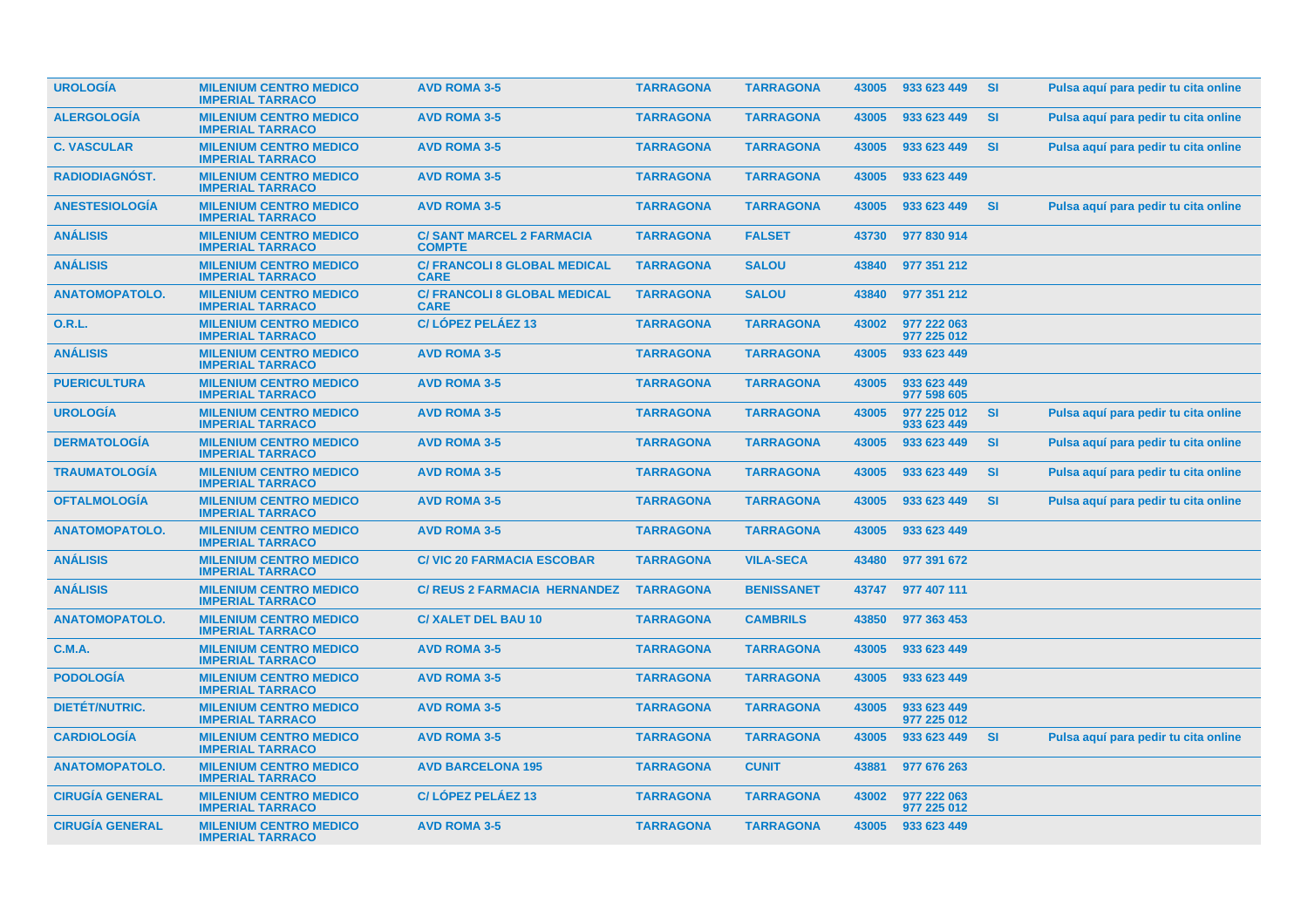| <b>ENFERMERIA</b>      | <b>MILENIUM CENTRO MEDICO</b><br><b>IMPERIAL TARRACO</b>                             | <b>AVD ROMA 3-5</b>                                                                     | <b>TARRAGONA</b> | <b>TARRAGONA</b>                          | 43005 | 933 623 449                |           |                                      |
|------------------------|--------------------------------------------------------------------------------------|-----------------------------------------------------------------------------------------|------------------|-------------------------------------------|-------|----------------------------|-----------|--------------------------------------|
| <b>ANÁLISIS</b>        | <b>MILENIUM CENTRO MEDICO</b><br><b>IMPERIAL TARRACO</b>                             | <b>AVD ROMA 3-5</b>                                                                     | <b>TARRAGONA</b> | <b>TARRAGONA</b>                          | 43005 | 933 623 449<br>977 598 605 |           |                                      |
| <b>ANÁLISIS</b>        | <b>MILENIUM CENTRO MEDICO</b><br><b>IMPERIAL TARRACO</b>                             | <b>C/ COMERÇ 3 FARMACIA RUIZ</b>                                                        | <b>TARRAGONA</b> | <b>GANDESA</b>                            | 43780 | 977 420 069                |           |                                      |
| <b>ODONTOESTOMATOL</b> | <b>CLINICA DENTAL SANITAS</b><br><b>MILENIUM REUS</b>                                | <b>C/ RAVAL MARTI I FOLGUERA 28-30</b>                                                  | <b>TARRAGONA</b> | <b>REUS</b>                               | 43201 | 977 595 300                |           |                                      |
| <b>REUMATOLOGÍA</b>    | <b>MILENIUM CENTRO MEDICO</b><br><b>IMPERIAL TARRACO</b>                             | <b>AVD ROMA 3-5</b>                                                                     | <b>TARRAGONA</b> | <b>TARRAGONA</b>                          | 43005 | 933 623 449                | SI        | Pulsa aguí para pedir tu cita online |
| <b>GINECOLOGÍA</b>     | <b>MILENIUM CENTRO MEDICO</b><br><b>IMPERIAL TARRACO</b>                             | <b>AVD ROMA 3-5</b>                                                                     | <b>TARRAGONA</b> | <b>TARRAGONA</b>                          | 43005 | 933 623 449                | <b>SI</b> | Pulsa aquí para pedir tu cita online |
| <b>PSIQUIATRIA</b>     | <b>MILENIUM CENTRO MEDICO</b><br><b>IMPERIAL TARRACO</b>                             | <b>AVD ROMA 3-5</b>                                                                     | <b>TARRAGONA</b> | <b>TARRAGONA</b>                          | 43005 | 933 623 449<br>977 598 605 | <b>SI</b> | Pulsa aquí para pedir tu cita online |
| O.R.L.                 | <b>MILENIUM CENTRO MEDICO</b><br><b>IMPERIAL TARRACO</b>                             | <b>AVD ROMA 3-5</b>                                                                     | <b>TARRAGONA</b> | <b>TARRAGONA</b>                          | 43005 | 933 623 449<br>977 598 605 | <b>SI</b> | Pulsa aquí para pedir tu cita online |
| <b>C. REPARADORA</b>   | <b>MILENIUM CENTRO MEDICO</b><br><b>IMPERIAL TARRACO</b>                             | <b>AVD ROMA 3-5</b>                                                                     | <b>TARRAGONA</b> | <b>TARRAGONA</b>                          | 43005 | 933 623 449                | <b>SI</b> | Pulsa aquí para pedir tu cita online |
| <b>ANALISIS</b>        | <b>MILENIUM CENTRO MEDICO</b><br><b>IMPERIAL TARRACO</b>                             | <b>C/ MAJOR 6 FARMACIA BARBERO</b>                                                      | <b>TARRAGONA</b> | <b>FLIX</b>                               | 43750 | 977 410 129                |           |                                      |
| <b>GINECOLOGIA</b>     | <b>MILENIUM CENTRO MEDICO</b><br><b>IMPERIAL TARRACO</b>                             | C/LÓPEZ PELÁEZ 13                                                                       | <b>TARRAGONA</b> | <b>TARRAGONA</b>                          | 43002 | 977 222 063<br>977 225 012 |           |                                      |
| <b>ANATOMOPATOLO.</b>  | <b>MILENIUM CENTRO MEDICO</b><br><b>IMPERIAL TARRACO</b>                             | <b>C/ ALT CAMP (BARRI SANTA</b><br><b>MAGDALENA) 23</b>                                 | <b>TARRAGONA</b> | <b>VALLS</b>                              | 43800 | 977 614 016                |           |                                      |
| <b>ANÁLISIS</b>        | <b>MILENIUM CENTRO MEDICO</b><br><b>IMPERIAL TARRACO</b>                             | <b>C/TEODORO GONZÁLEZ 43</b>                                                            | <b>TARRAGONA</b> | <b>TORTOSA</b>                            | 43500 | 977 448 094                |           |                                      |
| <b>HOSP, DE DÍA</b>    | <b>MILENIUM CENTRO MEDICO</b><br><b>IMPERIAL TARRACO</b>                             | <b>AVD ROMA 3-5</b>                                                                     | <b>TARRAGONA</b> | <b>TARRAGONA</b>                          | 43005 | 933 623 449                |           |                                      |
| <b>MED. FAMILIAR</b>   | <b>MILENIUM CENTRO MEDICO</b><br><b>IMPERIAL TARRACO</b>                             | <b>AVD ROMA 3-5</b>                                                                     | <b>TARRAGONA</b> | <b>TARRAGONA</b>                          | 43005 | 933 623 449<br>977 598 605 | <b>SI</b> | Pulsa aquí para pedir tu cita online |
| <b>PSICOLOGÍA</b>      | <b>MILENIUM CENTRO MEDICO</b><br><b>IMPERIAL TARRACO</b>                             | <b>AVD ROMA 3-5</b>                                                                     | <b>TARRAGONA</b> | <b>TARRAGONA</b>                          | 43005 | 933 623 449                | <b>SI</b> | Pulsa aquí para pedir tu cita online |
| <b>DIGESTIVO</b>       | <b>MILENIUM CENTRO MEDICO</b><br><b>IMPERIAL TARRACO</b>                             | <b>AVD ROMA 3-5</b>                                                                     | <b>TARRAGONA</b> | <b>TARRAGONA</b>                          | 43005 | 933 623 449                | SI        | Pulsa aquí para pedir tu cita online |
| <b>ODONTOESTOMATOL</b> | <b>CLINICA DENTAL SANITAS</b><br><b>MILENIUM EL CORTE INGLES</b><br><b>TARRAGONA</b> | <b>RBL DEL PRESIDENT LLUIS</b><br><b>COMPANYS 7 PLANTA 1ª EL CORTE</b><br><b>INGLES</b> | <b>TARRAGONA</b> | <b>TARRAGONA</b>                          | 43005 | 977 598 600                |           |                                      |
| <b>ANATOMOPATOLO.</b>  | <b>MILENIUM CENTRO MEDICO</b><br><b>IMPERIAL TARRACO</b>                             | <b>C/ ANTONI ROIG 14</b>                                                                | <b>TARRAGONA</b> | <b>TORREDEMBAR</b><br><b>RA</b>           | 43830 | 977 640 003                |           |                                      |
| <b>ANATOMOPATOLO.</b>  | <b>MILENIUM CENTRO MEDICO</b><br><b>IMPERIAL TARRACO</b>                             | <b>C/ COMERÇ 3 FARMACIA RUIZ</b>                                                        | <b>TARRAGONA</b> | <b>GANDESA</b>                            | 43780 | 977 420 069                |           |                                      |
| <b>ANATOMOPATOLO.</b>  | <b>MILENIUM CENTRO MEDICO</b><br><b>IMPERIAL TARRACO</b>                             | <b>C/CONSTANCIA 38</b>                                                                  | <b>TARRAGONA</b> | <b>SANT CARLES</b><br><b>DE LA RAPITA</b> | 43540 | 977 742 045                |           |                                      |
| <b>AREAS PEDIÁTRI.</b> | <b>MILENIUM CENTRO MEDICO</b><br><b>IMPERIAL TARRACO</b>                             | <b>AVD ROMA 3-5</b>                                                                     | <b>TARRAGONA</b> | <b>TARRAGONA</b>                          | 43005 | 933 623 449                | <b>SI</b> | Pulsa aquí para pedir tu cita online |
| <b>ENDOCRINOLOGIA</b>  | <b>MILENIUM CENTRO MEDICO</b><br><b>IMPERIAL TARRACO</b>                             | <b>AVD ROMA 3-5</b>                                                                     | <b>TARRAGONA</b> | <b>TARRAGONA</b>                          | 43005 | 933 623 449                | <b>SI</b> | Pulsa aquí para pedir tu cita online |
| <b>ODONTOESTOMATOL</b> | <b>CLINICA DENTAL SANITAS</b><br><b>MILENIUM TORTOSA</b>                             | <b>C/DE RAMON BERENGUER IV 2</b>                                                        | <b>TARRAGONA</b> | <b>TORTOSA</b>                            | 43500 | 977 436 210                |           |                                      |
| <b>ANATOMOPATOLO.</b>  | <b>MILENIUM CENTRO MEDICO</b><br><b>IMPERIAL TARRACO</b>                             | <b>C/VIC 20 FARMACIA ESCOBAR</b>                                                        | <b>TARRAGONA</b> | <b>VILA-SECA</b>                          | 43480 | 977 391 672                |           |                                      |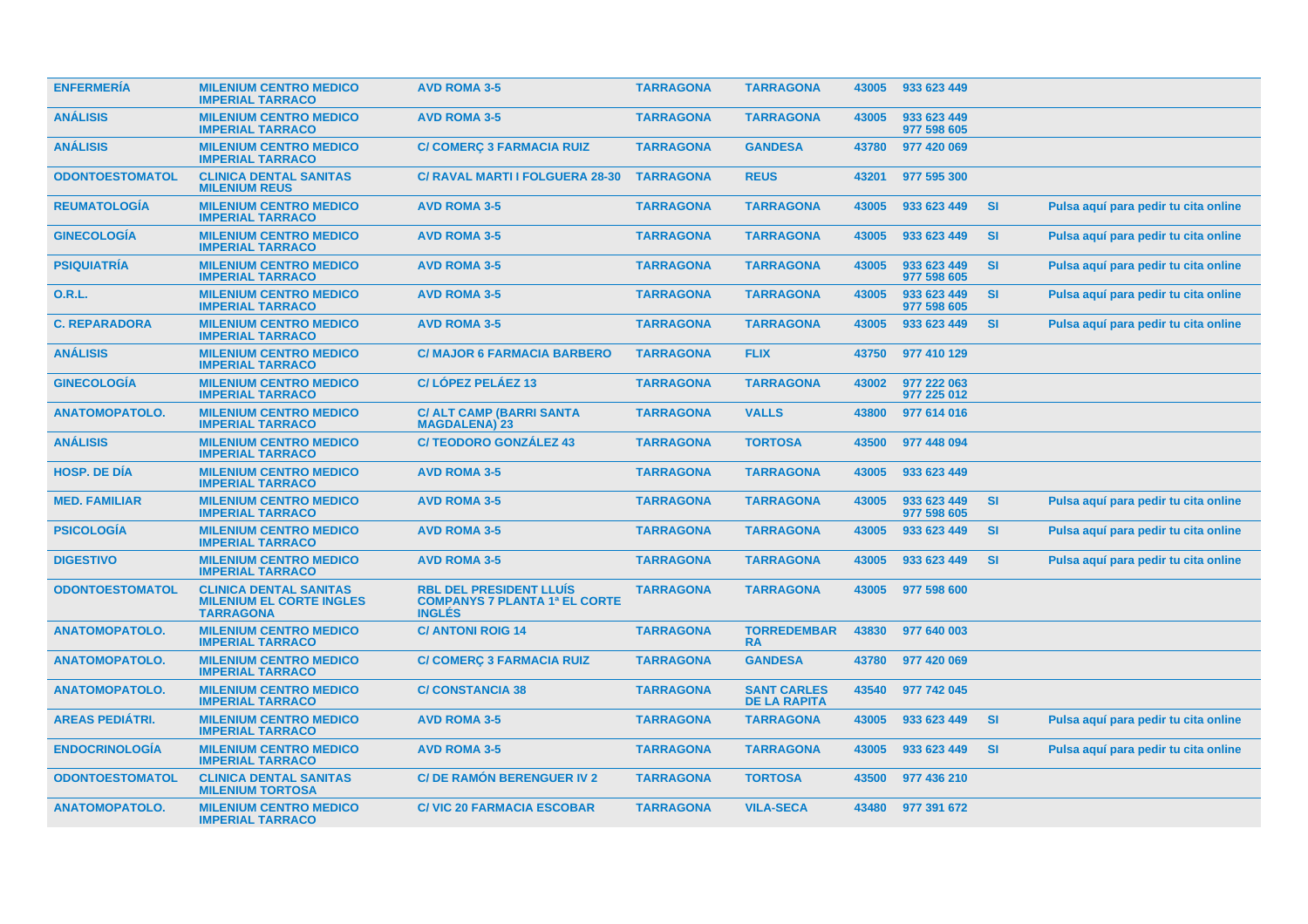| <b>ANATOMOPATOLO.</b>  | <b>MILENIUM CENTRO MEDICO</b><br><b>IMPERIAL TARRACO</b>     | <b>C/ PAU CASALS 54 FARMACIA</b><br><b>BORGES</b> | <b>TARRAGONA</b> | <b>L'AMETLLA DE</b><br><b>MAR</b>         |       | 43860 977 493 252          |
|------------------------|--------------------------------------------------------------|---------------------------------------------------|------------------|-------------------------------------------|-------|----------------------------|
| <b>ANATOMOPATOLO.</b>  | <b>MILENIUM CENTRO MEDICO</b><br><b>IMPERIAL TARRACO</b>     | <b>C/ REUS 2 FARMACIA HERNANDEZ</b>               | <b>TARRAGONA</b> | <b>BENISSANET</b>                         | 43747 | 977 407 111                |
| <b>ODONTOESTOMATOL</b> | <b>CLINICA DENTAL SANITAS</b><br><b>MILENIUM RAMBLA NOVA</b> | <b>C/ RAMBLA NOVA 99</b>                          | <b>TARRAGONA</b> | <b>TARRAGONA</b>                          | 43001 | 977 250 345<br>977 250 346 |
| <b>ANATOMOPATOLO.</b>  | <b>MILENIUM CENTRO MEDICO</b><br><b>IMPERIAL TARRACO</b>     | <b>C/SANT MARCEL 2 FARMACIA</b><br><b>COMPTE</b>  | <b>TARRAGONA</b> | <b>FALSET</b>                             | 43730 | 977 830 914                |
| <b>ANATOMOPATOLO.</b>  | <b>MILENIUM CENTRO MEDICO</b><br><b>IMPERIAL TARRACO</b>     | <b>C/MAJOR 6 FARMACIA BARBERO</b>                 | <b>TARRAGONA</b> | <b>FLIX</b>                               | 43750 | 977 410 129                |
| <b>ANÁLISIS</b>        | <b>MILENIUM CENTRO MEDICO</b><br><b>IMPERIAL TARRACO</b>     | <b>C/CONSTANCIA 38</b>                            | <b>TARRAGONA</b> | <b>SANT CARLES</b><br><b>DE LA RAPITA</b> | 43540 | 977 742 045                |
| <b>GINECOLOGÍA</b>     | <b>BELLMUNT BLASCO, ALFRED</b>                               | C/LÓPEZ PELÁEZ 13                                 | <b>TARRAGONA</b> | <b>TARRAGONA</b>                          | 43002 | 977 225 012                |
| <b>MED. INTERNA</b>    | <b>HOSPITAL DE SAN PAU I SANTA</b><br><b>TECLA</b>           | <b>C/LA RAMBLA VELLA 14</b>                       | <b>TARRAGONA</b> | <b>TARRAGONA</b>                          | 43003 | 977 259 900<br>977 235 012 |
| <b>GINECOLOGIA</b>     | <b>HOSPITAL DE SAN PAU I SANTA</b><br><b>TECLA</b>           | <b>C/LA RAMBLA VELLA 14</b>                       | <b>TARRAGONA</b> | <b>TARRAGONA</b>                          | 43003 | 977 259 900                |
| 0.R.L.                 | <b>TORMO TORMO MIGUEL ANGEL</b>                              | <b>C/LA RAMBLA VELLA 14</b>                       | <b>TARRAGONA</b> | <b>TARRAGONA</b>                          | 43003 | 977 259 900<br>977 235 012 |
| <b>CIRUGÍA GENERAL</b> | <b>HOSPITAL DE SAN PAU I SANTA</b><br><b>TECLA</b>           | <b>C/LA RAMBLA VELLA 14</b>                       | <b>TARRAGONA</b> | <b>TARRAGONA</b>                          | 43003 | 977 259 900<br>977 235 012 |
| <b>ENFERMERÍA</b>      | <b>MEDICA DE TARRAGONA</b>                                   | <b>C/ SANTA JOAQUINA DE VEDRUNA</b><br>23         | <b>TARRAGONA</b> | <b>TARRAGONA</b>                          | 43002 | 977 252 575                |
| <b>C. VASCULAR</b>     | <b>POLICLINICA COMARCAL DE EL</b><br><b>VENDRELL</b>         | <b>C/ CTRA. SANTA OLIVA 51</b>                    | <b>TARRAGONA</b> | <b>EL VENDRELL</b>                        | 43700 | 977 660 638<br>977 660 140 |
| <b>OFTALMOLOGIA</b>    | <b>POLICLINICA COMARCAL DE EL</b><br><b>VENDRELL</b>         | <b>C/ CTRA. SANTA OLIVA 51</b>                    | <b>TARRAGONA</b> | <b>EL VENDRELL</b>                        | 43700 | 977 660 638<br>977 660 140 |
| <b>PSIQUIATRIA</b>     | <b>POLICLINICA COMARCAL DE EL</b><br><b>VENDRELL</b>         | <b>C/ CTRA. SANTA OLIVA 51</b>                    | <b>TARRAGONA</b> | <b>EL VENDRELL</b>                        | 43700 | 977 660 638<br>977 660 140 |
| <b>MED. FAMILIAR</b>   | POLICLINICA COMARCAL DE EL<br><b>VENDRELL</b>                | <b>C/ CTRA. SANTA OLIVA 51</b>                    | <b>TARRAGONA</b> | <b>EL VENDRELL</b>                        | 43700 | 977 660 638<br>977 660 140 |
| <b>AREAS PEDIÁTRI.</b> | <b>VIDAL SERRA JULIANA</b>                                   | <b>C/ CTRA, SANTA OLIVA 51</b>                    | <b>TARRAGONA</b> | <b>EL VENDRELL</b>                        | 43700 | 977 663 311<br>977 661 773 |
| <b>MED. INTERNA</b>    | <b>POLICLINICA COMARCAL DE EL</b><br><b>VENDRELL</b>         | <b>C/ CTRA. SANTA OLIVA 51</b>                    | <b>TARRAGONA</b> | <b>EL VENDRELL</b>                        | 43700 | 977 660 638<br>977 660 140 |
| <b>O.R.L.</b>          | <b>POLICLINICA COMARCAL DE EL</b><br><b>VENDRELL</b>         | <b>C/ CTRA, SANTA OLIVA 51</b>                    | <b>TARRAGONA</b> | <b>EL VENDRELL</b>                        | 43700 | 977 660 638<br>977 660 140 |
| <b>URGENCIAS</b>       | <b>CENTRE MQ REUS, S.A.</b>                                  | <b>C/ ANTONI GAUDI 26</b>                         | <b>TARRAGONA</b> | <b>REUS</b>                               | 43203 | 977 316 301                |
| <b>ENDOCRINOLOGIA</b>  | <b>CENTRE MQ REUS, S.A.</b>                                  | <b>C/ ANTONI GAUDI 26</b>                         | <b>TARRAGONA</b> | <b>REUS</b>                               | 43203 | 977 316 301                |
| <b>PSIQUIATRÍA</b>     | <b>CENTRE MQ REUS, S.A.</b>                                  | <b>C/ ANTONI GAUDI 26</b>                         | <b>TARRAGONA</b> | <b>REUS</b>                               | 43203 | 977 316 301                |
| <b>AREAS PEDIÁTRI.</b> | <b>CENTRE MQ REUS, S.A.</b>                                  | <b>C/ ANTONI GAUDI 26</b>                         | <b>TARRAGONA</b> | <b>REUS</b>                               | 43203 | 977 316 301                |
| <b>CARDIOLOGÍA</b>     | <b>CENTRE MQ REUS, S.A.</b>                                  | <b>C/ ANTONI GAUDI 26</b>                         | <b>TARRAGONA</b> | <b>REUS</b>                               | 43203 | 977 316 301                |
| <b>PSIQUIATRIA</b>     | <b>ALZATE LOPEZ GUILLERMO</b>                                | <b>C/ ANTONI GAUDI 26</b>                         | <b>TARRAGONA</b> | <b>REUS</b>                               | 43203 | 977 316 301                |
| <b>ENFERMERÍA</b>      | <b>CLINICA MONEGAL</b>                                       | C/LÓPEZ PELÁEZ 13                                 | <b>TARRAGONA</b> | <b>TARRAGONA</b>                          | 43002 | 977 225 012                |
| <b>HOSP. GENERAL</b>   | <b>CLINICA MONEGAL</b>                                       | C/LOPEZ PELAEZ 13                                 | <b>TARRAGONA</b> | <b>TARRAGONA</b>                          | 43002 | 977 225 012                |
| <b>OFTALMOLOGÍA</b>    | <b>CARRILLO DE ALBORNOZ</b><br><b>GONZALEZ ANTONIO</b>       | C/LOPEZ PELAEZ 13                                 | <b>TARRAGONA</b> | <b>TARRAGONA</b>                          | 43002 | 977 225 012                |
| <b>GINECOLOGÍA</b>     | <b>VALLVE NAVARRO, CARLOS</b>                                | C/LÓPEZ PELÁEZ 13                                 | <b>TARRAGONA</b> | <b>TARRAGONA</b>                          | 43002 | 977 225 012                |
| <b>GINECOLOGÍA</b>     | <b>JIMENEZ BAREA, LUIS FERNANDO</b>                          | C/LOPEZ PELAEZ 13                                 | <b>TARRAGONA</b> | <b>TARRAGONA</b>                          |       | 43002 977 225 012          |
|                        |                                                              |                                                   |                  |                                           |       |                            |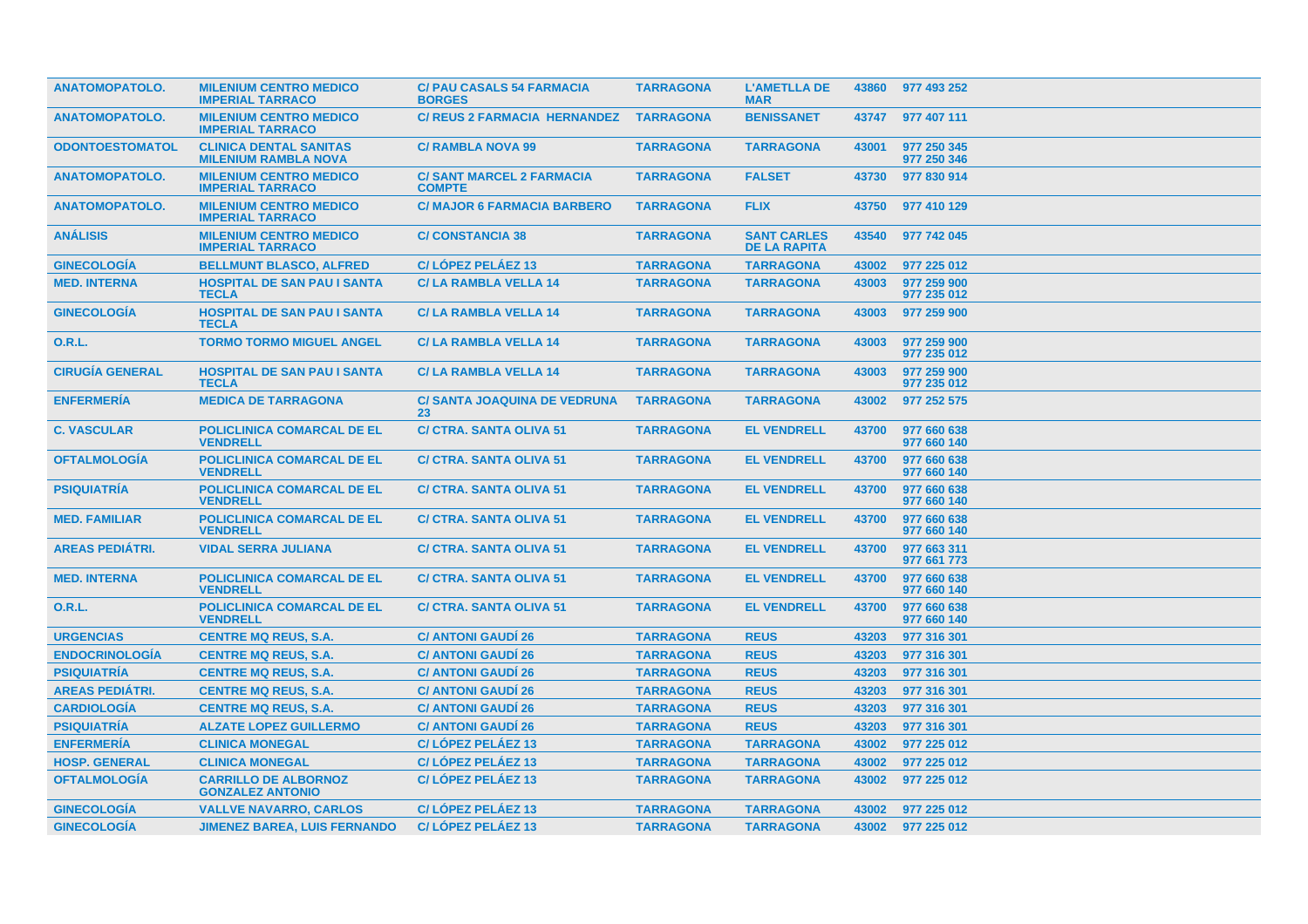| <b>CARDIOLOGIA</b>     | <b>CLINICA MONEGAL</b>                                   | C/LÓPEZ PELÁEZ 13                                    | <b>TARRAGONA</b> | <b>TARRAGONA</b>   | 43002 | 977 225 012                |
|------------------------|----------------------------------------------------------|------------------------------------------------------|------------------|--------------------|-------|----------------------------|
| <b>C. MAXILOFACIAL</b> | <b>MATEOS MICAS MARIO</b>                                | C/LÓPEZ PELÁEZ 13                                    | <b>TARRAGONA</b> | <b>TARRAGONA</b>   | 43002 | 977 225 012                |
| <b>DERMATOLOGÍA</b>    | <b>CLINICA MONEGAL</b>                                   | C/LÓPEZ PELÁEZ 13                                    | <b>TARRAGONA</b> | <b>TARRAGONA</b>   | 43002 | 977 225 012                |
| <b>OFTALMOLOGÍA</b>    | <b>OFTALMOLOGIA CIUTAT</b><br><b>TARRAGONA</b>           | C/LÓPEZ PELÁEZ 13                                    | <b>TARRAGONA</b> | <b>TARRAGONA</b>   | 43002 |                            |
| <b>CARDIOLOGÍA</b>     | <b>ESQUE RUIZ FRANCISCO</b>                              | C/LÓPEZ PELÁEZ 13                                    | <b>TARRAGONA</b> | <b>TARRAGONA</b>   | 43002 | 977 225 012                |
| <b>TRAUMATOLOGÍA</b>   | <b>LOPEZ NAVARRO CAROLINA</b>                            | C/SANT JOAN 34 3º                                    | <b>TARRAGONA</b> | <b>REUS</b>        | 43201 | 977 322 412                |
| <b>PSIQUIATRÍA</b>     | <b>CENTRE MÉDIC SALOU</b>                                | <b>C/VIA ROMA 11</b>                                 | <b>TARRAGONA</b> | <b>SALOU</b>       | 43840 | 977 352 235                |
| <b>DERMATOLOGÍA</b>    | <b>ALBIOL MOLNE RAFAEL</b>                               | <b>C/PL. VERDAGUER 4</b>                             | <b>TARRAGONA</b> | <b>TARRAGONA</b>   | 43003 | 977 237 804<br>977 232 741 |
| <b>ODONTOESTOMATOL</b> | <b>FILGUEIRAS MARTI ANTONIO</b>                          | C/ RBLA. JAUME I 26                                  | <b>TARRAGONA</b> | <b>CAMBRILS</b>    | 43850 | 977 360 022                |
| <b>MED. FAMILIAR</b>   | <b>BORRAS FREIXAS SANTIAGO</b>                           | <b>AVD CATALUNYA 31</b>                              | <b>TARRAGONA</b> | <b>EL CATLLAR</b>  | 43764 | 977 653 602<br>977 653 675 |
| <b>TRAUMATOLOGIA</b>   | <b>ESTEVE BALZOLA CARLOS</b>                             | C/LOPEZ PELAEZ 15                                    | <b>TARRAGONA</b> | <b>TARRAGONA</b>   | 43002 | 977 224 646<br>977 225 121 |
| <b>AREAS PEDIÁTRI.</b> | <b>MARTI OLLE, JORDI</b>                                 | <b>C/PL. LLIBERTAT 1</b>                             | <b>TARRAGONA</b> | <b>REUS</b>        | 43201 | 977 128 989                |
| <b>HEMATOLOGÍA</b>     | <b>ESCODA TEIGELL MARIA LOURDES</b>                      | <b>RBL NOVA 37</b>                                   | <b>TARRAGONA</b> | <b>TARRAGONA</b>   | 43004 | 977 248 400                |
| <b>REPROD.ASISTIDA</b> | dexeus mujer reus, s.l.                                  | <b>PSO PRIM 2-4</b>                                  | <b>TARRAGONA</b> | <b>REUS</b>        | 43202 | 977 320 033                |
| <b>C. TORÁCICA</b>     | <b>CENTRE MQ REUS, S.A.</b>                              | <b>C/ GAUDI 26</b>                                   | <b>TARRAGONA</b> | <b>REUS</b>        | 43203 | 977 010 800                |
| <b>PSICOLOGÍA</b>      | <b>INSTITUT DE DIAGNOSTIC</b><br><b>PSICOLOGIC, S.L.</b> | <b>AVD GENERALITAT 95 3ª PLANTA</b>                  | <b>TARRAGONA</b> | <b>TORTOSA</b>     | 43500 | 977 445 655                |
| <b>MED. FAMILIAR</b>   | <b>CENTRE MEDIC CALAFELL</b>                             | <b>C/VILAMAR 46</b>                                  | <b>TARRAGONA</b> | <b>CALAFELL</b>    | 43820 | 977 695 899                |
| <b>O.R.L.</b>          | <b>TORMO TORMO MIGUEL ANGEL</b>                          | AVD VIDAL Y BARRAQUER 2 BAJOS TARRAGONA              |                  | <b>TARRAGONA</b>   | 43005 | 977 245 911                |
| <b>PODOLOGÍA</b>       | <b>PINTO REINA FRANCISCO</b>                             | <b>PLZ LLIBERTAT 10</b>                              | <b>TARRAGONA</b> | <b>REUS</b>        | 43201 | 977 321 555                |
| <b>TRAUMATOLOGÍA</b>   | <b>CENTRE MÉDIC QUIRURGIC REUS</b>                       | <b>PLZ LLIBERTAT 10</b>                              | <b>TARRAGONA</b> | <b>REUS</b>        | 43201 | 977 321 555                |
| <b>CARDIOLOGÍA</b>     | <b>SERVEIS MEDICS CARDIOLOGY S.L.</b>                    | <b>PLZ LLIBERTAT 10</b>                              | <b>TARRAGONA</b> | <b>REUS</b>        | 43201 | 977 316 301<br>977 321 555 |
| <b>TRAUMATOLOGÍA</b>   | <b>ESPARZA PAGAN MIGUEL ANGEL</b>                        | <b>PLZ LLIBERTAT 10</b>                              | <b>TARRAGONA</b> | <b>REUS</b>        | 43201 | 977 321 555                |
| <b>MED. FAMILIAR</b>   | <b>CENTRE MÈDIC QUIRURGIC REUS</b>                       | <b>PLZ LLIBERTAT 10</b>                              | <b>TARRAGONA</b> | <b>REUS</b>        | 43201 | 977 321 555                |
| <b>MED. FAMILIAR</b>   | <b>VIZCARRO BOSCH FERNANDO</b>                           | <b>C/ RAMBLA NOVA 78</b>                             | <b>TARRAGONA</b> | <b>TARRAGONA</b>   | 43001 | 977 235 555                |
| <b>MED. FAMILIAR</b>   | <b>BORRAS MARTINEZ PEDRO</b>                             | <b>C/ MIQUEL FIGUERES 14 BAJOS</b>                   | <b>TARRAGONA</b> | <b>ALCANAR</b>     | 43530 | 687 196 941<br>629 928 702 |
| <b>CIRUGÍA GENERAL</b> | <b>HOSPITAL COMARCAL MORA D'</b><br><b>EBRE</b>          | <b>C/BENET MESSEGUER S/N</b>                         | <b>TARRAGONA</b> | <b>MORA D'EBRE</b> | 43740 | 977 044 831                |
| <b>GINECOLOGIA</b>     | <b>HOSPITAL COMARCAL MORA D'</b><br><b>EBRE</b>          | <b>C/BENET MESSEGUER S/N</b>                         | <b>TARRAGONA</b> | <b>MORA D'EBRE</b> | 43740 | 977 044 831                |
| <b>TRAUMATOLOGÍA</b>   | <b>HOSPITAL COMARCAL MORA D'</b><br><b>EBRE</b>          | <b>C/ BENET MESSEGUER S/N</b>                        | <b>TARRAGONA</b> | <b>MORA D'EBRE</b> | 43740 | 977 044 831                |
| <b>TERAPIAS RESPIR</b> | <b>AIR LIQUIDE HEALTHCARE</b><br>ESPAÑA, S.L.            | C/ ATENCIÓN A DOMICILIO.                             | <b>TARRAGONA</b> | <b>TARRAGONA</b>   | 43006 | 977 541 647                |
| <b>MED. FAMILIAR</b>   | <b>FALLADA POUGET ADELINA</b>                            | <b>PLZ PRIM 14</b>                                   | <b>TARRAGONA</b> | <b>REUS</b>        | 43201 | 977 343 463<br>671 670 442 |
| <b>ANALISIS</b>        | <b>SYNLAB DIAGNOSTICOS</b><br><b>GLOBALES</b>            | <b>AVD COMARQUES CATALANES, 74</b>                   | <b>TARRAGONA</b> | <b>MORA D'EBRE</b> | 43740 | 977 402 291                |
| <b>NEUMOLOGÍA</b>      | <b>ARGEMI COLETAS TERESA MARIA</b>                       | <b>C/ RAMBLA NOVA EDIFICI</b><br><b>ATLANTIC 103</b> | <b>TARRAGONA</b> | <b>TARRAGONA</b>   | 43001 | 977 250 000<br>645 480 711 |
| <b>C. VASCULAR</b>     | <b>BERGA Y DR. SEGURA</b>                                | <b>C/ RAMBLA NOVA EDIFICI</b><br><b>ATLANTIC 103</b> | <b>TARRAGONA</b> | <b>TARRAGONA</b>   |       | 43001 977 252 804          |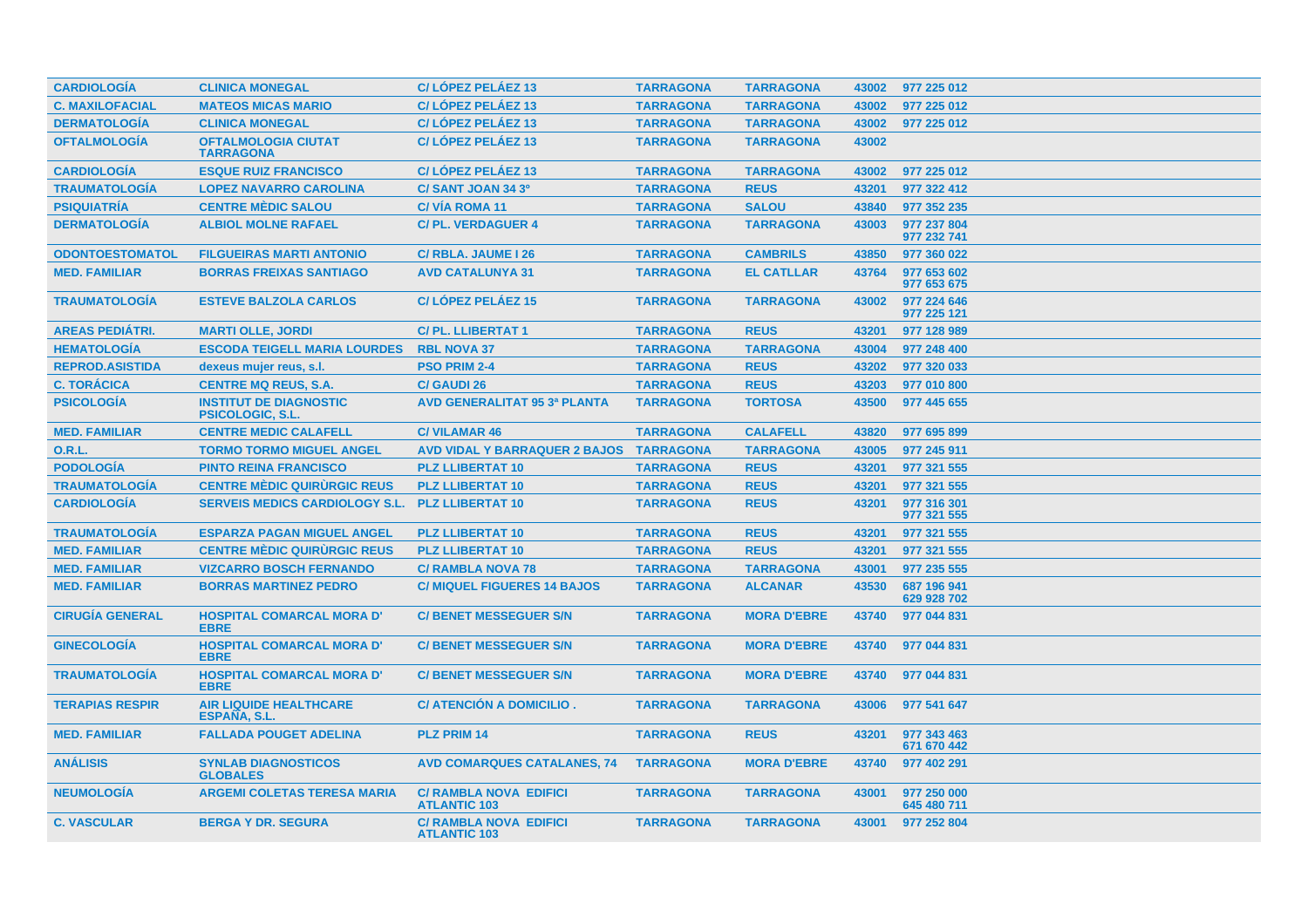| <b>TRAUMATOLOGIA</b>   | <b>ESPARZA PAGAN MIGUEL ANGEL</b>                            | <b>C/ RAMBLA NOVA EDIFICI</b><br><b>ATLANTIC 103</b>                | <b>TARRAGONA</b> | <b>TARRAGONA</b>                                                |       | 43001 977 250 000          |
|------------------------|--------------------------------------------------------------|---------------------------------------------------------------------|------------------|-----------------------------------------------------------------|-------|----------------------------|
| <b>UROLOGÍA</b>        | <b>SERVEIS MèDICS PENEDéS</b><br><b>VILAFRANCA</b>           | <b>C/ CARRETERA DE BARCELONA 34</b>                                 | <b>TARRAGONA</b> | <b>EL VENDRELL</b>                                              | 43700 | 977 663 311                |
| <b>CIRUGIA GENERAL</b> | <b>SERVEIS MèDICS PENEDES EL</b><br><b>VENDRELL</b>          | <b>C/ CARRETERA DE BARCELONA 34</b>                                 | <b>TARRAGONA</b> | <b>EL VENDRELL</b>                                              | 43700 | 977 663 311                |
| <b>CIRUGÍA GENERAL</b> | <b>CLINICA TERRES DEL EBRE</b>                               | <b>PLZ JOAQUIM BAU 6</b>                                            | <b>TARRAGONA</b> | <b>TORTOSA</b>                                                  | 43500 |                            |
| <b>UROLOGÍA</b>        | <b>CLINICA TERRES DEL EBRE</b>                               | <b>PLZ JOAQUIM BAU 6</b>                                            | <b>TARRAGONA</b> | <b>TORTOSA</b>                                                  | 43500 |                            |
| <b>HOSP. GENERAL</b>   | <b>CLINICA TERRES DEL EBRE</b>                               | <b>PLZ JOAQUIM BAU 6</b>                                            | <b>TARRAGONA</b> | <b>TORTOSA</b>                                                  | 43500 |                            |
| <b>DIGESTIVO</b>       | <b>CLINICA TERRES DEL EBRE</b>                               | <b>PLZ JOAQUIM BAU 6</b>                                            | <b>TARRAGONA</b> | <b>TORTOSA</b>                                                  | 43500 | 977 588 205                |
| <b>TRAUMATOLOGÍA</b>   | <b>DELTAMEDIC</b>                                            | <b>PLZ JOAQUIM BAU 6</b>                                            | <b>TARRAGONA</b> | <b>TORTOSA</b>                                                  | 43500 | 977 588 205                |
| <b>GINECOLOGÍA</b>     | <b>CLINICA TERRES DEL EBRE</b>                               | <b>PLZ JOAQUIM BAU 6</b>                                            | <b>TARRAGONA</b> | <b>TORTOSA</b>                                                  | 43500 | 977 588 205                |
| <b>OFTALMOLOGÍA</b>    | <b>LICAMI OCULAR</b>                                         | <b>PLZ JOAQUIM BAU 6</b>                                            | <b>TARRAGONA</b> | <b>TORTOSA</b>                                                  | 43500 | 977 588 200                |
| <b>O.R.L.</b>          | <b>CLINICA TERRES DEL EBRE</b>                               | <b>PLZ JOAQUIM BAU 6</b>                                            | <b>TARRAGONA</b> | <b>TORTOSA</b>                                                  | 43500 |                            |
| <b>AREAS PEDIÁTRI.</b> | <b>CLINICA TERRES DEL EBRE</b>                               | <b>PLZ JOAQUIM BAU 6</b>                                            | <b>TARRAGONA</b> | <b>TORTOSA</b>                                                  | 43500 | 977 588 205<br>977 588 191 |
| <b>GINECOLOGIA</b>     | <b>CLINICA TERRES DEL EBRE</b>                               | <b>PLZ JOAQUIM BAU 6</b>                                            | <b>TARRAGONA</b> | <b>TORTOSA</b>                                                  | 43500 | 977 588 205<br>977 588 191 |
| <b>DERMATOLOGÍA</b>    | <b>CLINICA TERRES DEL EBRE</b>                               | <b>PLZ JOAQUIM BAU 6</b>                                            | <b>TARRAGONA</b> | <b>TORTOSA</b>                                                  | 43500 |                            |
| <b>ANATOMOPATOLO.</b>  | <b>CLINICA TERRES DEL EBRE</b>                               | <b>PLZ JOAQUIM BAU 6</b>                                            | <b>TARRAGONA</b> | <b>TORTOSA</b>                                                  | 43500 |                            |
| <b>TRAUMATOLOGIA</b>   | <b>JOAN SALVADOR ESCALA ARNAU</b>                            | <b>C/ RAMBLA NOVA 3</b>                                             | <b>TARRAGONA</b> | <b>TARRAGONA</b>                                                | 43003 | 977 004 941                |
| <b>O.R.L.</b>          | <b>FOGLIA FERNANDEZ MARIA GRAZIA AVD DR. JOSEP LAPORTE 2</b> |                                                                     | <b>TARRAGONA</b> | <b>REUS</b>                                                     | 43204 | 977 337 345                |
| <b>CIRUGÍA GENERAL</b> | <b>CENTRE CLINIC FISIOQUIROS</b>                             | <b>PSO DE LA ESTACION 40</b>                                        | <b>TARRAGONA</b> | <b>VALLS</b>                                                    | 43800 | 977 608 776                |
| <b>C. VASCULAR</b>     | <b>CENTRES MEDIC SEGUR</b>                                   | <b>AVD CATALUNYA 9</b>                                              | <b>TARRAGONA</b> | <b>CALAFELL</b>                                                 | 43820 | 977 672 747<br>977 695 899 |
| <b>PODOLOGÍA</b>       | <b>CENTRES MEDIC SEGUR</b>                                   | <b>AVD CATALUNYA 9</b>                                              | <b>TARRAGONA</b> | <b>CALAFELL</b>                                                 | 43820 | 977 672 747<br>977 695 899 |
| <b>ANALISIS</b>        | <b>SYNLAB DIAGNOSTICOS</b><br><b>GLOBALES</b>                | <b>BLQ TERRA ALTA ------ ESC.A,</b><br><b>LOCAL1</b>                | <b>TARRAGONA</b> | <b>TARRAGONA</b>                                                | 43007 | 977 113 323                |
| <b>PODOLOGÍA</b>       | <b>MARTINEZ DE LA TORRE ESTIVILL</b><br><b>ANNA</b>          | <b>C/ AVDA, MA CRISTINA 13</b>                                      | <b>TARRAGONA</b> | <b>TARRAGONA</b>                                                | 43003 | 977 233 318                |
| <b>C. VASCULAR</b>     | <b>AREFAI REFAI BAHAA</b>                                    | <b>C/LOPEZ PELAEZ 15</b>                                            | <b>TARRAGONA</b> | <b>TARRAGONA</b>                                                | 43003 | 977 224 646                |
| <b>ANÁLISIS</b>        | <b>SYNLAB DIAGNOSTICOS</b><br><b>GLOBALES</b>                | <b>C/ MIGJORN 29 CONSULTA</b><br><b>INFERMERIA MONTSERRAT LOPEZ</b> | <b>TARRAGONA</b> | <b>VANDELLOS I</b><br><b>L'HOSPITALET</b><br><b>DE L'INFANT</b> | 43891 | 646 310 694                |
| <b>PSICOLOGÍA</b>      | <b>GLOBAL MEDICAL CARE</b>                                   | <b>C/ FRANCOLI 8 GLOBAL MEDICAL</b><br><b>CARE</b>                  | <b>TARRAGONA</b> | <b>SALOU</b>                                                    | 43840 | 977 351 212                |
| <b>MED. FAMILIAR</b>   | <b>CENTRE MEDIC LA RIERA</b>                                 | <b>C/L'HOM 58</b>                                                   | <b>TARRAGONA</b> | <b>EL VENDRELL</b>                                              | 43700 | 977 182 257                |
| <b>FISIOTERAPIA</b>    | <b>RECUPERA'T</b>                                            | C/AMPLE 62                                                          | <b>TARRAGONA</b> | <b>REUS</b>                                                     | 43202 | 601 010 314<br>977 000 311 |
| 0.R.L.                 | <b>CENTRE MÉDIC QUIRURGIC REUS</b>                           | PLZ LLIBERTAT 10 CENTRE CMQ.<br><b>REUS</b>                         | <b>TARRAGONA</b> | <b>REUS</b>                                                     | 43201 | 977 321 555                |
| <b>FISIOTERAPIA</b>    | <b>CARRERA GANGA ARIADNA</b>                                 | <b>CNO CAMI DE RIUDOMS 51 FISIO</b><br><b>CLINIC REUS</b>           | <b>TARRAGONA</b> | <b>REUS</b>                                                     | 43202 | 877 061 893                |
| <b>TRAUMATOLOGIA</b>   | <b>PLANES VALL EVA</b>                                       | <b>AVD PRAT DE LA RIBA 9</b>                                        | <b>TARRAGONA</b> | <b>REUS</b>                                                     | 43201 | 977 272 204                |
| <b>PSICOLOGIA</b>      | Ana Belen Toribio Cazorla-<br><b>Psicólogos</b>              | <b>RBL RAMBLA NOVA 32</b>                                           | <b>TARRAGONA</b> | <b>TARRAGONA</b>                                                | 43004 | 977 208 969                |
| <b>PSICOLOGIA</b>      | <b>AMPOSTA SALUD</b>                                         | <b>C/ LARACHE 8 AMPOSTA SALUD</b>                                   | <b>TARRAGONA</b> | <b>AMPOSTA</b>                                                  |       | 43870 977 703 703          |
|                        |                                                              |                                                                     |                  |                                                                 |       |                            |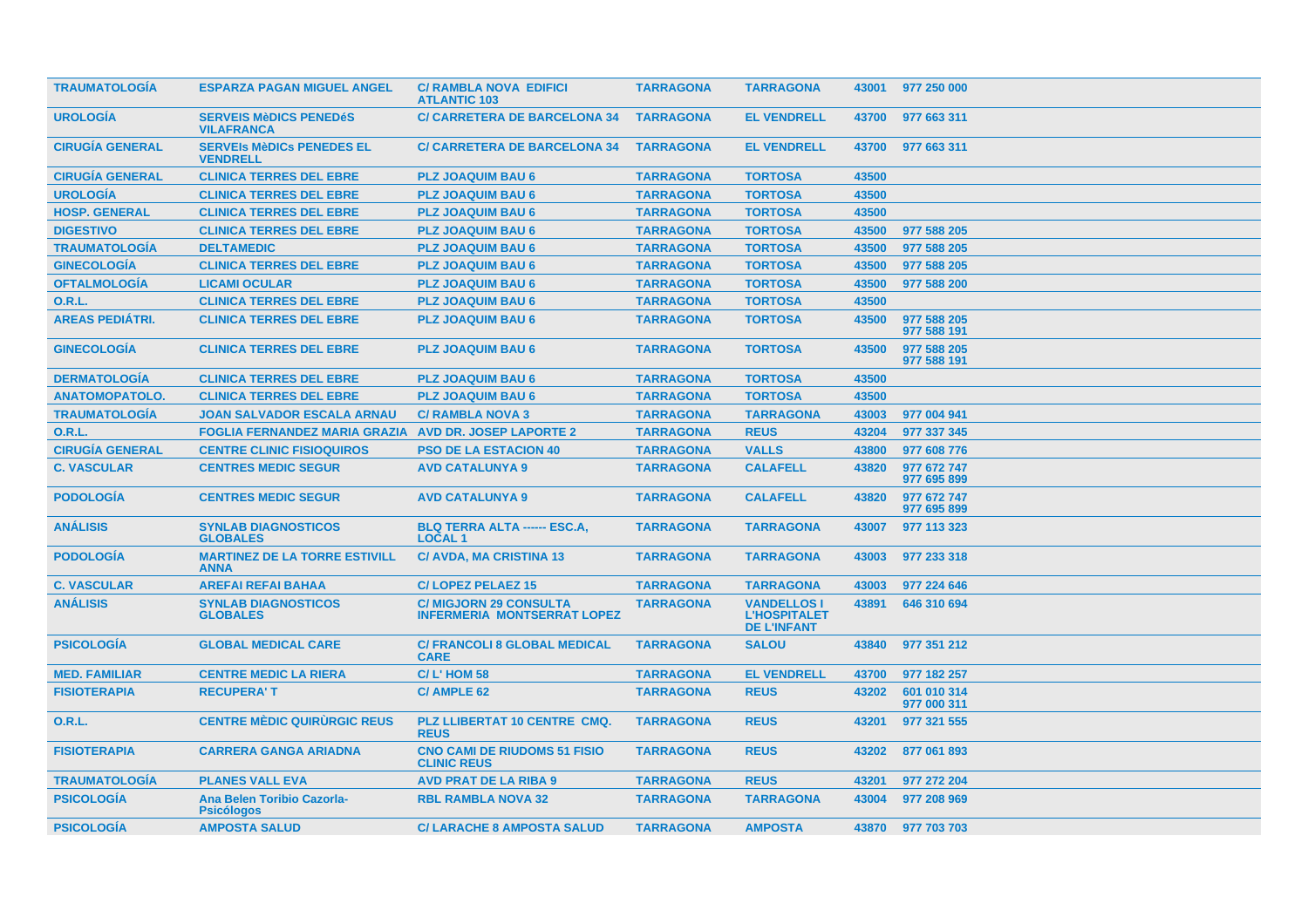| <b>ANÁLISIS</b>        | <b>SYNLAB DIAGNOSTICOS</b><br><b>GLOBALES</b>           | <b>RBL NOVA 103 CENTRE MEDIC</b><br><b>RAMBLA NOVA SL</b>                                         | <b>TARRAGONA</b> | <b>TARRAGONA</b>   |       | 43001 977 235 555          |
|------------------------|---------------------------------------------------------|---------------------------------------------------------------------------------------------------|------------------|--------------------|-------|----------------------------|
| 0.R.L.                 | <b>HOSPITAL DE SAN PAU I SANTA</b><br><b>TECLA</b>      | <b>C/ JOAN FUSTER I ORTELLS 7 MES</b><br><b>SALUT (ESQUINA LLORENC DE</b><br><b>VILALLONGA 1)</b> | <b>TARRAGONA</b> | <b>TARRAGONA</b>   | 43007 | 977 259 900                |
| <b>PODOLOGÍA</b>       | <b>NUNEZ GARCIA MIGUEL ANGEL</b>                        | <b>C/ JOAN FUSTER I ORTELLS 7 MES</b><br><b>SALUT (ESQUINA LLORENÇ DE</b><br><b>VILALLONGA 1)</b> | <b>TARRAGONA</b> | <b>TARRAGONA</b>   | 43007 | 653 346 052<br>877 017 952 |
| <b>ENDOCRINOLOGIA</b>  | <b>CENTRE MÉDIC QUIRURGIC REUS</b>                      | <b>PLZ LA LLIBERTAT 10 CMQ REUS</b>                                                               | <b>TARRAGONA</b> | <b>REUS</b>        | 43201 | 977 321 555                |
| <b>UROLOGÍA</b>        | <b>CENTRE MQ REUS, S.A.</b>                             | <b>C/VAPOR NOU 8 C.M.Q.REUS</b>                                                                   | <b>TARRAGONA</b> | <b>REUS</b>        | 43201 | 977 081 849                |
| <b>RADIODIAGNOST.</b>  | <b>CENTRE MQ REUS, S.A.</b>                             | C/VAPOR NOU 8 C.M.Q.REUS                                                                          | <b>TARRAGONA</b> | <b>REUS</b>        | 43201 | 977 081 849                |
| <b>NEUROFISIOLOGÍA</b> | <b>CENTRE MQ REUS, S.A.</b>                             | <b>C/VAPOR NOU 8 C.M.Q.REUS</b>                                                                   | <b>TARRAGONA</b> | <b>REUS</b>        | 43201 | 977 081 849                |
| <b>NEUMOLOGÍA</b>      | <b>CENTRE MQ REUS, S.A.</b>                             | <b>C/VAPOR NOU 8 C.M.Q.REUS</b>                                                                   | <b>TARRAGONA</b> | <b>REUS</b>        | 43201 | 977 081 849                |
| <b>URGENCIAS</b>       | <b>CENTRE MQ REUS, S.A.</b>                             | <b>C/VAPOR NOU 8 C.M.Q.REUS</b>                                                                   | <b>TARRAGONA</b> | <b>REUS</b>        | 43201 | 977 081 849                |
| <b>TRAUMATOLOGIA</b>   | <b>RECUPERA'T</b>                                       | <b>C/AMPLE 62 RECUPERA'T</b>                                                                      | <b>TARRAGONA</b> | <b>REUS</b>        | 43202 | 601 010 314<br>977 000 311 |
| <b>HEMATOLOGÍA</b>     | <b>HOSPITAL DE SAN PAU I SANTA</b><br><b>TECLA</b>      | <b>C/ JOAN FUSTER S/N CAP LLEVANT</b><br><b>SANTA TECLA</b>                                       | <b>TARRAGONA</b> | <b>TARRAGONA</b>   | 43001 | 977 259 900                |
| 0.R.L.                 | <b>POSIT SALUT CENTRE MEDIC</b>                         | <b>PSO DE JOAN BAPTISTA DE LA</b><br><b>SALLE 8-9 POSIT SALUT CENTRE</b><br><b>MEDIC</b>          | <b>TARRAGONA</b> | <b>CAMBRILS</b>    | 43850 | 977 360 049<br>977 204 499 |
| <b>PSIQUIATRIA</b>     | <b>MEDINA SALDAÑA ANDRES</b>                            | <b>C/LA RAMBLA NOVA 78 BAJOS</b>                                                                  | <b>TARRAGONA</b> | <b>TARRAGONA</b>   | 43003 | 977 235 555                |
| <b>CIRUGÍA GENERAL</b> | <b>PADILLA VALERO RAFAEL</b>                            | <b>C/LA RAMBLA NOVA 78 BAJOS</b>                                                                  | <b>TARRAGONA</b> | <b>TARRAGONA</b>   | 43003 | 977 235 555                |
| <b>C. VASCULAR</b>     | <b>BERGA Y DR. SEGURA</b>                               | <b>C/LA RAMBLA NOVA 78 BAJOS</b>                                                                  | <b>TARRAGONA</b> | <b>TARRAGONA</b>   | 43003 | 977 235 555                |
| <b>NEUROLOGIA</b>      | <b>ESTEVE BALZOLA FRANCISCO</b><br><b>JAVIER</b>        | <b>C/LA RAMBLA NOVA 78 BAJOS</b>                                                                  | <b>TARRAGONA</b> | <b>TARRAGONA</b>   | 43003 | 977 235 555                |
| <b>ONCOLOGIA</b>       | <b>HOSPITAL DE SAN PAU I SANTA</b><br><b>TECLA</b>      | <b>C/LA RAMBLA VELLA 14</b>                                                                       | <b>TARRAGONA</b> | <b>TARRAGONA</b>   | 43003 | 977 259 900<br>977 235 012 |
| <b>GINECOLOGIA</b>     | <b>ESPIN MARTINEZ ANA MARIA</b>                         | <b>C/LA RAMBLA VELLA 14</b>                                                                       | <b>TARRAGONA</b> | <b>TARRAGONA</b>   | 43003 | 977 259 900<br>977 235 012 |
| <b>RADIODIAGNÓST.</b>  | <b>HOSPITAL DE SAN PAU I SANTA</b><br><b>TECLA</b>      | <b>C/LA RAMBLA VELLA 14</b>                                                                       | <b>TARRAGONA</b> | <b>TARRAGONA</b>   | 43003 | 977 259 900<br>977 235 012 |
| <b>HOSP. GENERAL</b>   | <b>HOSPITAL DE SAN PAU I SANTA</b><br><b>TECLA</b>      | <b>C/LA RAMBLA VELLA 14</b>                                                                       | <b>TARRAGONA</b> | <b>TARRAGONA</b>   | 43003 | 977 259 900<br>977 235 012 |
| <b>GINECOLOGIA</b>     | <b>VELASCO GUILLEN RAMON</b>                            | <b>C/LA RAMBLA VELLA 14</b>                                                                       | <b>TARRAGONA</b> | <b>TARRAGONA</b>   | 43003 | 977 259 900<br>977 235 012 |
| <b>MED. FAMILIAR</b>   | <b>GRAU GONZALEZ SALVADOR</b>                           | <b>C/LA RAMBLA NOVA 58</b>                                                                        | <b>TARRAGONA</b> | <b>TARRAGONA</b>   | 43004 | 977 242 002                |
| <b>ONCOLOGIA</b>       | <b>ONCOSERVEI</b>                                       | <b>C/ SANTA JOAQUINA DE VEDRUNA</b><br>23                                                         | <b>TARRAGONA</b> | <b>TARRAGONA</b>   | 43002 | 977 252 575                |
| <b>DERMATOLOGÍA</b>    | <b>PUJOL MONTCUSI JOSE ANTONIO</b>                      | <b>C/ SANTA JOAQUINA DE VEDRUNA</b><br>23                                                         | <b>TARRAGONA</b> | <b>TARRAGONA</b>   | 43002 | 977 252 575                |
| <b>HEMATOLOGIA</b>     | <b>POLICLINICA COMARCAL DE EL</b><br><b>VENDRELL</b>    | <b>C/ CTRA, SANTA OLIVA 51</b>                                                                    | <b>TARRAGONA</b> | <b>EL VENDRELL</b> | 43700 | 977 660 638<br>977 660 140 |
| <b>DERMATOLOGÍA</b>    | POLICLINICA COMARCAL DE EL<br><b>VENDRELL</b>           | <b>C/ CTRA. SANTA OLIVA 51</b>                                                                    | <b>TARRAGONA</b> | <b>EL VENDRELL</b> | 43700 | 977 660 638<br>977 660 140 |
| <b>RADIODIAGNOST.</b>  | <b>POLICLINICA COMARCAL DE EL</b><br><b>VENDRELL</b>    | <b>C/ CTRA, SANTA OLIVA 51</b>                                                                    | <b>TARRAGONA</b> | <b>EL VENDRELL</b> | 43700 | 977 660 638<br>977 660 140 |
| <b>ODONTOESTOMATOL</b> | <b>CLINICA DENTAL LA RIERA</b>                          | <b>AVD LA RIERA 98-100</b>                                                                        | <b>TARRAGONA</b> | <b>EL VENDRELL</b> | 43700 | 977 182 257                |
| <b>RADIODIAGNOST.</b>  | <b>CENTRE DE DIAGNOSI PER LA</b><br><b>IMATGE, S.L.</b> | <b>C/ VIDAL I BARRAQUER 4</b>                                                                     | <b>TARRAGONA</b> | <b>TARRAGONA</b>   | 43005 | 977 214 739                |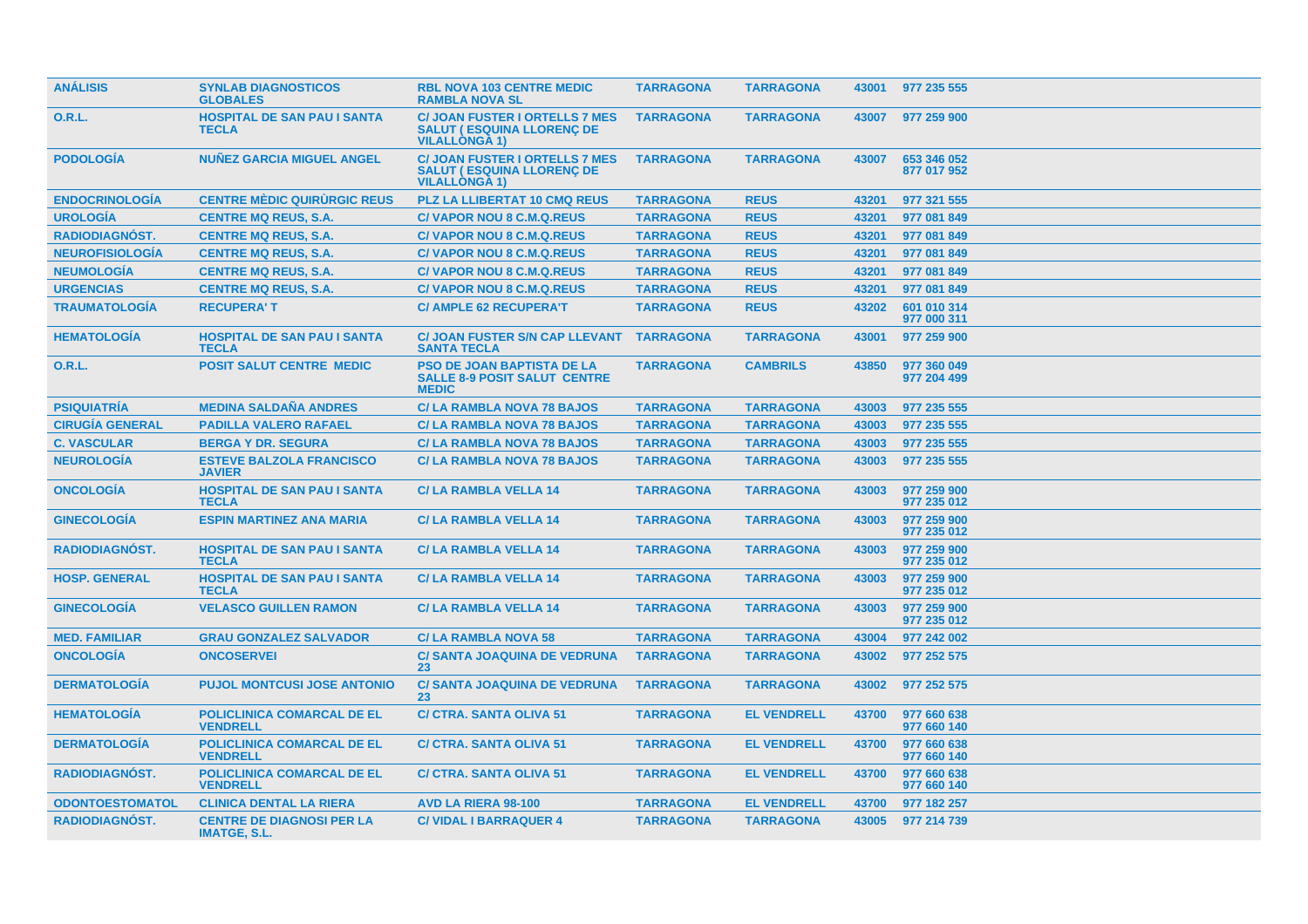| <b>ALERGOLOGÍA</b>     | <b>SOTORRA ELIAS OSCAR</b>                         | <b>C/ VERGE DEL CAMI 27</b>                 | <b>TARRAGONA</b> | <b>CAMBRILS</b>    | 43850 | 977 360 049                |
|------------------------|----------------------------------------------------|---------------------------------------------|------------------|--------------------|-------|----------------------------|
| <b>PSICOLOGÍA</b>      | <b>MARTINEZ RIPOL ESTHER</b>                       | <b>C/LA RAMBLA NOVA 127</b>                 | <b>TARRAGONA</b> | <b>TARRAGONA</b>   | 43001 | 977 220 575                |
| <b>O.R.L.</b>          | <b>FIGUEROLA MASANA ENRIC</b>                      | <b>C/ ANTONI GAUDI 26</b>                   | <b>TARRAGONA</b> | <b>REUS</b>        | 43203 | 977 316 301                |
| <b>MED. FAMILIAR</b>   | <b>CENTRE MQ REUS, S.A.</b>                        | <b>C/ ANTONI GAUDI 26</b>                   | <b>TARRAGONA</b> | <b>REUS</b>        | 43203 | 977 010 800                |
| <b>ALERGOLOGÍA</b>     | <b>CENTRE MQ REUS, S.A.</b>                        | <b>C/ ANTONI GAUDI 26</b>                   | <b>TARRAGONA</b> | <b>REUS</b>        | 43203 | 977 316 301                |
| <b>TRAUMATOLOGÍA</b>   | <b>CENTRE MÉDIC QUIRURGIC REUS</b>                 | <b>C/ ANTONI GAUDI 26</b>                   | <b>TARRAGONA</b> | <b>REUS</b>        | 43203 | 977 316 301                |
| <b>O.R.L.</b>          | <b>FOGLIA FERNANDEZ MARIA GRAZIA</b>               | <b>C/ ANTONI GAUDI 26</b>                   | <b>TARRAGONA</b> | <b>REUS</b>        | 43203 | 977 010 800<br>977 321 555 |
| <b>FISIOTERAPIA</b>    | <b>CENTRE MQ REUS, S.A.</b>                        | <b>C/ ANTONI GAUDI 26</b>                   | <b>TARRAGONA</b> | <b>REUS</b>        | 43203 | 977 010 800                |
| <b>NEUROFISIOLOGÍA</b> | <b>CENTRE MQ REUS, S.A.</b>                        | <b>C/ ANTONI GAUDI 26</b>                   | <b>TARRAGONA</b> | <b>REUS</b>        | 43203 | 977 316 301                |
| <b>PSICOLOGÍA</b>      | <b>CENTRE MQ REUS, S.A.</b>                        | <b>C/ ANTONI GAUDI 26</b>                   | <b>TARRAGONA</b> | <b>REUS</b>        | 43203 | 977 316 301                |
| <b>UROLOGÍA</b>        | <b>GRIÑO GARRETA JOAN</b>                          | <b>C/ ANTONI GAUDI 26</b>                   | <b>TARRAGONA</b> | <b>REUS</b>        | 43203 | 977 010 800<br>977 316 301 |
| <b>MED. INTERNA</b>    | <b>CENTRE MQ REUS, S.A.</b>                        | <b>C/ ANTONI GAUDI 26</b>                   | <b>TARRAGONA</b> | <b>REUS</b>        | 43203 | 977 316 301                |
| <b>UROLOGÍA</b>        | <b>GRIÑO GARRETA JOAN</b>                          | <b>C/BALDOMERO GALOFRE 3</b>                | <b>TARRAGONA</b> | <b>REUS</b>        | 43201 | 977 311 138<br>977 310 358 |
| <b>CIRUGÍA GENERAL</b> | <b>SOTAR ARIAS VICTOR</b>                          | <b>PLZ JOAQUIN BAU 7</b>                    | <b>TARRAGONA</b> | <b>TORTOSA</b>     | 43500 |                            |
| <b>RADIODIAGNÓST.</b>  | <b>CLINICA MONEGAL</b>                             | C/LÓPEZ PELÁEZ 13                           | <b>TARRAGONA</b> | <b>TARRAGONA</b>   | 43002 | 977 225 012                |
| <b>DIGESTIVO</b>       | <b>CLINICA ALOMAR</b>                              | C/LÓPEZ PELÁEZ 13                           | <b>TARRAGONA</b> | <b>TARRAGONA</b>   | 43002 | 977 225 012                |
| <b>GINECOLOGÍA</b>     | <b>CLINICA MONEGAL</b>                             | C/LOPEZ PELAEZ 13                           | <b>TARRAGONA</b> | <b>TARRAGONA</b>   | 43002 | 977 225 012                |
| <b>OFTALMOLOGÍA</b>    | <b>CLINICA MONEGAL</b>                             | C/LÓPEZ PELÁEZ 13                           | <b>TARRAGONA</b> | <b>TARRAGONA</b>   | 43002 | 977 225 012                |
| <b>C. VASCULAR</b>     | <b>BERGA Y DR. SEGURA</b>                          | C/LÓPEZ PELÁEZ 13                           | <b>TARRAGONA</b> | <b>TARRAGONA</b>   | 43002 | 977 225 012                |
| <b>MATRONA</b>         | <b>CLINICA MONEGAL</b>                             | C/LOPEZ PELAEZ 13                           | <b>TARRAGONA</b> | <b>TARRAGONA</b>   | 43002 | 977 225 012                |
| <b>PSIQUIATRÍA</b>     | <b>MEDINA SALDAÑA ANDRES</b>                       | C/LÓPEZ PELÁEZ 13                           | <b>TARRAGONA</b> | <b>TARRAGONA</b>   | 43002 | 977 225 012<br>610 256 629 |
| <b>ALERGOLOGÍA</b>     | <b>RODRIGUEZ GASTON MARIA PAZ</b>                  | C/LÓPEZ PELÁEZ 13                           | <b>TARRAGONA</b> | <b>TARRAGONA</b>   | 43002 | 977 225 012<br>610 256 629 |
| <b>NEUROLOGÍA</b>      | <b>ARBELOA RIGAU IGNACIO</b>                       | C/LÓPEZ PELÁEZ 13                           | <b>TARRAGONA</b> | <b>TARRAGONA</b>   | 43002 |                            |
| <b>TRAUMATOLOGÍA</b>   | <b>GARCIA ALMAGO EUGENI</b>                        | C/SANT JOAN 34 3º                           | <b>TARRAGONA</b> | <b>REUS</b>        | 43201 | 977 322 412                |
| <b>ANÁLISIS</b>        | <b>SYNLAB DIAGNOSTICOS</b><br><b>GLOBALES</b>      | <b>C/VIA ROMA 11</b>                        | <b>TARRAGONA</b> | <b>SALOU</b>       | 43840 | 977 352 235                |
| <b>NEUROLOGÍA</b>      | <b>CENTRE MÈDIC SALOU</b>                          | <b>C/VÍA ROMA 11</b>                        | <b>TARRAGONA</b> | <b>SALOU</b>       | 43840 | 977 352 235                |
| <b>O.R.L.</b>          | <b>CENTRE MÉDIC SALOU</b>                          | <b>C/VIA ROMA 11</b>                        | <b>TARRAGONA</b> | <b>SALOU</b>       | 43840 | 977 352 235                |
| <b>OFTALMOLOGÍA</b>    | <b>HOSPITAL DE SAN PAU I SANTA</b><br><b>TECLA</b> | <b>C/LA RAMBLA VELLA 14</b>                 | <b>TARRAGONA</b> | <b>TARRAGONA</b>   | 43003 | 977 250 000                |
| <b>PODOLOGÍA</b>       | <b>SALOUJI BASMA</b>                               | <b>PSO SUNYER 49-51</b>                     | <b>TARRAGONA</b> | <b>REUS</b>        | 43202 | 977 321 511<br>977 311 150 |
| <b>MED. FAMILIAR</b>   | <b>VIZCARRO BOSCH FERNANDO</b>                     | <b>C/ORIENTE 3</b>                          | <b>TARRAGONA</b> | <b>EL VENDRELL</b> | 43700 | 977 663 582<br>977 666 592 |
| <b>C. VASCULAR</b>     | <b>CENTRE MQ REUS, S.A.</b>                        | <b>C/ GAUDI 26</b>                          | <b>TARRAGONA</b> | <b>REUS</b>        | 43203 | 977 010 800                |
| <b>MED. FAMILIAR</b>   | <b>TOUS ANDREU MARTA</b>                           | C/ PRAT DE LA RIBA 31 PISO 7º-PTA TARRAGONA |                  | <b>TARRAGONA</b>   | 43001 | 977 215 360                |
| RADIODIAGNÓST.         | <b>CENTRE MEDIC DIAGNOSTIC</b><br><b>ALOMAR</b>    | <b>C/TAQUIGRAFO MARTI 2-4</b>               | <b>TARRAGONA</b> | <b>TARRAGONA</b>   | 43003 | 977 247 135                |
| <b>NEUMOLOGÍA</b>      | <b>ALERGO-RES</b>                                  | <b>PLZ LLIBERTAT 10</b>                     | <b>TARRAGONA</b> | <b>REUS</b>        | 43201 | 977 321 555                |
| <b>ODONTOESTOMATOL</b> | <b>QUERALT ODONTOLEGS SLP</b>                      | <b>C/MESTRE CABRÉ 24</b>                    | <b>TARRAGONA</b> | <b>MONTBLANC</b>   | 43400 | 653 528 318<br>977 863 338 |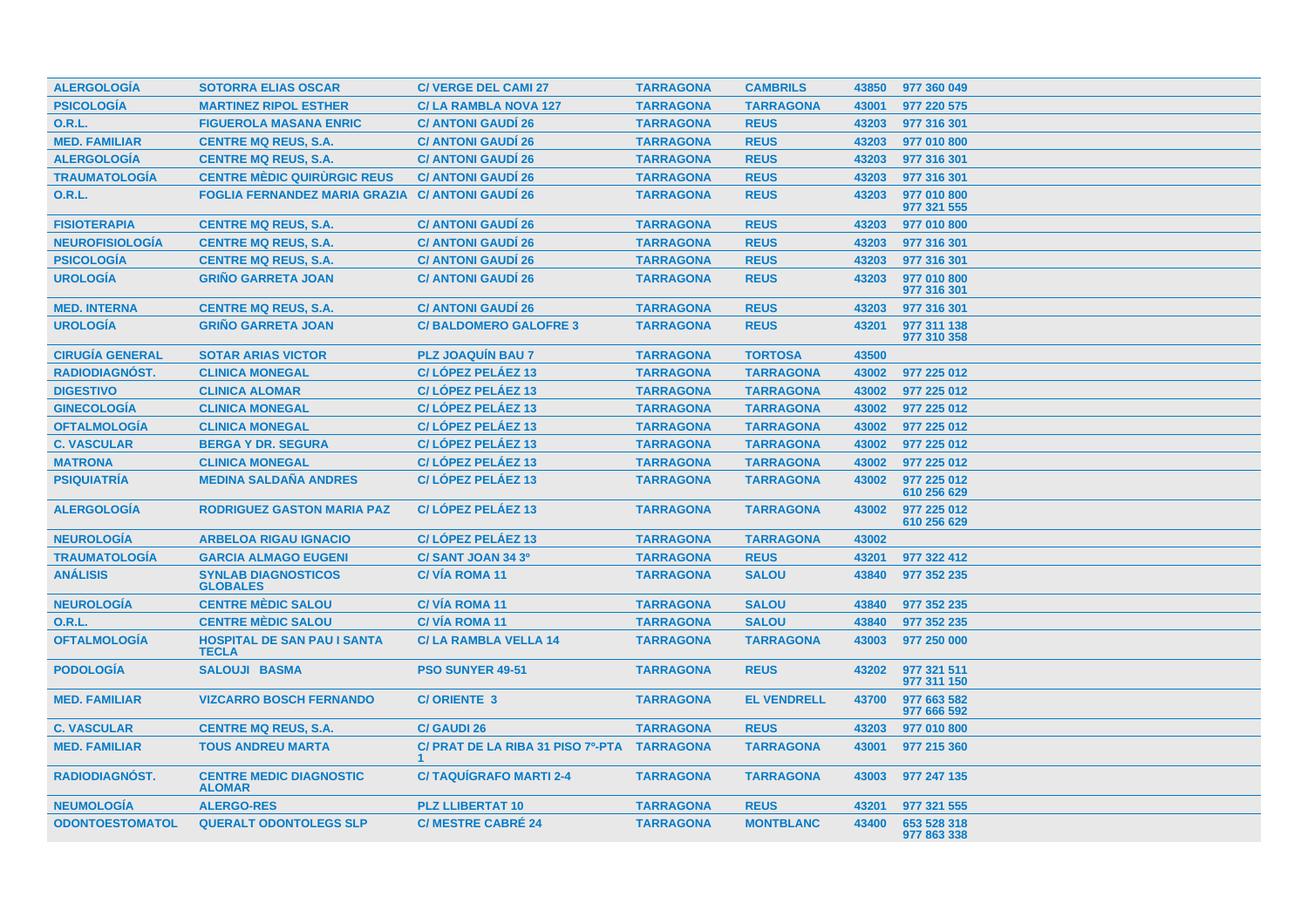| <b>ALERGOLOGÍA</b>     | <b>VIÑAS DOMINGO MARTA</b>                                                | <b>C/ RAMON BERENGUER IV 35</b>                               | <b>TARRAGONA</b> | <b>TORTOSA</b>                                                  | 43500 | 629 307 111                |
|------------------------|---------------------------------------------------------------------------|---------------------------------------------------------------|------------------|-----------------------------------------------------------------|-------|----------------------------|
| <b>C. MAXILOFACIAL</b> | <b>ESPECIALITATS DENTALS</b><br>PENEDES, S.L.                             | <b>C/CERDANYA 12-14</b>                                       | <b>TARRAGONA</b> | <b>EL VENDRELL</b>                                              | 43700 | 977 665 761<br>977 665 970 |
| <b>GINECOLOGÍA</b>     | <b>COBO OUTOMURO BENJAMIN</b>                                             | <b>C/BARCELONA 30</b>                                         | <b>TARRAGONA</b> | <b>SALOU</b>                                                    | 43840 | 977 353 984                |
| <b>PODOLOGÍA</b>       | <b>CLINICA DENTAL BRM</b>                                                 | <b>AVD COMARQUES CATALANES, 74</b>                            | <b>TARRAGONA</b> | <b>MORA D'EBRE</b>                                              | 43740 | 977 402 291                |
| <b>GINECOLOGÍA</b>     | <b>SERVEIS MèDICS PENEDéS</b><br><b>VILAFRANCA</b>                        | <b>C/ CARRETERA DE BARCELONA 34</b>                           | <b>TARRAGONA</b> | <b>EL VENDRELL</b>                                              | 43700 | 977 663 311                |
| <b>REHABILITACIÓN</b>  | <b>SERVEIS MèDICS PENEDES EL</b><br><b>VENDRELL</b>                       | <b>C/ CARRETERA DE BARCELONA 34</b>                           | <b>TARRAGONA</b> | <b>EL VENDRELL</b>                                              | 43700 | 977 663 311                |
| <b>TRAUMATOLOGIA</b>   | <b>SERVEIS MèDICS PENEDES EL</b><br><b>VENDRELL</b>                       | <b>C/ CARRETERA DE BARCELONA 34</b>                           | <b>TARRAGONA</b> | <b>EL VENDRELL</b>                                              | 43700 | 977 663 311                |
| <b>DERMATOLOGÍA</b>    | <b>SERVEIS MèDICS PENEDES EL</b><br><b>VENDRELL</b>                       | <b>C/ CARRETERA DE BARCELONA 34</b>                           | <b>TARRAGONA</b> | <b>EL VENDRELL</b>                                              | 43700 | 977 663 311                |
| <b>ENDOCRINOLOGIA</b>  | <b>SERVEIS MèDICS PENEDéS</b><br><b>VILAFRANCA</b>                        | <b>C/ CARRETERA DE BARCELONA 34</b>                           | <b>TARRAGONA</b> | <b>EL VENDRELL</b>                                              | 43700 | 977 663 311                |
| <b>MED. FAMILIAR</b>   | <b>SERVEIS MèDICS PENEDéS</b><br><b>VILAFRANCA</b>                        | <b>C/ CARRETERA DE BARCELONA 34</b>                           | <b>TARRAGONA</b> | <b>EL VENDRELL</b>                                              | 43700 | 977 663 311                |
| <b>AREAS PEDIÁTRI.</b> | <b>SERVEIS MèDICS PENEDéS</b><br><b>VILAFRANCA</b>                        | <b>C/ CARRETERA DE BARCELONA 34</b>                           | <b>TARRAGONA</b> | <b>EL VENDRELL</b>                                              | 43700 | 977 663 311                |
| <b>NEUROLOGIA</b>      | <b>CENTRE MÈDIC QUIRURGIC REUS</b>                                        | <b>PLZ LLIBERTAT 10 BAJOS</b>                                 | <b>TARRAGONA</b> | <b>REUS</b>                                                     | 43201 | 977 321 555                |
| <b>PSICOLOGÍA</b>      | <b>MESEGUER RETORTILLO ANA</b><br><b>ISABEL</b>                           | <b>C/AUGUST 26</b>                                            | <b>TARRAGONA</b> | <b>TARRAGONA</b>                                                | 43003 | 618 627 686<br>977 228 509 |
| <b>ANÁLISIS</b>        | <b>CLINICA TERRES DEL EBRE</b>                                            | <b>PLZ JOAQUIM BAU 6</b>                                      | <b>TARRAGONA</b> | <b>TORTOSA</b>                                                  | 43500 | 977 588 205<br>977 588 200 |
| <b>ALERGOLOGÍA</b>     | <b>CLINICA TERRES DEL EBRE</b>                                            | <b>PLZ JOAQUIM BAU 6</b>                                      | <b>TARRAGONA</b> | <b>TORTOSA</b>                                                  | 43500 | 977 588 205<br>977 588 191 |
| <b>CARDIOLOGÍA</b>     | <b>CLINICA TERRES DEL EBRE</b>                                            | <b>PLZ JOAQUIM BAU 6</b>                                      | <b>TARRAGONA</b> | <b>TORTOSA</b>                                                  | 43500 |                            |
| <b>C. MAXILOFACIAL</b> | <b>CLINICA TERRES DEL EBRE</b>                                            | <b>PLZ JOAQUIM BAU 6</b>                                      | <b>TARRAGONA</b> | <b>TORTOSA</b>                                                  | 43500 |                            |
| <b>ENFERMERÍA</b>      | <b>GUIMERÀ FELIU EULALIA</b>                                              | <b>C/ RONDA DEL REMEI 139</b>                                 | <b>TARRAGONA</b> | <b>ALCANAR</b>                                                  | 43530 | 977 732 473<br>655 367 774 |
| <b>GINECOLOGÍA</b>     | <b>MEDIDAMIC 20010.DR. MAZZANTI</b><br><b>MIGNAQUI-DR. MAZZANTI PEREZ</b> | <b>C/ GENERAL MORAGUES 87</b>                                 | <b>TARRAGONA</b> | <b>REUS</b>                                                     | 43203 | 977 326 046                |
| <b>GINECOLOGÍA</b>     | <b>HOSPITAL DE SANT JOAN DE REUS</b>                                      | <b>AVD DR. JOSEP LAPORTE 2</b>                                | <b>TARRAGONA</b> | <b>REUS</b>                                                     | 43204 |                            |
| <b>ONCOLOGIA</b>       | <b>HOSPITAL DE SANT JOAN DE REUS</b>                                      | <b>AVD DR. JOSEP LAPORTE 2</b>                                | <b>TARRAGONA</b> | <b>REUS</b>                                                     | 43204 |                            |
| <b>AREAS PEDIATRI.</b> | <b>HOSPITAL DE SANT JOAN DE REUS</b>                                      | <b>AVD DR. JOSEP LAPORTE 2</b>                                | <b>TARRAGONA</b> | <b>REUS</b>                                                     | 43204 |                            |
| <b>GINECOLOGÍA</b>     | <b>WONG SANCHEZ WALKIRIA</b>                                              | <b>PSO DE LA ESTACION 12 BAJOS</b>                            | <b>TARRAGONA</b> | <b>VALLS</b>                                                    | 43800 | 977 608 050                |
| <b>MED. FAMILIAR</b>   | <b>HERNANDEZ GUERRERO CARLOS</b><br><b>ENRIQUE</b>                        | <b>C/ RAMBLA NOVA 103</b>                                     | <b>TARRAGONA</b> | <b>TARRAGONA</b>                                                | 43002 | 977 250 000                |
| <b>GINECOLOGIA</b>     | <b>CENTRO MEDICO IMAD</b>                                                 | <b>C/VALLETES 4 CENTRO MEDICO</b><br><b>IMAD</b>              | <b>TARRAGONA</b> | <b>AMPOSTA</b>                                                  | 43870 | 977 703 050                |
| <b>FISIOTERAPIA</b>    | <b>REBULL BARRENA RICARD</b>                                              | <b>AVD CATALUNYA 60 CENTRE</b><br><b>TERAPEUTIC D'ALCANAR</b> | <b>TARRAGONA</b> | <b>ALCANAR</b>                                                  | 43530 | 977 730 176                |
| <b>REUMATOLOGIA</b>    | <b>CLINICA ALOMAR</b>                                                     | <b>AVD PINTOR TAPIRO 5 CENTRE</b><br><b>ALOMAR</b>            | <b>TARRAGONA</b> | <b>REUS</b>                                                     | 43202 | 977 900 058                |
| <b>ODONTOESTOMATOL</b> | <b>CASTELLNOU PIÑOL MARIONA</b>                                           | <b>C/ LLAPASSA 1 MINT ESPAI</b><br><b>DENTAL</b>              | <b>TARRAGONA</b> | <b>VANDELLOS I</b><br><b>L'HOSPITALET</b><br><b>DE L'INFANT</b> | 43890 | 650 928 305<br>638 544 040 |
| <b>PSICOLOGIA</b>      | <b>TAYANT MARTINEZ MARIA</b><br><b>FRANCISCA</b>                          | <b>PSO PASSEIG SUNYER 16</b>                                  | <b>TARRAGONA</b> | <b>REUS</b>                                                     |       | 43202 647 925 493          |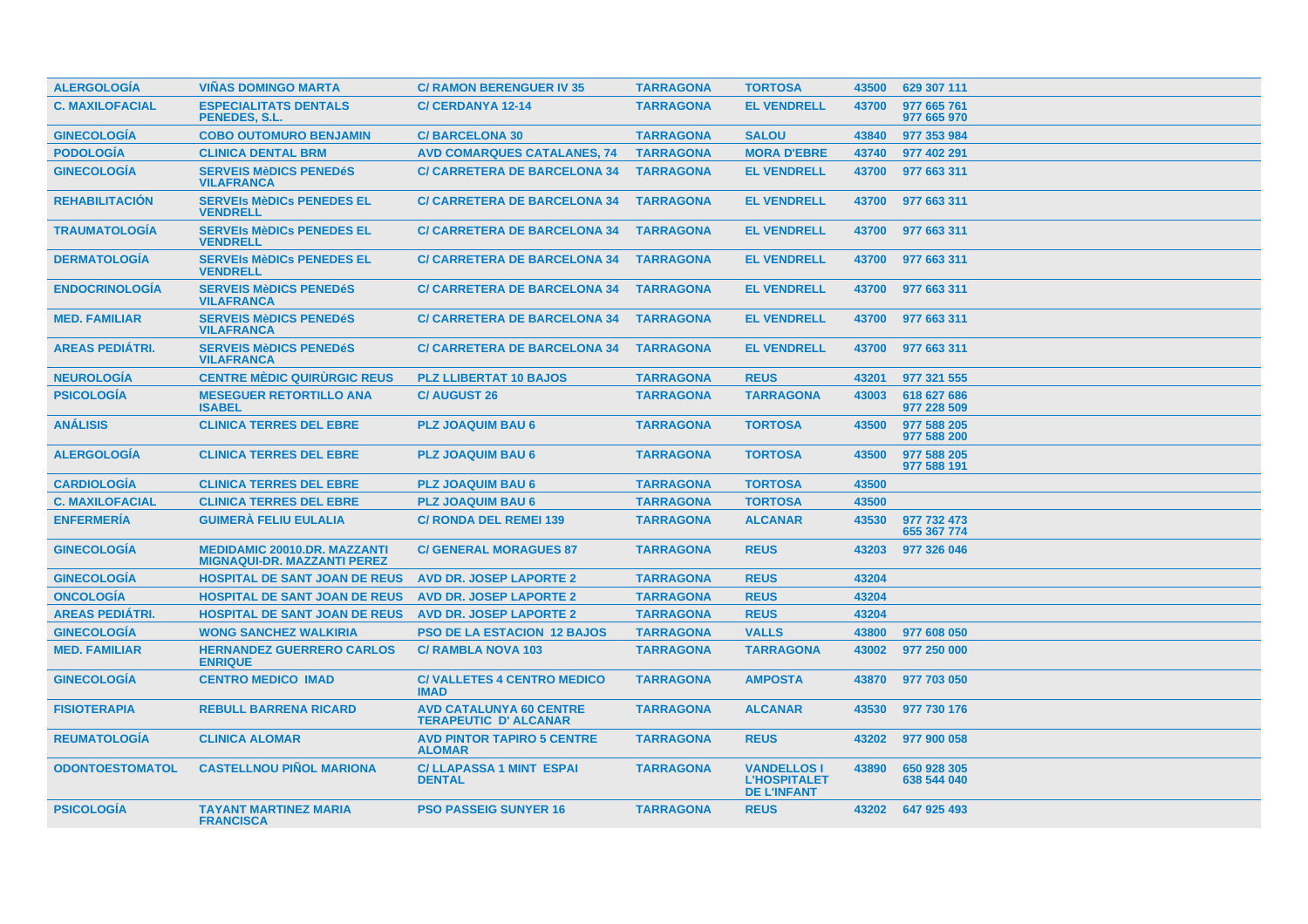| <b>MED. FAMILIAR</b>   | <b>ROCA PALLEJA JOSE MARIA</b>                                | <b>AVD SANT JORDI 27 DENTAL</b><br><b>ESTHETICS</b>                                      | <b>TARRAGONA</b> | <b>REUS</b>        | 43201 | 977 592 234<br>683 607 887 |
|------------------------|---------------------------------------------------------------|------------------------------------------------------------------------------------------|------------------|--------------------|-------|----------------------------|
| <b>FISIOTERAPIA</b>    | <b>EBRECLINIC</b>                                             | <b>AUT CATALUNYA 26 EBRECLINIC,</b><br><b>SERVEIS MEDICS</b>                             | <b>TARRAGONA</b> | <b>TORTOSA</b>     | 43500 | 977 448 095<br>977 440 409 |
| <b>OFTALMOLOGIA</b>    | <b>EBRECLINIC</b>                                             | <b>AUT CATALUNYA 26 EBRECLINIC,</b><br><b>SERVEIS MÉDICS</b>                             | <b>TARRAGONA</b> | <b>TORTOSA</b>     | 43500 | 977 448 095<br>977 440 409 |
| <b>RADIODIAGNOST.</b>  | <b>EBRECLINIC</b>                                             | <b>AUT CATALUNYA 26 EBRECLINIC,</b><br><b>SERVEIS MÉDICS</b>                             | <b>TARRAGONA</b> | <b>TORTOSA</b>     | 43500 | 977 448 095<br>977 440 409 |
| <b>FISIOTERAPIA</b>    | <b>AMPOSTA SALUD</b>                                          | <b>C/ LARACHE 8 AMPOSTA SALUD</b>                                                        | <b>TARRAGONA</b> | <b>AMPOSTA</b>     | 43870 | 977 703 703                |
| <b>MED. FAMILIAR</b>   | <b>AMPOSTA SALUD</b>                                          | <b>C/ LARACHE 8 AMPOSTA SALUD</b>                                                        | <b>TARRAGONA</b> | <b>AMPOSTA</b>     | 43870 | 977 703 703                |
| <b>GINECOLOGÍA</b>     | <b>GOU SALCEDO MARIA</b><br><b>ENCARNACION</b>                | <b>C/ GENERAL MORAGUES 87</b><br><b>PROCREAR</b>                                         | <b>TARRAGONA</b> | <b>REUS</b>        | 43201 | 977 326 046                |
| <b>DERMATOLOGÍA</b>    | <b>CENTRO MEDICO PASQUALI</b><br><b>ASOCIADOS</b>             | <b>AVD INDEPENDENCIA 20 CENTRO</b><br><b>MEDICO PASQUALI ASOCIADOS</b>                   | <b>TARRAGONA</b> | <b>CAMBRILS</b>    | 43850 | 877 977 878                |
| <b>GINECOLOGIA</b>     | <b>CENTRO MEDICO PASQUALI</b><br><b>ASOCIADOS</b>             | <b>AVD INDEPENDENCIA 20 CENTRO</b><br><b>MEDICO PASQUALI ASOCIADOS</b>                   | <b>TARRAGONA</b> | <b>CAMBRILS</b>    | 43850 | 877 977 878                |
| O.R.L.                 | <b>FOGLIA FERNANDEZ MARIA GRAZIA C/ JOSEP SARDA I CAILA 7</b> |                                                                                          | <b>TARRAGONA</b> | <b>REUS</b>        | 43201 | 977 313 023                |
| <b>PODOLOGÍA</b>       | FUNDACIO TERRA ALTA, SEGLE XXI TRV TRAV.TARRAGONA S/N         |                                                                                          | <b>TARRAGONA</b> | <b>BATEA</b>       | 43786 | 977 430 363                |
| <b>OFTALMOLOGÍA</b>    | <b>CENTRE MQ REUS, S.A.</b>                                   | <b>C/VAPOR NOU 8 C.M.Q.REUS</b>                                                          | <b>TARRAGONA</b> | <b>REUS</b>        | 43201 | 977 081 849                |
| <b>NEUROLOGÍA</b>      | <b>CENTRE MQ REUS, S.A.</b>                                   | <b>C/VAPOR NOU 8 C.M.Q.REUS</b>                                                          | <b>TARRAGONA</b> | <b>REUS</b>        | 43201 | 977 081 849                |
| <b>TRAUMATOLOGIA</b>   | <b>CENTRE MQ REUS, S.A.</b>                                   | <b>C/VAPOR NOU 8 C.M.Q.REUS</b>                                                          | <b>TARRAGONA</b> | <b>REUS</b>        | 43201 | 977 081 849                |
| <b>MED. INTERNA</b>    | <b>CENTRE MQ REUS, S.A.</b>                                   | <b>C/VAPOR NOU 8 C.M.Q.REUS</b>                                                          | <b>TARRAGONA</b> | <b>REUS</b>        | 43201 | 977 081 849                |
| <b>AREAS PEDIATRI.</b> | <b>SERVALLS BOSCH RAMON</b>                                   | <b>AVD AV. ALCALDE PERE MOLAS 3</b><br><b>HORARIO DE 08 H A 14 H</b>                     | <b>TARRAGONA</b> | <b>VILA-SECA</b>   | 43840 | 977 390 117                |
| <b>OFTALMOLOGIA</b>    | <b>VERGES PUJOL RAQUEL</b>                                    | <b>C/VAPOR NOU 8 C.M.Q.REUS</b>                                                          | <b>TARRAGONA</b> | <b>TARRAGONA</b>   | 43001 | 977 081 849                |
| <b>AREAS PEDIÁTRI.</b> | <b>POSIT SALUT CENTRE MEDIC</b>                               | <b>PSO DE JOAN BAPTISTA DE LA</b><br><b>SALLE 8-9 POSIT SALUT CENTRE</b><br><b>MEDIC</b> | <b>TARRAGONA</b> | <b>CAMBRILS</b>    | 43850 | 977 360 049<br>977 204 499 |
| <b>ANÁLISIS</b>        | <b>SYNLAB DIAGNOSTICOS</b><br><b>GLOBALES</b>                 | <b>RBL RAMBLA NOVA 119 SYNLAB</b><br><b>DIAGNOSTICOS GLOBALES</b>                        | <b>TARRAGONA</b> | <b>TARRAGONA</b>   | 43001 | 977 222 456                |
| <b>CARDIOLOGIA</b>     | <b>ESQUE RUIZ FRANCISCO</b>                                   | <b>C/LA RAMBLA NOVA 78 BAJOS</b>                                                         | <b>TARRAGONA</b> | <b>TARRAGONA</b>   | 43003 | 977 235 555                |
| <b>MED. FAMILIAR</b>   | EL PLA SERVEIS MEDICS, S.L.                                   | <b>C/LA RAMBLA NOVA 78 BAJOS</b>                                                         | <b>TARRAGONA</b> | <b>TARRAGONA</b>   | 43003 | 977 235 555                |
| <b>TRAUMATOLOGÍA</b>   | <b>JOAN SALVADOR ESCALA ARNAU</b>                             | C/PIN I SOLER 12                                                                         | <b>TARRAGONA</b> | <b>TARRAGONA</b>   | 43002 | 977 217 900                |
| 0.R.L.                 | <b>HOSPITAL DE SAN PAU I SANTA</b><br><b>TECLA</b>            | <b>C/LA RAMBLA VELLA 14</b>                                                              | <b>TARRAGONA</b> | <b>TARRAGONA</b>   | 43003 | 977 259 900                |
| <b>O.R.L.</b>          | <b>MESEGUER GOMEZ MANUEL</b>                                  | C/ SANTA JOAQUINA DE VEDRUNA<br>23                                                       | <b>TARRAGONA</b> | <b>TARRAGONA</b>   | 43002 | 977 252 575                |
| <b>ENDOCRINOLOGIA</b>  | <b>POLICLINICA COMARCAL DE EL</b><br><b>VENDRELL</b>          | <b>C/ CTRA. SANTA OLIVA 51</b>                                                           | <b>TARRAGONA</b> | <b>EL VENDRELL</b> | 43700 | 977 660 638<br>977 660 140 |
| <b>CIRUGIA GENERAL</b> | <b>POLICLINICA COMARCAL DE EL</b><br><b>VENDRELL</b>          | <b>C/ CTRA. SANTA OLIVA 51</b>                                                           | <b>TARRAGONA</b> | <b>EL VENDRELL</b> | 43700 | 977 660 638<br>977 660 140 |
| <b>URGENCIAS</b>       | <b>POLICLINICA COMARCAL DE EL</b><br><b>VENDRELL</b>          | <b>C/ CTRA, SANTA OLIVA 51</b>                                                           | <b>TARRAGONA</b> | <b>EL VENDRELL</b> | 43700 | 977 660 638<br>977 660 140 |
| <b>TRAUMATOLOGIA</b>   | <b>POLICLINICA COMARCAL DE EL</b><br><b>VENDRELL</b>          | <b>C/ CTRA. SANTA OLIVA 51</b>                                                           | <b>TARRAGONA</b> | <b>EL VENDRELL</b> | 43700 | 977 660 638<br>977 660 140 |
| <b>UROLOGIA</b>        | <b>POLICLINICA COMARCAL DE EL</b><br><b>VENDRELL</b>          | <b>C/ CTRA. SANTA OLIVA 51</b>                                                           | <b>TARRAGONA</b> | <b>EL VENDRELL</b> | 43700 | 977 660 638<br>977 660 140 |
| <b>PODOLOGÍA</b>       | <b>MARTINEZ DE LA TORRE ESTIVILL</b><br><b>ANNA</b>           | <b>C/SANT ELIES 34</b>                                                                   | <b>TARRAGONA</b> | <b>REUS</b>        |       | 43201 977 313 568          |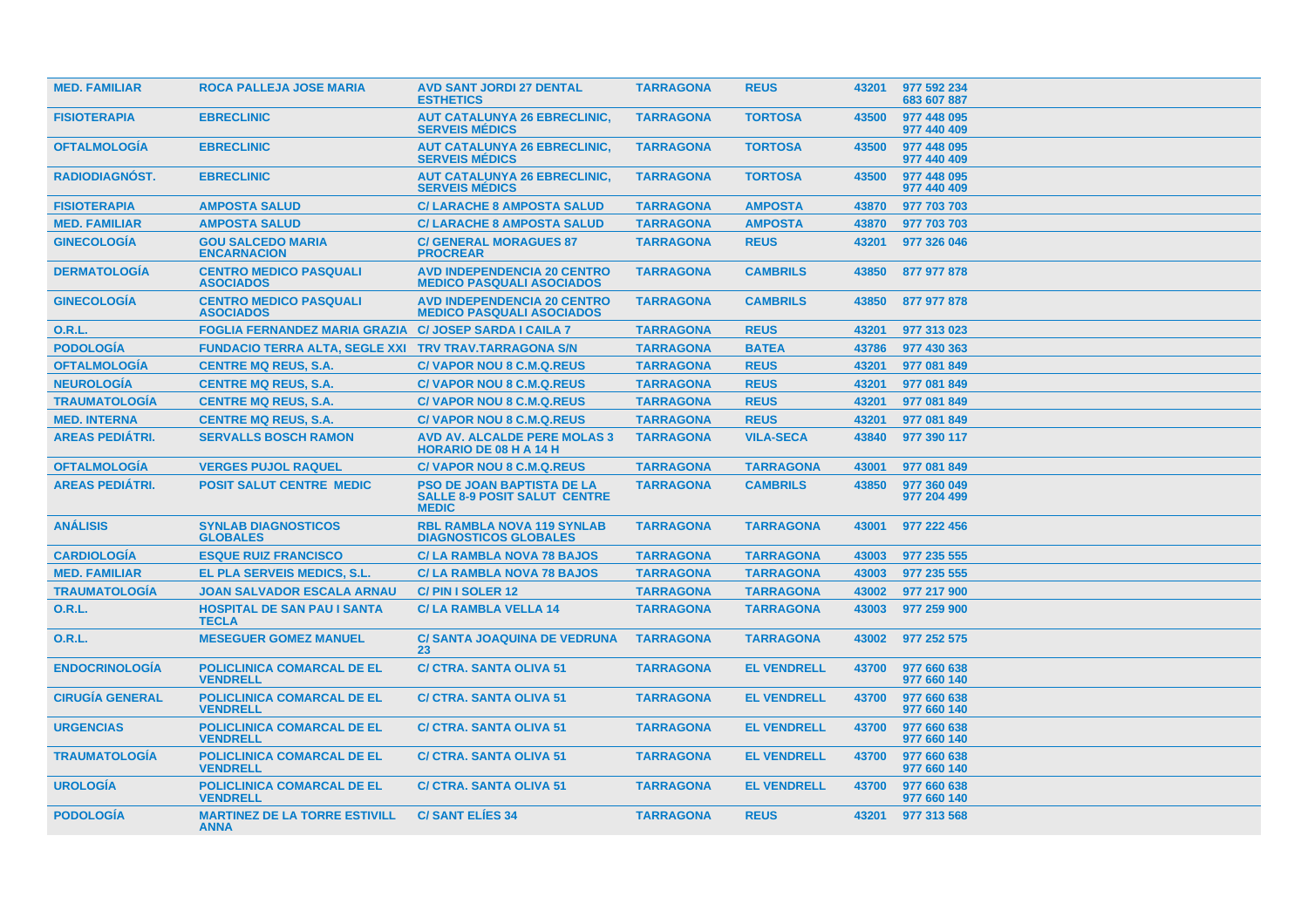| <b>CIRUGÍA GENERAL</b> | <b>SOTAR ARIAS VICTOR</b>                          | <b>C/ ADRIÁ D'UTRECH 6</b>         | <b>TARRAGONA</b> | <b>TORTOSA</b>     | 43500 | 977 445 198                |
|------------------------|----------------------------------------------------|------------------------------------|------------------|--------------------|-------|----------------------------|
| <b>MED. FAMILIAR</b>   | <b>GAZOL SOLER MARIA DOLORES</b>                   | <b>C/DE JOAN BAPTISTA PLANA 17</b> | <b>TARRAGONA</b> | <b>TARRAGONA</b>   | 43005 | 977 215 064                |
| <b>ANÁLISIS</b>        | <b>SYNLAB DIAGNOSTICOS</b><br><b>GLOBALES</b>      | <b>PLZ DE LA CONSTITUCIÓN 7</b>    | <b>TARRAGONA</b> | <b>CAMBRILS</b>    | 43850 | 977 360 404                |
| <b>UROLOGÍA</b>        | <b>GRIÑO GARRETA JOAN</b>                          | <b>C/SANT JOAN S/N</b>             | <b>TARRAGONA</b> | <b>REUS</b>        | 43201 | 977 323 690<br>977 322 412 |
| <b>AREAS PEDIATRI.</b> | <b>VENDRELL VOLTAS MONTSERRAT</b>                  | <b>C/ ANTONI GAUDI 26</b>          | <b>TARRAGONA</b> | <b>REUS</b>        | 43203 |                            |
| <b>NEUROLOGÍA</b>      | <b>CENTRE MQ REUS, S.A.</b>                        | <b>C/ ANTONI GAUDI 26</b>          | <b>TARRAGONA</b> | <b>REUS</b>        | 43203 | 977 010 800<br>977 316 301 |
| <b>C. VASCULAR</b>     | <b>CENTRE MQ REUS, S.A.</b>                        | <b>C/ ANTONI GAUDÍ 26</b>          | <b>TARRAGONA</b> | <b>REUS</b>        | 43203 | 977 010 800<br>977 316 301 |
| <b>C. VASCULAR</b>     | <b>CENTRE MQ REUS, S.A.</b>                        | <b>C/ ANTONI GAUDI 26</b>          | <b>TARRAGONA</b> | <b>REUS</b>        | 43203 | 977 316 301                |
| <b>ANESTESIOLOGÍA</b>  | <b>CENTRE MQ REUS, S.A.</b>                        | <b>C/ ANTONI GAUDI 26</b>          | <b>TARRAGONA</b> | <b>REUS</b>        | 43203 | 977 316 301                |
| <b>DERMATOLOGÍA</b>    | <b>QUERALT MUNNE CARMEN</b>                        | <b>C/BALDOMERO GALOFRE 3</b>       | <b>TARRAGONA</b> | <b>REUS</b>        | 43201 | 977 311 138<br>977 310 358 |
| <b>TRANSPORTE</b>      | <b>S.T.S AMBULANCIAS</b>                           | <b>C/BELGICA 10</b>                | <b>TARRAGONA</b> | <b>REUS</b>        | 43204 | 977 774 705<br>977 756 756 |
| <b>FISIOTERAPIA</b>    | <b>COTFIS, SCP</b>                                 | <b>C/SANT ANTONI 47-49</b>         | <b>TARRAGONA</b> | <b>MORA D'EBRE</b> | 43740 | 977 401 312                |
| <b>O.R.L.</b>          | <b>MESEGUER GOMEZ MANUEL</b>                       | C/LÓPEZ PELÁEZ 13                  | <b>TARRAGONA</b> | <b>TARRAGONA</b>   | 43002 | 977 225 012                |
| <b>TRAUMATOLOGÍA</b>   | <b>BIARNES MARGALEF FRANCISCO</b><br><b>JAVIER</b> | C/LÓPEZ PELÁEZ 13                  | <b>TARRAGONA</b> | <b>TARRAGONA</b>   | 43002 |                            |
| <b>ALERGOLOGÍA</b>     | <b>SOTORRA ELIAS OSCAR</b>                         | C/LÓPEZ PELÁEZ 13                  | <b>TARRAGONA</b> | <b>TARRAGONA</b>   | 43002 | 977 225 012<br>610 256 629 |
| <b>C. VASCULAR</b>     | <b>CLINICA MONEGAL</b>                             | C/LÓPEZ PELÁEZ 13                  | <b>TARRAGONA</b> | <b>TARRAGONA</b>   | 43002 | 977 225 012                |
| <b>DERMATOLOGIA</b>    | <b>JIMENEZ BAREA, LUIS FERNANDO</b>                | C/LÓPEZ PELÁEZ 13                  | <b>TARRAGONA</b> | <b>TARRAGONA</b>   | 43002 | 977 225 012                |
| <b>NEUMOLOGÍA</b>      | <b>ARGEMI COLETAS TERESA MARIA</b>                 | C/LÓPEZ PELÁEZ 13                  | <b>TARRAGONA</b> | <b>TARRAGONA</b>   | 43002 | 977 225 012                |
| <b>OFTALMOLOGÍA</b>    | <b>MONTOYA MEDINA ALVARO</b>                       | C/LÓPEZ PELÁEZ 13                  | <b>TARRAGONA</b> | <b>TARRAGONA</b>   | 43002 | 977 225 012                |
| <b>MED. INTERNA</b>    | <b>CLINICA MONEGAL</b>                             | C/LÓPEZ PELÁEZ 13                  | <b>TARRAGONA</b> | <b>TARRAGONA</b>   | 43002 | 977 225 012                |
| <b>MED. FAMILIAR</b>   | <b>LINDEZ BORRAS PEDRO</b>                         | C/LÓPEZ PELÁEZ 13                  | <b>TARRAGONA</b> | <b>TARRAGONA</b>   | 43002 |                            |
| <b>MED. FAMILIAR</b>   | <b>POLICARPO GARRIGA</b><br><b>MONTSERRAT</b>      | C/SANT JOAN 34 3º                  | <b>TARRAGONA</b> | <b>REUS</b>        | 43201 | 977 322 412                |
| <b>MED. FAMILIAR</b>   | <b>CENTRE MEDIC SALOU</b>                          | <b>C/VIA ROMA 11</b>               | <b>TARRAGONA</b> | <b>SALOU</b>       | 43840 | 977 352 235                |
| <b>GINECOLOGÍA</b>     | <b>CENTRE MÈDIC SALOU</b>                          | C/VÍA ROMA 11                      | <b>TARRAGONA</b> | <b>SALOU</b>       | 43840 | 977 352 235                |
| <b>UROLOGÍA</b>        | <b>CENTRE MÈDIC SALOU</b>                          | <b>C/VIA ROMA 11</b>               | <b>TARRAGONA</b> | <b>SALOU</b>       | 43840 | 977 352 235                |
| <b>ODONTOESTOMATOL</b> | <b>CENTRE MÈDIC SALOU</b>                          | <b>C/VIA ROMA 11</b>               | <b>TARRAGONA</b> | <b>SALOU</b>       | 43840 | 977 352 235                |
| <b>DERMATOLOGÍA</b>    | <b>CENTRE MÈDIC SALOU</b>                          | C/VÍA ROMA 11                      | <b>TARRAGONA</b> | <b>SALOU</b>       | 43840 | 977 352 235                |
| <b>PODOLOGÍA</b>       | <b>CENTRE MÈDIC SALOU</b>                          | C/VÍA ROMA 11                      | <b>TARRAGONA</b> | <b>SALOU</b>       | 43840 | 977 352 235                |
| <b>GINECOLOGÍA</b>     | <b>VELASCO GUILLEN RAMON</b>                       | <b>C/ ROGER DE LLURIA 21</b>       | <b>TARRAGONA</b> | <b>TARRAGONA</b>   | 43004 | 977 241 314                |
| <b>ALERGOLOGÍA</b>     | <b>RODRIGUEZ GASTON MARIA PAZ</b>                  | C/LÓPEZ PELÁEZ 15                  | <b>TARRAGONA</b> | <b>TARRAGONA</b>   | 43002 | 977 225 121                |
| <b>O.R.L.</b>          | <b>ENJUANES PRADES JORDI</b>                       | C/LÓPEZ PELÁEZ 15 -17              | <b>TARRAGONA</b> | <b>TARRAGONA</b>   | 43003 | 977 224 646                |
| <b>PODOLOGÍA</b>       | <b>SORRIUS SANTACRUZ ROSA MARIA</b>                | <b>C/ MANUEL DE FALLA 7</b>        | <b>TARRAGONA</b> | <b>TARRAGONA</b>   | 43005 | 877 022 022                |
| <b>PODOLOGÍA</b>       | <b>SCHIPPER SANNE</b>                              | <b>C/SIR ESTEVE MORELL SCOTT 3</b> | <b>TARRAGONA</b> | <b>VILA-SECA</b>   | 43480 | 977 394 216                |
| <b>GINECOLOGÍA</b>     | <b>FARGAS MORENO FRANCISCO</b><br><b>JOSE</b>      | <b>C/SARDA I CAILA 7</b>           | <b>TARRAGONA</b> | <b>REUS</b>        | 43201 | 977 313 023                |
| <b>PODOLOGÍA</b>       | <b>NUÑEZ GARCIA MIGUEL ANGEL</b>                   | <b>C/SARDA I CAILA 7</b>           | <b>TARRAGONA</b> | <b>REUS</b>        | 43201 | 977 313 023                |
| <b>ANATOMOPATOLO.</b>  | <b>SYNLAB PATHOLOGY, S.L.U</b>                     | <b>AVD CATALUNYA 32</b>            | <b>TARRAGONA</b> | <b>TARRAGONA</b>   |       | 43002 977 222 456          |
|                        |                                                    |                                    |                  |                    |       |                            |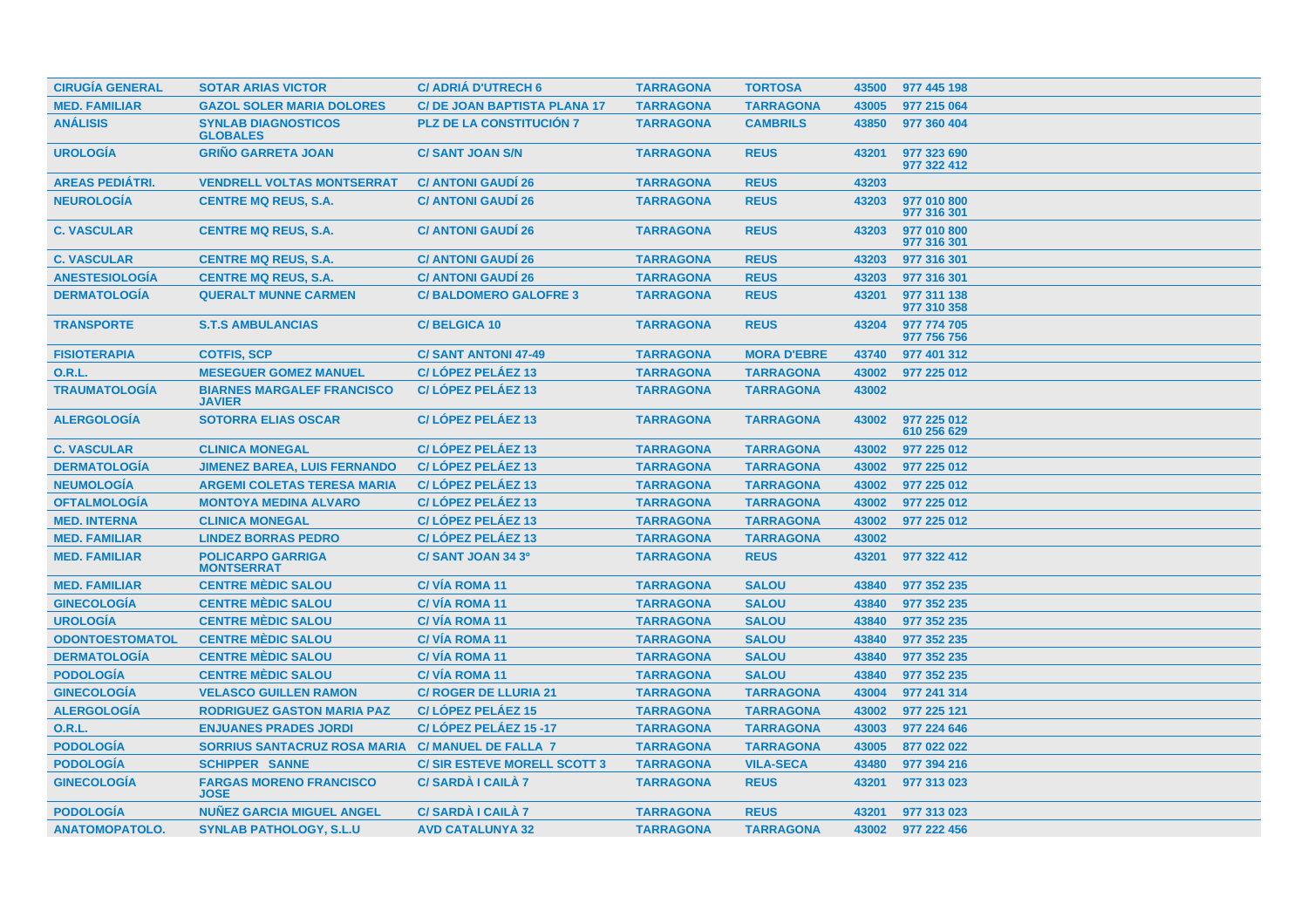| <b>GINECOLOGIA</b>     | <b>CENTRE MÉDIC QUIRURGIC REUS</b>                  | <b>PLZ LLIBERTAT 10</b>                                 | <b>TARRAGONA</b> | <b>REUS</b>                     | 43201 | 639 074 087<br>977 321 555 |
|------------------------|-----------------------------------------------------|---------------------------------------------------------|------------------|---------------------------------|-------|----------------------------|
| <b>PSICOLOGIA</b>      | <b>CENTRE MÈDIC QUIRURGIC REUS</b>                  | <b>PLZ LLIBERTAT 10</b>                                 | <b>TARRAGONA</b> | <b>REUS</b>                     | 43201 | 639 074 087<br>977 321 555 |
| <b>RADIODIAGNÓST.</b>  | <b>HOSPITAL COMARCAL MORA D'</b><br><b>EBRE</b>     | <b>C/ BENET MESSEGUER S/N</b>                           | <b>TARRAGONA</b> | <b>MORA D'EBRE</b>              | 43740 | 977 044 831                |
| <b>O.R.L.</b>          | <b>HOSPITAL DE SAN PAU I SANTA</b><br><b>TECLA</b>  | <b>C/JOAN FUSTER s/n</b>                                | <b>TARRAGONA</b> | <b>TARRAGONA</b>                | 43007 | 977 259 900<br>977 238 059 |
| <b>TRAUMATOLOGÍA</b>   | <b>CENTRE MEDIC DIAGNOSTIC</b><br><b>ALOMAR</b>     | <b>C/ MOSSEN BELLPUIG 4-6</b>                           | <b>TARRAGONA</b> | <b>TORTOSA</b>                  | 43500 | 977 443 778                |
| <b>CARDIOLOGÍA</b>     | <b>TAJES PASCUAL HERNAN</b><br><b>EDUARDO</b>       | <b>C/ RAMBLA NOVA EDIFICI</b><br><b>ATLANTIC 103</b>    | <b>TARRAGONA</b> | <b>TARRAGONA</b>                | 43001 | 977 250 000                |
| <b>UROLOGÍA</b>        | <b>SERVEIS MèDICS PENEDES EL</b><br><b>VENDRELL</b> | <b>C/ CARRETERA DE BARCELONA 34</b>                     | <b>TARRAGONA</b> | <b>EL VENDRELL</b>              | 43700 | 977 663 311                |
| <b>ENDOCRINOLOGÍA</b>  | <b>SERVEIS MèDICS PENEDES EL</b><br><b>VENDRELL</b> | <b>C/ CARRETERA DE BARCELONA 34</b>                     | <b>TARRAGONA</b> | <b>EL VENDRELL</b>              | 43700 | 977 663 311                |
| <b>DERMATOLOGÍA</b>    | <b>PUJOL MONTCUSI JOSE ANTONIO</b>                  | <b>C/ CARRETERA DE BARCELONA 34</b>                     | <b>TARRAGONA</b> | <b>EL VENDRELL</b>              | 43700 | 977 663 311                |
| <b>DIGESTIVO</b>       | <b>SERVEIS MèDICS PENEDES EL</b><br><b>VENDRELL</b> | <b>C/ CARRETERA DE BARCELONA 34</b>                     | <b>TARRAGONA</b> | <b>EL VENDRELL</b>              | 43700 | 977 663 311                |
| <b>AREAS PEDIATRI.</b> | <b>PAGONE FILOMENA</b>                              | <b>PLZ LLIBERTAT 10 BAJOS</b>                           | <b>TARRAGONA</b> | <b>REUS</b>                     | 43201 | 977 321 555                |
| <b>CARDIOLOGÍA</b>     | <b>HOSPITAL DE SAN PAU I SANTA</b><br><b>TECLA</b>  | <b>C/ONZE DE SEPTEMBRE s/n</b>                          | <b>TARRAGONA</b> | <b>TORREDEMBAR</b><br><b>RA</b> | 43830 | 977 643 809                |
| <b>AREAS PEDIÁTRI.</b> | <b>CLOPES ESTELA MARIA ASUNCION</b>                 | <b>C/LOPEZ PELAEZ (CLINICA</b><br><b>MONEGAL) 15-17</b> | <b>TARRAGONA</b> | <b>TARRAGONA</b>                | 43080 | 977 224 646<br>977 222 636 |
| <b>MATRONA</b>         | <b>GENDRE JORNET MISABEL</b>                        | <b>PLZ ALFONS XII 5 TORTOSA</b>                         | <b>TARRAGONA</b> | <b>TORTOSA</b>                  | 43500 | 680 334 454                |
| RADIODIAGNÓST.         | <b>CLINICA TERRES DEL EBRE</b>                      | <b>PLZ JOAQUIM BAU 6</b>                                | <b>TARRAGONA</b> | <b>TORTOSA</b>                  | 43500 | 977 588 200                |
| <b>ENFERMERÍA</b>      | <b>CLINICA TERRES DEL EBRE</b>                      | <b>PLZ JOAQUIM BAU 6</b>                                | <b>TARRAGONA</b> | <b>TORTOSA</b>                  | 43500 | 977 588 205                |
| <b>ANÁLISIS</b>        | <b>CLINICA TERRES DEL EBRE</b>                      | <b>PLZ JOAQUIM BAU 6</b>                                | <b>TARRAGONA</b> | <b>TORTOSA</b>                  | 43500 | 977 588 205<br>977 588 191 |
| <b>GINECOLOGÍA</b>     | <b>TRULLEN PLA ENRIQUE</b>                          | <b>PLZ JOAQUIM BAU 6</b>                                | <b>TARRAGONA</b> | <b>TORTOSA</b>                  | 43500 | 977 588 205                |
| <b>DIGESTIVO</b>       | <b>CLINICA TERRES DEL EBRE</b>                      | <b>PLZ JOAQUIM BAU 6</b>                                | <b>TARRAGONA</b> | <b>TORTOSA</b>                  | 43500 | 977 588 205<br>977 588 191 |
| <b>DERMATOLOGÍA</b>    | <b>EBRECLINIC</b>                                   | <b>PLZ JOAQUIM BAU 6</b>                                | <b>TARRAGONA</b> | <b>TORTOSA</b>                  | 43500 | 977 588 205                |
| <b>AREAS PEDIÁTRI.</b> | <b>CLINICA TERRES DEL EBRE</b>                      | <b>PLZ JOAQUIM BAU 6</b>                                | <b>TARRAGONA</b> | <b>TORTOSA</b>                  | 43500 | 977 588 205                |
| <b>AREAS PEDIÁTRI.</b> | <b>PAGONE FILOMENA</b>                              | <b>C/ MOSSEN MIQUEL AMOROS 12</b>                       | <b>TARRAGONA</b> | <b>ALTAFULLA</b>                | 43893 | 659 179 540                |
| <b>O.R.L.</b>          | <b>CENTRE CLINIC FISIOQUIROS</b>                    | <b>PSO DE LA ESTACION 40</b>                            | <b>TARRAGONA</b> | <b>VALLS</b>                    | 43800 | 977 608 776                |
| <b>UROLOGÍA</b>        | <b>CENTRE CLINIC FISIOQUIROS</b>                    | <b>PSO DE LA ESTACION 40</b>                            | <b>TARRAGONA</b> | <b>VALLS</b>                    | 43800 | 977 608 776                |
| <b>MED. FAMILIAR</b>   | <b>CENTRE CLINIC FISIOQUIROS</b>                    | <b>PSO DE LA ESTACION 40</b>                            | <b>TARRAGONA</b> | <b>VALLS</b>                    | 43800 | 977 608 776                |
| <b>AREAS PEDIÁTRI.</b> | <b>GOMEZ TORNERO FERRAN</b>                         | <b>PJE DE LA ESTACION 5-7</b>                           | <b>TARRAGONA</b> | <b>VALLS</b>                    | 43800 | 977 613 404                |
| <b>TRAUMATOLOGÍA</b>   | <b>CLINICA ALOMAR</b>                               | <b>AVD PINTOR TAPIRO 5</b>                              | <b>TARRAGONA</b> | <b>REUS</b>                     | 43202 | 977 900 058                |
| <b>GINECOLOGÍA</b>     | <b>CLINICA ALOMAR</b>                               | <b>AVD PINTOR TAPIRO 5</b>                              | <b>TARRAGONA</b> | <b>REUS</b>                     | 43202 | 977 900 058                |
| <b>C. VASCULAR</b>     | <b>CLINICA ALOMAR</b>                               | <b>AVD PINTOR TAPIRÓ 5</b>                              | <b>TARRAGONA</b> | <b>REUS</b>                     | 43202 | 977 900 058                |
| <b>UROLOGÍA</b>        | <b>CLINICA ALOMAR</b>                               | <b>AVD PINTOR TAPIRO 5</b>                              | <b>TARRAGONA</b> | <b>REUS</b>                     | 43202 | 977 331 479<br>977 900 058 |
| <b>OFTALMOLOGIA</b>    | <b>CENTRES MEDIC SEGUR</b>                          | <b>AVD CATALUNYA 9</b>                                  | <b>TARRAGONA</b> | <b>CALAFELL</b>                 | 43820 | 977 672 747<br>977 695 899 |
| <b>MED. FAMILIAR</b>   | <b>CENTRES MEDIC SEGUR</b>                          | <b>AVD CATALUNYA 9</b>                                  | <b>TARRAGONA</b> | <b>CALAFELL</b>                 | 43820 | 977 672 747<br>977 695 899 |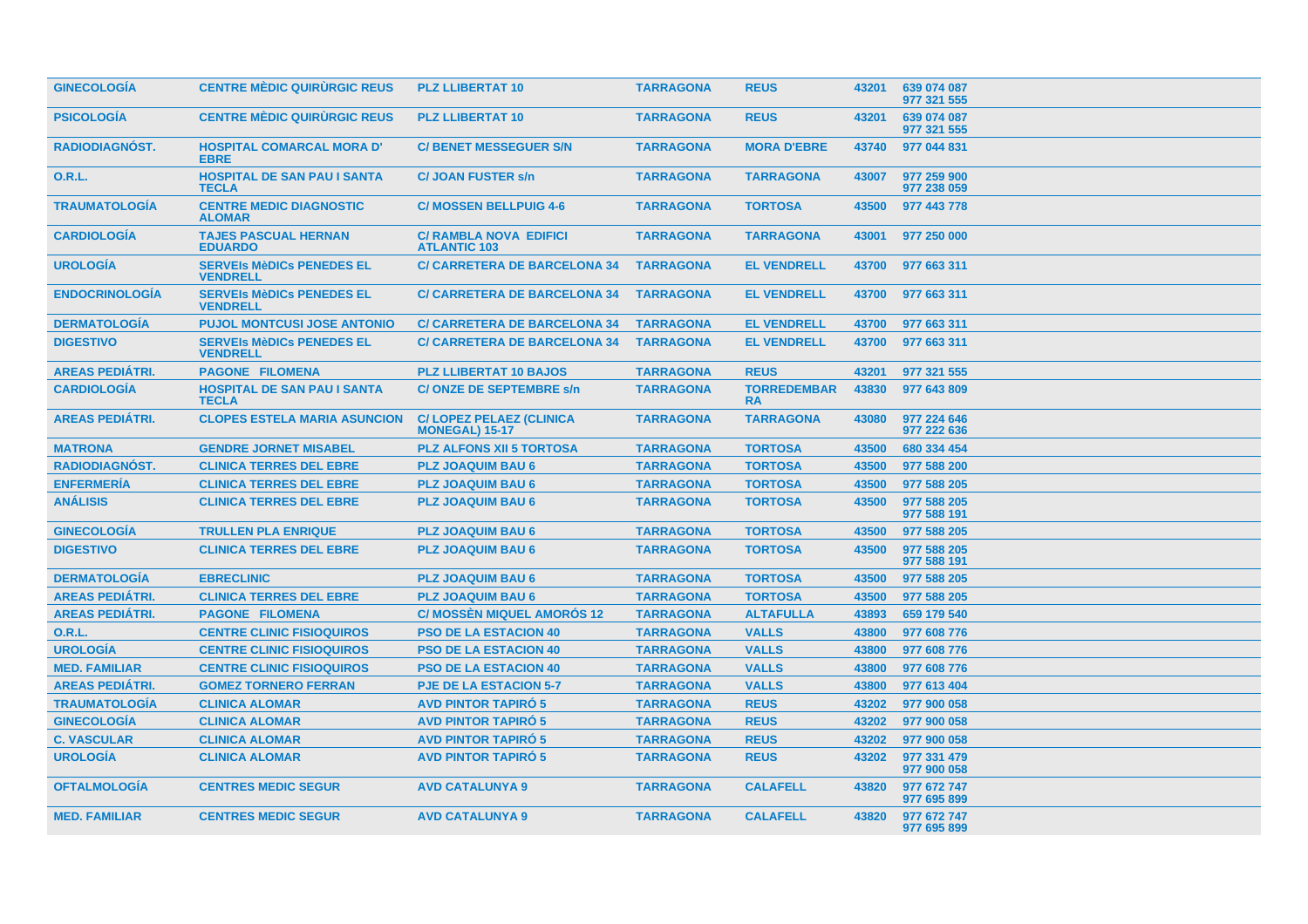| <b>MED. FAMILIAR</b>   | <b>CLINICA ASISTENCIAL DE</b><br><b>EMPRESAS, S.L.</b> | <b>AVD GENERALITAT 15</b>                                                                | <b>TARRAGONA</b> | <b>LA POBLA DE</b><br><b>MAFUMET</b>      |       | 43140 635 215 455          |
|------------------------|--------------------------------------------------------|------------------------------------------------------------------------------------------|------------------|-------------------------------------------|-------|----------------------------|
| <b>ANÁLISIS</b>        | <b>SYNLAB DIAGNOSTICOS</b><br><b>GLOBALES</b>          | C/L'HOM 58 CENTRE MEDIC LA<br><b>RIERA</b>                                               | <b>TARRAGONA</b> | <b>EL VENDRELL</b>                        | 43700 | 977 182 257                |
| <b>PODOLOGÍA</b>       | <b>MERCADER GAZOL ANTONIO</b><br><b>NICOLAS</b>        | <b>AVD JOAN PUIG I FERRETER 57</b>                                                       | <b>TARRAGONA</b> | <b>LA SELVA DEL</b><br><b>CAMP</b>        | 43470 | 977 215 064<br>628 411 402 |
| <b>REUMATOLOGÍA</b>    | <b>MARTINEZ AGUILA DOLORES</b>                         | C/LOPEZ PELAEZ 13-15<br><b>CONSULTORIOS MONEGAL</b>                                      | <b>TARRAGONA</b> | <b>TARRAGONA</b>                          | 43003 | 977 224 646                |
| <b>TRAUMATOLOGÍA</b>   | <b>CENTRE MEDIC LA RIERA</b>                           | <b>C/L'HOM 58</b>                                                                        | <b>TARRAGONA</b> | <b>EL VENDRELL</b>                        | 43700 | 977 182 257                |
| <b>C. PEDIÁTRICA</b>   | <b>CENTRE MQ REUS, S.A.</b>                            | C/ ANTONI GAUDI 26 C.M.Q DE REUS TARRAGONA                                               |                  | <b>REUS</b>                               | 43201 | 977 010 825<br>977 010 800 |
| <b>C. TORÁCICA</b>     | <b>CENTRE MQ REUS, S.A.</b>                            | C/ ANTONI GAUDI 26 C.M.Q DE REUS TARRAGONA                                               |                  | <b>REUS</b>                               | 43201 | 977 010 800                |
| <b>PSICOLOGÍA</b>      | <b>DELTAMEDIC</b>                                      | <b>PLZ PLAÇA DEL COC 3</b><br><b>DELTAMÉDIC</b>                                          | <b>TARRAGONA</b> | <b>SANT CARLES</b><br><b>DE LA RAPITA</b> | 43540 | 638 616 861<br>977 741 958 |
| <b>CIRUGÍA GENERAL</b> | <b>DELTAMEDIC</b>                                      | <b>PLZ PLACA DEL COC 3</b><br><b>DELTAMÉDIC</b>                                          | <b>TARRAGONA</b> | <b>SANT CARLES</b><br><b>DE LA RAPITA</b> | 43540 | 638 616 861<br>977 741 958 |
| <b>ANÁLISIS</b>        | <b>SYNLAB DIAGNOSTICOS</b><br><b>GLOBALES</b>          | <b>PLZ PLAÇA DEL COC 3</b><br><b>DELTAMÉDIC</b>                                          | <b>TARRAGONA</b> | <b>SANT CARLES</b><br><b>DE LA RAPITA</b> | 43540 | 977 741 958                |
| <b>TRAUMATOLOGÍA</b>   | <b>GALCERA GAVALDA DAMIAN</b>                          | <b>AVD PRAT DE LA RIBA 9 BIS</b>                                                         | <b>TARRAGONA</b> | <b>REUS</b>                               | 43201 | 977 272 204                |
| <b>PODOLOGÍA</b>       | <b>CENTRO MEDICO PASQUALI</b><br><b>ASOCIADOS</b>      | <b>AVD INDEPENDENCIA 20 CENTRO</b><br><b>MEDICO PASQUALI ASOCIADOS</b>                   | <b>TARRAGONA</b> | <b>CAMBRILS</b>                           | 43850 | 877 977 878                |
| <b>ENDOCRINOLOGIA</b>  | <b>CENTRO MEDICO PASQUALI</b><br><b>ASOCIADOS</b>      | <b>AVD INDEPENDENCIA 20 CENTRO</b><br><b>MEDICO PASQUALI ASOCIADOS</b>                   | <b>TARRAGONA</b> | <b>CAMBRILS</b>                           | 43850 | 877 977 878                |
| <b>DIGESTIVO</b>       | <b>CENTRO MEDICO PASQUALI</b><br><b>ASOCIADOS</b>      | <b>AVD INDEPENDENCIA 20 CENTRO</b><br><b>MEDICO PASQUALI ASOCIADOS</b>                   | <b>TARRAGONA</b> | <b>CAMBRILS</b>                           | 43850 | 877 977 878                |
| <b>PSICOLOGÍA</b>      | <b>3DUCKTORS PEDIATRIC CENTER</b>                      | <b>AVD PAU CASALS 15 3DUCKTORS</b><br><b>PEDIATRIC CENTER</b>                            | <b>TARRAGONA</b> | <b>SALOU</b>                              | 43840 | 605 662 450<br>977 076 303 |
| <b>LOGOPEDIA</b>       | <b>CENTRE MÉDIC QUIRURGIC REUS</b>                     | <b>PLZ LA LLIBERTAT 10 CMQ REUS</b>                                                      | <b>TARRAGONA</b> | <b>REUS</b>                               | 43201 | 977 321 555                |
| <b>MED. INTERNA</b>    | <b>GARCIA PARDO GRACIANO</b>                           | <b>C/LOPEZ PELAEZ 15</b><br><b>CONSULTORIOS VIAMED MONEGAL</b>                           | <b>TARRAGONA</b> | <b>TARRAGONA</b>                          | 43003 | 977 225 012<br>977 224 646 |
| <b>ANÁLISIS</b>        | <b>SYNLAB DIAGNOSTICOS</b><br><b>GLOBALES</b>          | <b>AVD PORTS CARO 41 CENTRE</b><br><b>MEDIC SANADON</b>                                  | <b>TARRAGONA</b> | <b>ROQUETES</b>                           | 43520 | 639 646 468                |
| <b>FISIOTERAPIA</b>    | FUNDACIO TERRA ALTA, SEGLE XXI TRV TRAV.TARRAGONA S/N  |                                                                                          | <b>TARRAGONA</b> | <b>BATEA</b>                              | 43786 | 977 430 363                |
| <b>CIRUGÍA GENERAL</b> | <b>CENTRE MQ REUS, S.A.</b>                            | <b>C/VAPOR NOU 8 C.M.Q.REUS</b>                                                          | <b>TARRAGONA</b> | <b>REUS</b>                               | 43201 | 977 081 849                |
| <b>DERMATOLOGÍA</b>    | <b>CENTRE MQ REUS, S.A.</b>                            | <b>C/VAPOR NOU 8 C.M.Q.REUS</b>                                                          | <b>TARRAGONA</b> | <b>REUS</b>                               | 43201 | 977 081 849                |
| <b>FISIOTERAPIA</b>    | <b>CENTRE MQ REUS, S.A.</b>                            | <b>C/VAPOR NOU 8 C.M.Q.REUS</b>                                                          | <b>TARRAGONA</b> | <b>REUS</b>                               | 43201 | 977 081 849                |
| <b>ANATOMOPATOLO.</b>  | <b>SYNLAB PATHOLOGY, S.L.U</b>                         | <b>RBL RAMBLA NOVA 119 SYNLAB</b><br><b>DIAGNOSTICOS GLOBALES</b>                        | <b>TARRAGONA</b> | <b>TARRAGONA</b>                          | 43001 | 977 222 456                |
| <b>OFTALMOLOGIA</b>    | <b>LICAMI OCULAR</b>                                   | <b>PLZ PLAÇA DzALFONS XII 5</b>                                                          | <b>TARRAGONA</b> | <b>TORTOSA</b>                            | 43500 | 977 443 114                |
| <b>UROLOGÍA</b>        | <b>SABINO GALDONA JOSE</b><br><b>GREGORIO</b>          | C/LOPEZ PELAEZ 13-15                                                                     | <b>TARRAGONA</b> | <b>TARRAGONA</b>                          | 43001 | 977 225 012<br>977 224 646 |
| <b>ENFERMERÍA</b>      | <b>POSIT SALUT CENTRE MEDIC</b>                        | <b>PSO DE JOAN BAPTISTA DE LA</b><br><b>SALLE 8-9 POSIT SALUT CENTRE</b><br><b>MEDIC</b> | <b>TARRAGONA</b> | <b>CAMBRILS</b>                           | 43850 | 977 360 049<br>977 204 499 |
| <b>TRAUMATOLOGIA</b>   | <b>POSIT SALUT CENTRE MEDIC</b>                        | <b>PSO DE JOAN BAPTISTA DE LA</b><br><b>SALLE 8-9 POSIT SALUT CENTRE</b><br><b>MEDIC</b> | <b>TARRAGONA</b> | <b>CAMBRILS</b>                           | 43850 | 977 360 049<br>977 204 499 |
| <b>CARDIOLOGIA</b>     | <b>POSIT SALUT CENTRE MEDIC</b>                        | <b>PSO DE JOAN BAPTISTA DE LA</b><br><b>SALLE 8-9 POSIT SALUT CENTRE</b><br><b>MEDIC</b> | <b>TARRAGONA</b> | <b>CAMBRILS</b>                           | 43850 | 977 360 049<br>977 204 499 |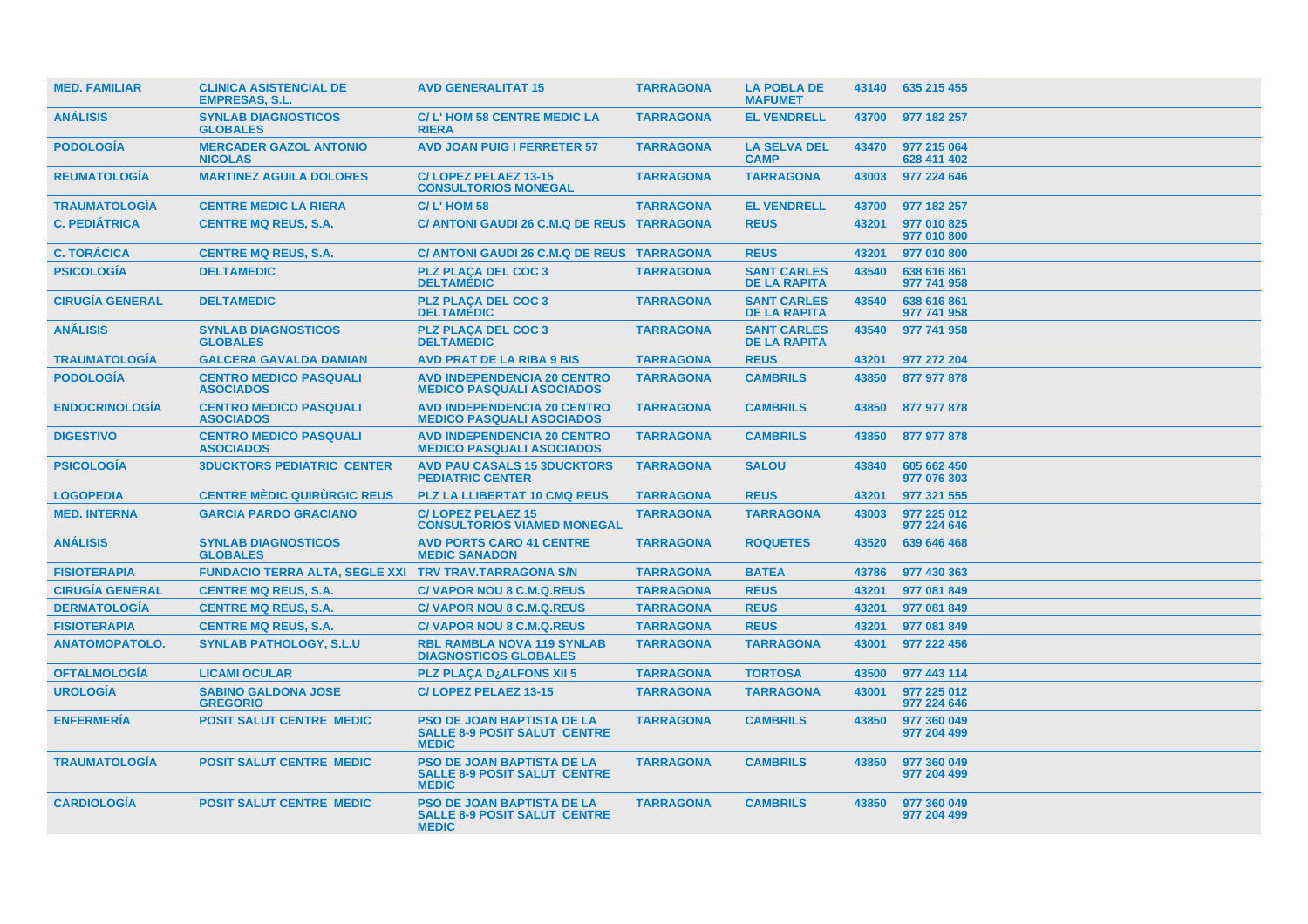| <b>ANATOMOPATOLO.</b>  | <b>SYNLAB DIAGNOSTICOS</b><br><b>GLOBALES</b>                   | <b>C/LA RAMBLA NOVA 121</b>      | <b>TARRAGONA</b> | <b>TARRAGONA</b>   |       | 43001 977 222 456          |
|------------------------|-----------------------------------------------------------------|----------------------------------|------------------|--------------------|-------|----------------------------|
| <b>PSIQUIATRÍA</b>     | <b>ARTIGOT RAMOS JOSE MARIA</b>                                 | <b>C/LA RAMBLA NOVA 78 BAJOS</b> | <b>TARRAGONA</b> | <b>TARRAGONA</b>   | 43003 | 977 235 555                |
| <b>CIRUGÍA GENERAL</b> | <b>DR. RAMON VIDAL</b>                                          | <b>C/LA RAMBLA NOVA 78 BAJOS</b> | <b>TARRAGONA</b> | <b>TARRAGONA</b>   | 43003 | 977 235 555                |
| <b>ANÁLISIS</b>        | ELDINE PATOLOGIA, S. L. P.                                      | <b>PLZ JOAQUIN BAU 6 - 8</b>     | <b>TARRAGONA</b> | <b>TORTOSA</b>     | 43500 | 977 588 202<br>977 588 205 |
| 0.R.L.                 | <b>HOLTHDEFER CASALS FERNANDO</b>                               | <b>C/LA RAMBLA VELLA 14</b>      | <b>TARRAGONA</b> | <b>TARRAGONA</b>   | 43003 | 977 259 900<br>977 235 012 |
| <b>GINECOLOGIA</b>     | <b>SENTIS MASLLORENS JORDI</b>                                  | <b>C/LA RAMBLA VELLA 14</b>      | <b>TARRAGONA</b> | <b>TARRAGONA</b>   | 43003 | 977 259 900<br>977 235 012 |
| <b>AREAS PEDIATRI.</b> | POLICLINICA COMARCAL DE EL<br><b>VENDRELL</b>                   | <b>C/ CTRA. SANTA OLIVA 51</b>   | <b>TARRAGONA</b> | <b>EL VENDRELL</b> | 43700 | 977 660 638<br>977 660 140 |
| <b>DIGESTIVO</b>       | <b>POLICLINICA COMARCAL DE EL</b><br><b>VENDRELL</b>            | <b>C/ CTRA, SANTA OLIVA 51</b>   | <b>TARRAGONA</b> | <b>EL VENDRELL</b> | 43700 | 977 660 638<br>977 660 140 |
| <b>NEUMOLOGÍA</b>      | <b>POLICLINICA COMARCAL DE EL</b><br><b>VENDRELL</b>            | <b>C/ CTRA. SANTA OLIVA 51</b>   | <b>TARRAGONA</b> | <b>EL VENDRELL</b> | 43700 | 977 660 638<br>977 660 140 |
| <b>CARDIOLOGÍA</b>     | <b>POLICLINICA COMARCAL DE EL</b><br><b>VENDRELL</b>            | <b>C/ CTRA. SANTA OLIVA 51</b>   | <b>TARRAGONA</b> | <b>EL VENDRELL</b> | 43700 | 977 660 638<br>977 660 140 |
| <b>NEUROLOGÍA</b>      | <b>POLICLINICA COMARCAL DE EL</b><br><b>VENDRELL</b>            | <b>C/ CTRA, SANTA OLIVA 51</b>   | <b>TARRAGONA</b> | <b>EL VENDRELL</b> | 43700 | 977 660 638<br>977 660 140 |
| <b>PODOLOGÍA</b>       | <b>POLICLINICA COMARCAL DE EL</b><br><b>VENDRELL</b>            | <b>C/ CTRA, SANTA OLIVA 51</b>   | <b>TARRAGONA</b> | <b>EL VENDRELL</b> | 43700 | 977 660 638<br>977 660 140 |
| <b>ANESTESIOLOGÍA</b>  | <b>POLICLINICA COMARCAL DE EL</b><br><b>VENDRELL</b>            | <b>C/ CTRA. SANTA OLIVA 51</b>   | <b>TARRAGONA</b> | <b>EL VENDRELL</b> | 43700 | 977 660 638<br>977 660 140 |
| <b>GINECOLOGÍA</b>     | <b>POLICLINICA COMARCAL DE EL</b><br><b>VENDRELL</b>            | <b>C/ CTRA. SANTA OLIVA 51</b>   | <b>TARRAGONA</b> | <b>EL VENDRELL</b> | 43700 | 977 660 638<br>977 660 140 |
| <b>GINECOLOGÍA</b>     | <b>DIAGNOSTIC PRENATAL, S.L.</b>                                | <b>C/ VIDAL I BARRAQUER 4</b>    | <b>TARRAGONA</b> | <b>TARRAGONA</b>   | 43005 | 977 214 739                |
| <b>ODONTOESTOMATOL</b> | <b>BLANCADENT</b>                                               | <b>PLZ LLIBERTAT 4 BAJOS 2</b>   | <b>TARRAGONA</b> | <b>REUS</b>        | 43201 | 977 562 002                |
| <b>FISIOTERAPIA</b>    | <b>GABINET MEDIC CAMBRILS (Da</b><br><b>SILVIA MARTI GORIS)</b> | <b>C/ VERGE DEL CAMI 27</b>      | <b>TARRAGONA</b> | <b>CAMBRILS</b>    | 43850 | 977 360 049                |
| <b>ODONTOESTOMATOL</b> | <b>ORTO-MARTELL, S.L.</b>                                       | <b>C/ PERE MARTELL 9</b>         | <b>TARRAGONA</b> | <b>TARRAGONA</b>   | 43001 | 977 215 638                |
| <b>AREAS PEDIÁTRI.</b> | <b>ABDOUNI AHMAD</b>                                            | C/ RBLA. JAUME I 23              | <b>TARRAGONA</b> | <b>CAMBRILS</b>    | 43850 | 977 361 809                |
| <b>GINECOLOGÍA</b>     | <b>HOSPITAL DE SANT JOAN DE REUS</b>                            | <b>C/ SANT JOAN S/N</b>          | <b>TARRAGONA</b> | <b>REUS</b>        | 43201 |                            |
| <b>CIRUGÍA GENERAL</b> | <b>CENTRE MQ REUS, S.A.</b>                                     | <b>C/ ANTONI GAUDI 26</b>        | <b>TARRAGONA</b> | <b>REUS</b>        | 43203 | 977 316 301                |
| <b>OFTALMOLOGÍA</b>    | <b>CENTRE MQ REUS, S.A.</b>                                     | <b>C/ ANTONI GAUDI 26</b>        | <b>TARRAGONA</b> | <b>REUS</b>        | 43203 | 977 010 800<br>977 316 301 |
| <b>ONCOLOGÍA</b>       | <b>ONCOSERVEI</b>                                               | <b>C/ ANTONI GAUDÍ 26</b>        | <b>TARRAGONA</b> | <b>REUS</b>        | 43203 | 977 316 301                |
| <b>GINECOLOGÍA</b>     | dexeus mujer reus, s.l.                                         | <b>C/ ANTONI GAUDI 26</b>        | <b>TARRAGONA</b> | <b>REUS</b>        | 43203 | 977 316 301                |
| <b>GINECOLOGÍA</b>     | <b>BOJ BORBONES JOAQUIN</b>                                     | <b>C/ ANTONI GAUDI 26</b>        | <b>TARRAGONA</b> | <b>REUS</b>        | 43203 | 977 010 800<br>606 388 245 |
| <b>CARDIOLOGÍA</b>     | <b>LONDONO SANCHEZ OSWALDO</b>                                  | <b>C/ ANTONI GAUDI 26</b>        | <b>TARRAGONA</b> | <b>REUS</b>        | 43203 | 977 316 301                |
| <b>DIGESTIVO</b>       | <b>CENTRE MQ REUS, S.A.</b>                                     | <b>C/ ANTONI GAUDI 26</b>        | <b>TARRAGONA</b> | <b>REUS</b>        | 43203 | 977 316 301                |
| <b>GINECOLOGÍA</b>     | <b>CENTRE MQ REUS, S.A.</b>                                     | <b>C/ ANTONI GAUDÍ 26</b>        | <b>TARRAGONA</b> | <b>REUS</b>        | 43203 | 977 316 301                |
| <b>NEUMOLOGÍA</b>      | <b>CENTRE MQ REUS, S.A.</b>                                     | <b>C/ ANTONI GAUDI 26</b>        | <b>TARRAGONA</b> | <b>REUS</b>        | 43203 | 977 316 301                |
| <b>UROLOGÍA</b>        | <b>CENTRE MQ REUS, S.A.</b>                                     | <b>C/ ANTONI GAUDI 26</b>        | <b>TARRAGONA</b> | <b>REUS</b>        | 43203 | 977 316 301                |
| <b>MED. FAMILIAR</b>   | <b>DELTAMEDIC</b>                                               | <b>PLZ JOAQUÍN BAU 7</b>         | <b>TARRAGONA</b> | <b>TORTOSA</b>     | 43500 | 977 588 205<br>977 588 200 |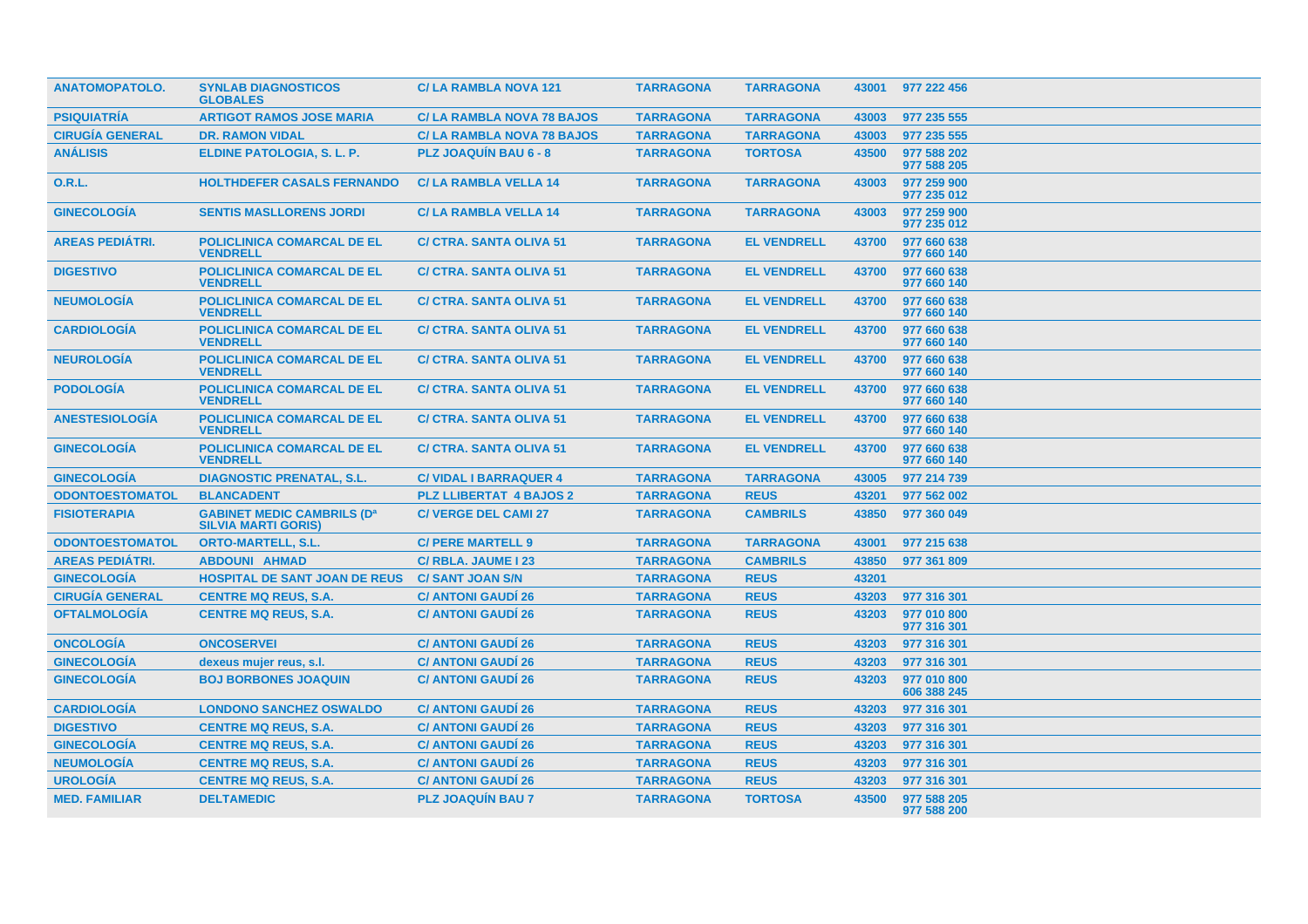| <b>FISIOTERAPIA</b>    | <b>DELTAMEDIC</b>                                       | <b>PLZ JOAQUIN BAU 7</b>                           | <b>TARRAGONA</b> | <b>TORTOSA</b>                                                  | 43500 | 977 588 205<br>977 588 200 |
|------------------------|---------------------------------------------------------|----------------------------------------------------|------------------|-----------------------------------------------------------------|-------|----------------------------|
| <b>AREAS PEDIÁTRI.</b> | <b>RAMOS GRACIANO RAQUEL</b>                            | <b>C/ ANTONIO GAUDI 26</b>                         | <b>TARRAGONA</b> | <b>REUS</b>                                                     | 43202 | 977 010 800                |
| <b>NEUROCIRUGÍA</b>    | <b>ARBELOA RIGAU IGNACIO</b>                            | C/LÓPEZ PELÁEZ 13                                  | <b>TARRAGONA</b> | <b>TARRAGONA</b>                                                | 43002 |                            |
| <b>DERMATOLOGÍA</b>    | <b>GARRIDO SOLANA MARIA DEL MAR</b>                     | C/LÓPEZ PELÁEZ 13                                  | <b>TARRAGONA</b> | <b>TARRAGONA</b>                                                | 43002 | 977 225 012                |
| <b>FISIOTERAPIA</b>    | <b>CLINICA MONEGAL</b>                                  | C/LÓPEZ PELÁEZ 13                                  | <b>TARRAGONA</b> | <b>TARRAGONA</b>                                                | 43002 | 977 225 012                |
| <b>NEUROCIRUGÍA</b>    | <b>PERLA Y PERLA FUENTES</b><br><b>CRISTOBAL</b>        | C/LOPEZ PELAEZ 13                                  | <b>TARRAGONA</b> | <b>TARRAGONA</b>                                                | 43002 | 977 225 012                |
| <b>CIRUGÍA GENERAL</b> | <b>CLINICA ALOMAR</b>                                   | C/LÓPEZ PELÁEZ 13                                  | <b>TARRAGONA</b> | <b>TARRAGONA</b>                                                | 43002 | 977 225 012                |
| <b>NEUROLOGÍA</b>      | <b>CLINICA MONEGAL</b>                                  | C/LOPEZ PELAEZ 13                                  | <b>TARRAGONA</b> | <b>TARRAGONA</b>                                                | 43002 | 977 225 012                |
| <b>AREAS PEDIÁTRI.</b> | <b>PEDIATRIA I PUBERTAT</b>                             | C/LÓPEZ PELÁEZ 13                                  | <b>TARRAGONA</b> | <b>TARRAGONA</b>                                                | 43002 | 977 225 012                |
| <b>PSIQUIATRÍA</b>     | <b>ARTIGOT RAMOS JOSE MARIA</b>                         | C/LOPEZ PELAEZ 13                                  | <b>TARRAGONA</b> | <b>TARRAGONA</b>                                                | 43002 | 977 225 012<br>610 256 629 |
| <b>C. VASCULAR</b>     | <b>ESPINOSA PLAZA ANTONIO</b><br><b>CARLOS FERNANDO</b> | C/LÓPEZ PELÁEZ 13                                  | <b>TARRAGONA</b> | <b>TARRAGONA</b>                                                | 43002 |                            |
| 0.R.L.                 | <b>HOLTHDEFER CASALS FERNANDO</b>                       | C/LOPEZ PELAEZ 13                                  | <b>TARRAGONA</b> | <b>TARRAGONA</b>                                                | 43002 | 977 224 646                |
| <b>GINECOLOGÍA</b>     | <b>SALINAS PEÑA JUAN RAUL</b>                           | C/LÓPEZ PELÁEZ 13                                  | <b>TARRAGONA</b> | <b>TARRAGONA</b>                                                | 43002 | 977 225 012                |
| <b>C. PEDIÁTRICA</b>   | <b>MALDONADO ARTERO JOAQUIN</b>                         | C/LOPEZ PELAEZ 13                                  | <b>TARRAGONA</b> | <b>TARRAGONA</b>                                                | 43002 | 977 225 012                |
| <b>C. VASCULAR</b>     | <b>MEDICA DE TARRAGONA</b>                              | C/LOPEZ PELAEZ 13                                  | <b>TARRAGONA</b> | <b>TARRAGONA</b>                                                | 43002 |                            |
| <b>DERMATOLOGÍA</b>    | <b>ALBIOL MOLNE RAFAEL</b>                              | C/LÓPEZ PELÁEZ 13                                  | <b>TARRAGONA</b> | <b>TARRAGONA</b>                                                | 43002 | 977 225 012                |
| <b>O.R.L.</b>          | <b>FOGLIA FERNANDEZ MARIA GRAZIA</b>                    | C/ SANT JOAN 34 3º                                 | <b>TARRAGONA</b> | <b>REUS</b>                                                     | 43201 | 977 310 300                |
| <b>ALERGOLOGÍA</b>     | <b>CENTRE MÈDIC SALOU</b>                               | <b>C/VÍA ROMA 11</b>                               | <b>TARRAGONA</b> | <b>SALOU</b>                                                    | 43840 | 977 352 235                |
| <b>FISIOTERAPIA</b>    | <b>CENTRE MÈDIC SALOU</b>                               | <b>C/VIA ROMA 11</b>                               | <b>TARRAGONA</b> | <b>SALOU</b>                                                    | 43840 | 977 352 235                |
| <b>CARDIOLOGÍA</b>     | <b>CENTRE MÈDIC SALOU</b>                               | <b>C/VIA ROMA 11</b>                               | <b>TARRAGONA</b> | <b>SALOU</b>                                                    | 43840 | 977 352 235                |
| <b>ENDOCRINOLOGÍA</b>  | <b>CENTRE MÈDIC SALOU</b>                               | <b>C/VÍA ROMA 11</b>                               | <b>TARRAGONA</b> | <b>SALOU</b>                                                    | 43840 | 977 352 235                |
| <b>TRAUMATOLOGÍA</b>   | <b>HOSPITAL DE SAN PAU I SANTA</b><br><b>TECLA</b>      | <b>C/LA RAMBLA VELLA 14</b>                        | <b>TARRAGONA</b> | <b>TARRAGONA</b>                                                | 43003 | 977 250 000                |
| <b>NEUMOLOGÍA</b>      | <b>MAGAROLAS JORDÀ RAMON</b><br><b>ANTONIO ALBERTO</b>  | <b>C/LA RAMBLA NOVA 124</b>                        | <b>TARRAGONA</b> | <b>TARRAGONA</b>                                                | 43001 | 977 221 033                |
| <b>O.R.L.</b>          | <b>VIVES DE ARPE EMILIO</b>                             | <b>C/LA RAMBLA NOVA 124</b>                        | <b>TARRAGONA</b> | <b>TARRAGONA</b>                                                | 43001 | 977 221 033                |
| <b>MED. FAMILIAR</b>   | <b>GUASP TICHELL CRISTINA MARIA</b>                     | <b>C/LA RAMBLA NOVA 76</b>                         | <b>TARRAGONA</b> | <b>TARRAGONA</b>                                                | 43003 | 977 233 362                |
| <b>FISIOTERAPIA</b>    | <b>ROCH ADSERA JORDI</b>                                | <b>C/HIGINI ANGLÉS 1</b>                           | <b>TARRAGONA</b> | <b>TARRAGONA</b>                                                | 43001 | 977 239 916                |
| <b>NEUROLOGÍA</b>      | <b>ARBELOA RIGAU IGNACIO</b>                            | C/LOPEZ PELAEZ 15                                  | <b>TARRAGONA</b> | <b>TARRAGONA</b>                                                | 43002 | 977 224 646                |
| <b>HEMATOLOGÍA</b>     | <b>ESCODA TEIGELL MARIA LOURDES</b>                     | C/LÓPEZ PELÁEZ 15                                  | <b>TARRAGONA</b> | <b>TARRAGONA</b>                                                | 43002 | 669 285 482<br>977 225 012 |
| <b>FISIOTERAPIA</b>    | <b>CENTRE MQ REUS, S.A.</b>                             | <b>C/LLUNAS I PUJALS 2</b>                         | <b>TARRAGONA</b> | <b>REUS</b>                                                     | 43203 | 977 331 206                |
| <b>GINECOLOGÍA</b>     | <b>TRULLEN PLA ENRIQUE</b>                              | <b>C/ ARGENTINA 13</b>                             | <b>TARRAGONA</b> | <b>TORTOSA</b>                                                  | 43500 | 977 501 134<br>977 440 409 |
| <b>LOGOPEDIA</b>       | <b>COSTA TRIVEZ MAR</b>                                 | <b>C/ VERGE DEL CAMI 25</b>                        | <b>TARRAGONA</b> | <b>CAMBRILS</b>                                                 | 43850 | 977 360 049                |
| <b>FISIOTERAPIA</b>    | <b>MUÑOZ CARRASCO JOSEFINA</b>                          | <b>C/SIR ESTEVE MORELL SCOTT 3</b>                 | <b>TARRAGONA</b> | <b>VILA-SECA</b>                                                | 43480 | 977 394 216                |
| <b>ANÁLISIS</b>        | <b>SYNLAB DIAGNOSTICOS</b><br><b>GLOBALES</b>           | <b>C/VILAMAR 46</b>                                | <b>TARRAGONA</b> | <b>CALAFELL</b>                                                 | 43820 | 977 695 899                |
| <b>PODOLOGÍA</b>       | <b>ADAN GOMEZ-TORRENTE MARIA</b><br><b>LUISA</b>        | <b>C/ RAMBLA NOVA 119 ESCALERA A</b><br>$-10$      | <b>TARRAGONA</b> | <b>TARRAGONA</b>                                                | 43001 | 977 243 158                |
| <b>PODOLOGIA</b>       | <b>ALIO FUSTE LAIA</b>                                  | <b>C/TIVISSA 6 HOSPITALET DEL</b><br><b>INFANT</b> | <b>TARRAGONA</b> | <b>VANDELLOS I</b><br><b>L'HOSPITALET</b><br><b>DE L'INFANT</b> | 43890 | 616 023 946<br>977 823 301 |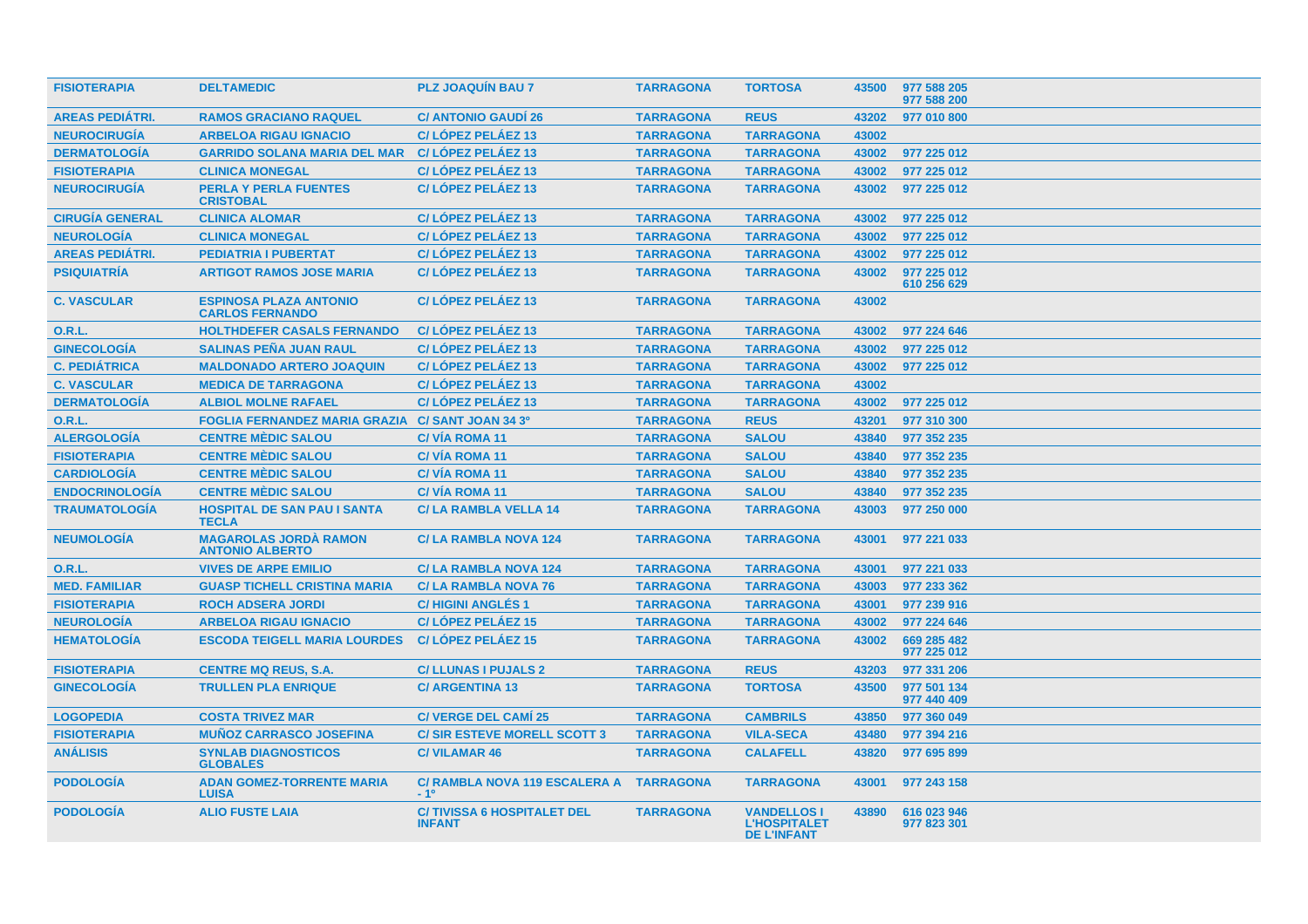| <b>CARDIOLOGÍA</b>     | <b>ALEGRET COLOME JOSE MARIA</b>                                  | <b>PLZ LLIBERTAT 10</b>                                                                 | <b>TARRAGONA</b> | <b>REUS</b>                                                     | 43201 | 977 321 555                |
|------------------------|-------------------------------------------------------------------|-----------------------------------------------------------------------------------------|------------------|-----------------------------------------------------------------|-------|----------------------------|
| <b>PSICOLOGÍA</b>      | <b>DEL CAMPO VELAZQUEZ MARIO</b><br><b>MARCELO</b>                | <b>PLZ LLIBERTAT 10</b>                                                                 | <b>TARRAGONA</b> | <b>REUS</b>                                                     | 43201 | 977 321 555                |
| <b>CIRUGÍA GENERAL</b> | <b>SANCHEZ CANO JUAN JOSE</b>                                     | <b>PLZ PRIM 14</b>                                                                      | <b>TARRAGONA</b> | <b>REUS</b>                                                     | 43201 | 977 343 463<br>977 010 800 |
| <b>FISIOTERAPIA</b>    | <b>FISIOTERAPIA VILAFORTUNY</b>                                   | <b>AVD MAS CLARIANA 61B</b>                                                             | <b>TARRAGONA</b> | <b>CAMBRILS</b>                                                 | 43850 | 977 362 010<br>636 335 848 |
| <b>AREAS PEDIÁTRI.</b> | <b>ZABALA CHARRAMENDIETA</b><br><b>EDUARDO</b>                    | <b>AVD MAS CLARIANA 61B</b>                                                             | <b>TARRAGONA</b> | <b>CAMBRILS</b>                                                 | 43850 | 682 495 536<br>977 377 616 |
| <b>DERMATOLOGIA</b>    | <b>JIMENEZ BAREA, LUIS FERNANDO</b>                               | <b>C/ RAMBLA NOVA 76</b>                                                                | <b>TARRAGONA</b> | <b>TARRAGONA</b>                                                | 43002 | 977 246 006                |
| <b>MED. INTERNA</b>    | <b>HOSPITAL DE SAN PAU I SANTA</b><br><b>TECLA</b>                | <b>C/ JOAN FUSTER s/n</b>                                                               | <b>TARRAGONA</b> | <b>TARRAGONA</b>                                                | 43007 | 977 259 900<br>977 238 059 |
| <b>ODONTOESTOMATOL</b> | <b>CLINICA DENTAL DONOSO, S.L.P.</b>                              | <b>C/BARCELONA 4 BAJOS</b>                                                              | <b>TARRAGONA</b> | <b>TORREDEMBAR</b><br><b>RA</b>                                 | 43830 | 977 642 666<br>637 709 649 |
| <b>FISIOTERAPIA</b>    | <b>BARCELONA APARICIO NURIA</b>                                   | <b>C/ RAMBLA NOVA 78</b>                                                                | <b>TARRAGONA</b> | <b>TARRAGONA</b>                                                | 43003 | 977 241 118                |
| <b>MED. FAMILIAR</b>   | <b>PASTO SALES CINTA</b>                                          | <b>C/ PASSEIG DE LA SORT 38-40</b>                                                      | <b>TARRAGONA</b> | <b>TORREDEMBAR</b><br><b>RA</b>                                 | 43830 | 977 644 515                |
| <b>ENFERMERÍA</b>      | <b>SERVEIS MèDICS PENEDES EL</b><br><b>VENDRELL</b>               | <b>C/ CARRETERA DE BARCELONA 34</b>                                                     | <b>TARRAGONA</b> | <b>EL VENDRELL</b>                                              | 43700 | 977 663 311                |
| <b>FISIOTERAPIA</b>    | <b>SERVEIS MèDICS PENEDES EL</b><br><b>VENDRELL</b>               | <b>C/ CARRETERA DE BARCELONA 34</b>                                                     | <b>TARRAGONA</b> | <b>EL VENDRELL</b>                                              | 43700 | 977 663 311                |
| <b>OFTALMOLOGÍA</b>    | <b>SERVEIS MèDICS PENEDÉS</b><br><b>VILAFRANCA</b>                | <b>C/ CARRETERA DE BARCELONA 34</b>                                                     | <b>TARRAGONA</b> | <b>EL VENDRELL</b>                                              | 43700 | 977 663 311                |
| <b>MED. INTERNA</b>    | <b>HOSPITAL DE SAN PAU I SANTA</b><br><b>TECLA</b>                | <b>C/ONZE DE SEPTEMBRE s/n</b>                                                          | <b>TARRAGONA</b> | <b>TORREDEMBAR</b><br><b>RA</b>                                 | 43830 |                            |
| <b>PODOLOGÍA</b>       | <b>CASTELLANO BOSCH ANNA</b>                                      | <b>C/SANT JOSEP 14</b>                                                                  | <b>TARRAGONA</b> | <b>VILA-SECA</b>                                                | 43480 | 977 393 118                |
| <b>PODOLOGÍA</b>       | <b>MÁDICO VILELLA IOLANDA</b>                                     | <b>C/ESCOLES 4 BAJOS</b>                                                                | <b>TARRAGONA</b> | <b>ASCO</b>                                                     | 43791 | 97740486 670<br>098 779    |
| <b>AREAS PEDIÁTRI.</b> | <b>EBRECLINIC</b>                                                 | <b>PLZ JOAQUIM BAU 6</b>                                                                | <b>TARRAGONA</b> | <b>TORTOSA</b>                                                  | 43500 | 977 588 205                |
| <b>TRAUMATOLOGÍA</b>   | <b>CLINICA TERRES DEL EBRE</b>                                    | <b>PLZ JOAQUIM BAU 6</b>                                                                | <b>TARRAGONA</b> | <b>TORTOSA</b>                                                  | 43500 | 977 588 205                |
| <b>OFTALMOLOGÍA</b>    | <b>CLINICA TERRES DEL EBRE</b>                                    | <b>PLZ JOAQUIM BAU 6</b>                                                                | <b>TARRAGONA</b> | <b>TORTOSA</b>                                                  | 43500 | 977 588 205                |
| <b>CIRUGÍA GENERAL</b> | <b>CLINICA TERRES DEL EBRE</b>                                    | <b>PLZ JOAQUIM BAU 6</b>                                                                | <b>TARRAGONA</b> | <b>TORTOSA</b>                                                  | 43500 | 977 588 205                |
| <b>ENDOCRINOLOGÍA</b>  | <b>CLINICA TERRES DEL EBRE</b>                                    | <b>PLZ JOAQUIM BAU 6</b>                                                                | <b>TARRAGONA</b> | <b>TORTOSA</b>                                                  | 43500 | 977 588 205                |
| <b>MED. FAMILIAR</b>   | <b>CLINICA TERRES DEL EBRE</b>                                    | <b>PLZ JOAQUIM BAU 6</b>                                                                | <b>TARRAGONA</b> | <b>TORTOSA</b>                                                  | 43500 | 977 588 205                |
| <b>PSICOLOGÍA</b>      | <b>CENTRE DE RECONEIXEMENTS</b><br><b>MEDICS L'HOSPITALET SCP</b> | <b>C/MONTSIA1</b>                                                                       | <b>TARRAGONA</b> | <b>VANDELLOS I</b><br><b>L'HOSPITALET</b><br><b>DE L'INFANT</b> | 43890 | 679 292 117<br>977 822 343 |
| <b>MED. FAMILIAR</b>   | <b>BELTRAN CASTELLO ALFONSO</b>                                   | <b>C/ ARGENTINA 25</b>                                                                  | <b>TARRAGONA</b> | <b>TORTOSA</b>                                                  | 43500 | 977 448 095                |
| <b>CIRUGÍA GENERAL</b> | <b>DEL CASTILLO DEJARDIN, DANIEL</b>                              | <b>AVD DR. JOSEP LAPORTE 2</b>                                                          | <b>TARRAGONA</b> | <b>REUS</b>                                                     | 43204 | 977 337 345                |
| <b>ANÁLISIS</b>        | <b>SYNLAB DIAGNOSTICOS</b><br><b>GLOBALES</b>                     | <b>C/ AVINGUDA SANTA OLIVA 1-13</b><br><b>POLICLINICA COMARCAL -</b><br><b>EXTRACC.</b> | <b>TARRAGONA</b> | <b>EL VENDRELL</b>                                              | 43700 | 977 661 114<br>977 660 140 |
| <b>RADIODIAGNÓST.</b>  | <b>CLINICA ALOMAR</b>                                             | <b>AVD PINTOR TAPIRO 5</b>                                                              | <b>TARRAGONA</b> | <b>REUS</b>                                                     | 43202 | 977 900 058                |
| <b>ANESTESIOLOGÍA</b>  | <b>CLINICA ALOMAR</b>                                             | <b>AVD PINTOR TAPIRO 5</b>                                                              | <b>TARRAGONA</b> | <b>REUS</b>                                                     | 43202 | 977 331 479<br>977 900 058 |
| <b>ENDOCRINOLOGÍA</b>  | <b>CLINICA ALOMAR</b>                                             | <b>AVD PINTOR TAPIRO 5</b>                                                              | <b>TARRAGONA</b> | <b>REUS</b>                                                     | 43202 | 977 900 058                |
| <b>PSICOLOGÍA</b>      | <b>TUESCA DE CASTELLANO ALICIA</b><br><b>MARIA</b>                | <b>C/XAVIER GAMBUS 1</b>                                                                | <b>TARRAGONA</b> | <b>REUS</b>                                                     | 43202 | 635 846 692                |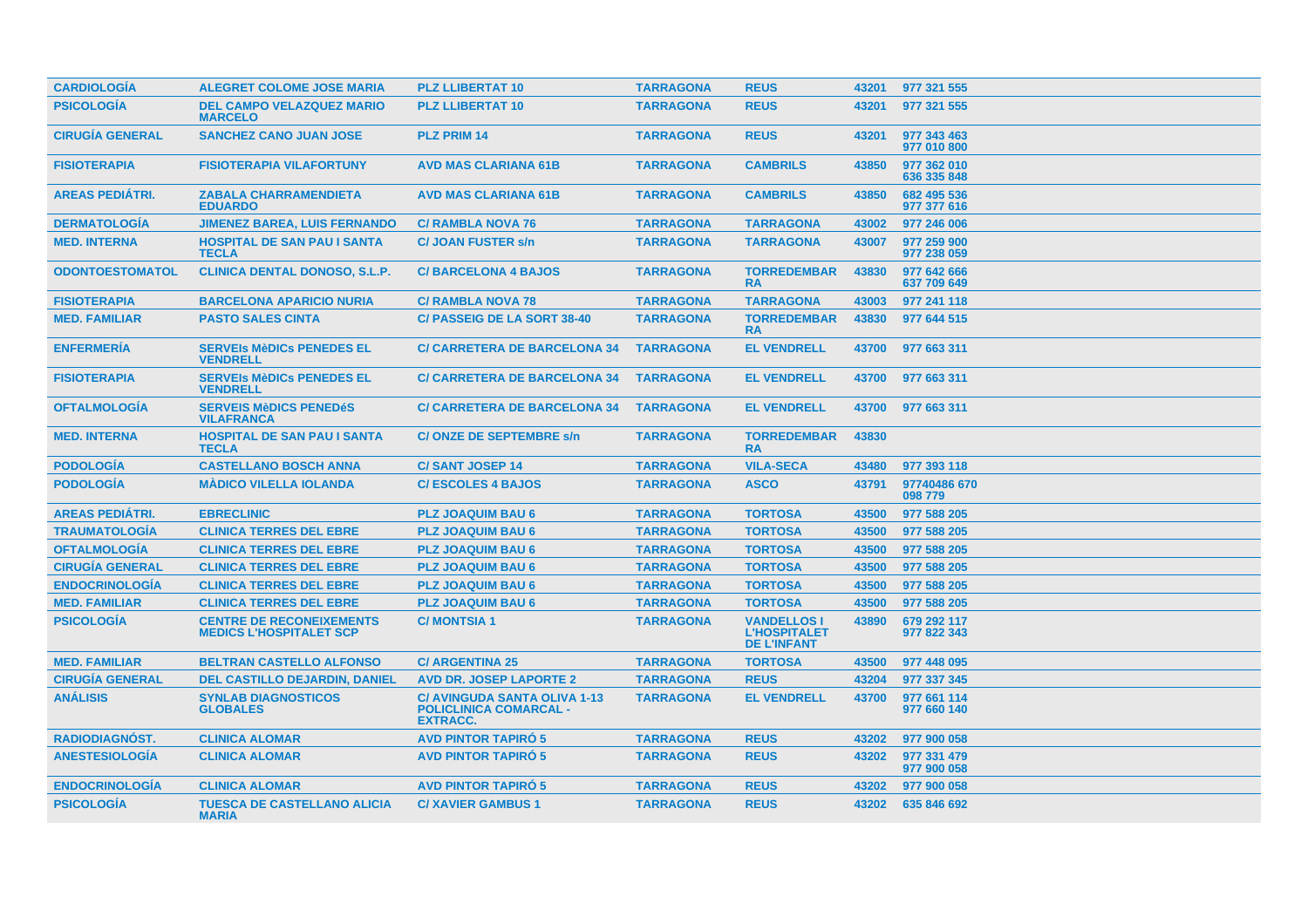| <b>O.R.L.</b>          | <b>MERAN GIL JORGE LUIS</b>                        | <b>C/LOPEZ PELAEZ 13</b>                                                                            | <b>TARRAGONA</b> | <b>TARRAGONA</b>                          | 43003 | 977 225 012<br>977 224 646 |
|------------------------|----------------------------------------------------|-----------------------------------------------------------------------------------------------------|------------------|-------------------------------------------|-------|----------------------------|
| <b>FISIOTERAPIA</b>    | <b>DERTOFISIO, S.C.P</b>                           | <b>AVD BARCELONA 66 LOCAL 4</b>                                                                     | <b>TARRAGONA</b> | <b>TORTOSA</b>                            | 43500 | 977 445 760                |
| <b>CARDIOLOGIA</b>     | <b>SERVEIS MEDICS CARDIOLOGY S.L.</b>              | <b>RBL NOVA 78 CENTRO MEDICO</b><br><b>TARRAGONA</b>                                                | <b>TARRAGONA</b> | <b>TARRAGONA</b>                          | 43001 | 977 235 555                |
| <b>NEUROFISIOLOGIA</b> | <b>ROSICH ESTRAGO MARCEL</b>                       | <b>RBL NOVA 78 CENTRO MEDICO</b><br><b>TARRAGONA</b>                                                | <b>TARRAGONA</b> | <b>TARRAGONA</b>                          | 43001 | 977 235 555                |
| <b>PSICOLOGÍA</b>      | <b>CENTRE MEDIC LA RIERA</b>                       | C/DEL OM 58                                                                                         | <b>TARRAGONA</b> | <b>EL VENDRELL</b>                        | 43700 | 977 182 257                |
| <b>RADIODIAGNOST.</b>  | <b>CLINICA MONEGAL</b>                             | <b>C/LOPEZ PELAEZ 15</b>                                                                            | <b>TARRAGONA</b> | <b>TARRAGONA</b>                          | 43003 | 977 225 012                |
| <b>MED. NUCLEAR</b>    | <b>DANUS LAINEZ MONICA</b>                         | <b>C/ JOSEP LAPORTE S/N HOSPITAL</b><br><b>DE SANT JOAN</b>                                         | <b>TARRAGONA</b> | <b>REUS</b>                               | 43201 | 636 848 505<br>977 626 126 |
| <b>PODOLOGÍA</b>       | <b>ABELLA SOLE MARIA</b>                           | <b>PSO DELS CAPUTXINS 19</b>                                                                        | <b>TARRAGONA</b> | <b>VALLS</b>                              | 43800 | 877 018 903                |
| <b>PODOLOGÍA</b>       | <b>RALDA BAIGES ANNA</b>                           | <b>C/ CANAL 7</b>                                                                                   | <b>TARRAGONA</b> | <b>ROQUETES</b>                           | 43520 | 693 033 928<br>977 501 747 |
| <b>MED. FAMILIAR</b>   | <b>DELTAMEDIC</b>                                  | <b>PLZ PLACA DEL COC 3</b><br><b>DELTAMÉDIC</b>                                                     | <b>TARRAGONA</b> | <b>SANT CARLES</b><br><b>DE LA RAPITA</b> | 43540 | 638 616 861<br>977 741 958 |
| <b>MATRONA</b>         | <b>LYS OBSGYN 2020</b>                             | <b>AVD CATALUNYA 55 LYS OBSGYN</b><br>2020                                                          | <b>TARRAGONA</b> | <b>TARRAGONA</b>                          | 43002 | 977 225 012                |
| <b>ENFERMERIA</b>      | <b>CLINICA ALOMAR</b>                              | <b>AVD PINTOR TAPIRO 5 CENTRE</b><br><b>MEDIC DIAGNOSTIC ALOMAR</b>                                 | <b>TARRAGONA</b> | <b>REUS</b>                               | 43201 |                            |
| <b>GINECOLOGIA</b>     | <b>GOU SALCEDO MARIA</b><br><b>ENCARNACION</b>     | <b>RBL NOVA 103 CENTRE MEDIC</b><br><b>RAMBLA NOVA SL</b>                                           | <b>TARRAGONA</b> | <b>TARRAGONA</b>                          | 43001 | 977 250 000                |
| <b>MED. FAMILIAR</b>   | <b>CENTRO MEDICO PASQUALI</b><br><b>ASOCIADOS</b>  | <b>AVD INDEPENDENCIA 20 CENTRO</b><br><b>MEDICO PASQUALI ASOCIADOS</b>                              | <b>TARRAGONA</b> | <b>CAMBRILS</b>                           | 43850 | 877 977 878                |
| <b>LOGOFONIATRÍA</b>   | <b>3DUCKTORS PEDIATRIC CENTER</b>                  | <b>AVD PAU CASALS 15 3DUCKTORS</b><br><b>PEDIATRIC CENTER</b>                                       | <b>TARRAGONA</b> | <b>SALOU</b>                              | 43840 | 605 662 450<br>977 076 303 |
| <b>TRAUMATOLOGÍA</b>   | <b>HOSPITAL DE SAN PAU I SANTA</b><br><b>TECLA</b> | <b>C/ JOAN FUSTER I ORTELLS 7 MES</b><br><b>SALUT (ESQUINA LLORENC DE</b><br><b>VILALLONGA 1)</b>   | <b>TARRAGONA</b> | <b>TARRAGONA</b>                          | 43007 | 977 259 900                |
| <b>PSICOLOGIA</b>      | <b>PARELLADA MAR</b>                               | <b>C/ CONFLENT 6 CENTRO EDUCA-</b><br><b>PSICOLOGIA-LOGOPEDIA Y</b><br><b>FORMACION EL VENDRELL</b> | <b>TARRAGONA</b> | <b>EL VENDRELL</b>                        | 43700 | 626 697 514                |
| <b>GINECOLOGÍA</b>     | <b>CENTRE MEDIC LA RIERA</b>                       | C/L'HOM 58 CENTRE MEDIC LA<br><b>RIERA</b>                                                          | <b>TARRAGONA</b> | <b>EL VENDRELL</b>                        | 43700 | 977 182 257                |
| <b>CIRUGIA GENERAL</b> | <b>ESCUDER PEREZ JORGE</b>                         | C/LOPEZ PELAEZ 13-15 VIAMED<br><b>MONEGAL</b>                                                       | <b>TARRAGONA</b> | <b>TARRAGONA</b>                          | 43001 | 977 225 012<br>977 224 646 |
| <b>GINECOLOGÍA</b>     | <b>CENTRE MQ REUS, S.A.</b>                        | <b>C/VAPOR NOU 8 C.M.Q.REUS</b>                                                                     | <b>TARRAGONA</b> | <b>REUS</b>                               | 43201 | 977 081 849                |
| <b>O.R.L.</b>          | <b>CENTRE MQ REUS, S.A.</b>                        | <b>C/VAPOR NOU 8 C.M.Q.REUS</b>                                                                     | <b>TARRAGONA</b> | <b>REUS</b>                               | 43201 | 977 081 849                |
| <b>C. VASCULAR</b>     | <b>CENTRE MQ REUS, S.A.</b>                        | <b>C/VAPOR NOU 8 C.M.Q.REUS</b>                                                                     | <b>TARRAGONA</b> | <b>REUS</b>                               | 43201 | 977 081 849                |
| <b>NEUROLOGIA</b>      | <b>MONTERDE ORTEGA ANGELA</b>                      | C/LOPEZ PELAEZ 13-15                                                                                | <b>TARRAGONA</b> | <b>TARRAGONA</b>                          | 43001 | 977 225 012<br>977 224 646 |
| <b>NEUMOLOGÍA</b>      | <b>HOSPITAL DE SAN PAU I SANTA</b><br><b>TECLA</b> | <b>C/ JOAN FUSTER S/N CAP LLEVANT</b><br><b>SANTA TECLA</b>                                         | <b>TARRAGONA</b> | <b>TARRAGONA</b>                          | 43001 | 977 259 900                |
| <b>FISIOTERAPIA</b>    | <b>TURTOS PALOMA NURIA</b>                         | <b>C/SANT JORDI 13</b>                                                                              | <b>TARRAGONA</b> | <b>FLIX</b>                               | 43750 | 648 883 922                |
| <b>O.R.L.</b>          | <b>HOLTHDEFER CASALS FERNANDO</b>                  | <b>C/LA RAMBLA NOVA 78 BAJOS</b>                                                                    | <b>TARRAGONA</b> | <b>TARRAGONA</b>                          | 43003 | 977 235 555                |
| <b>NEFROLOGÍA</b>      | <b>HOSPITAL DE SAN PAU I SANTA</b><br><b>TECLA</b> | <b>C/LA RAMBLA VELLA 14</b>                                                                         | <b>TARRAGONA</b> | <b>TARRAGONA</b>                          | 43003 |                            |
| <b>HEMATOLOGIA</b>     | <b>PERO SILVA AGUSTIN</b>                          | <b>C/ SANTA JOAQUINA DE VEDRUNA</b><br>23                                                           | <b>TARRAGONA</b> | <b>TARRAGONA</b>                          |       | 43002 977 252 575          |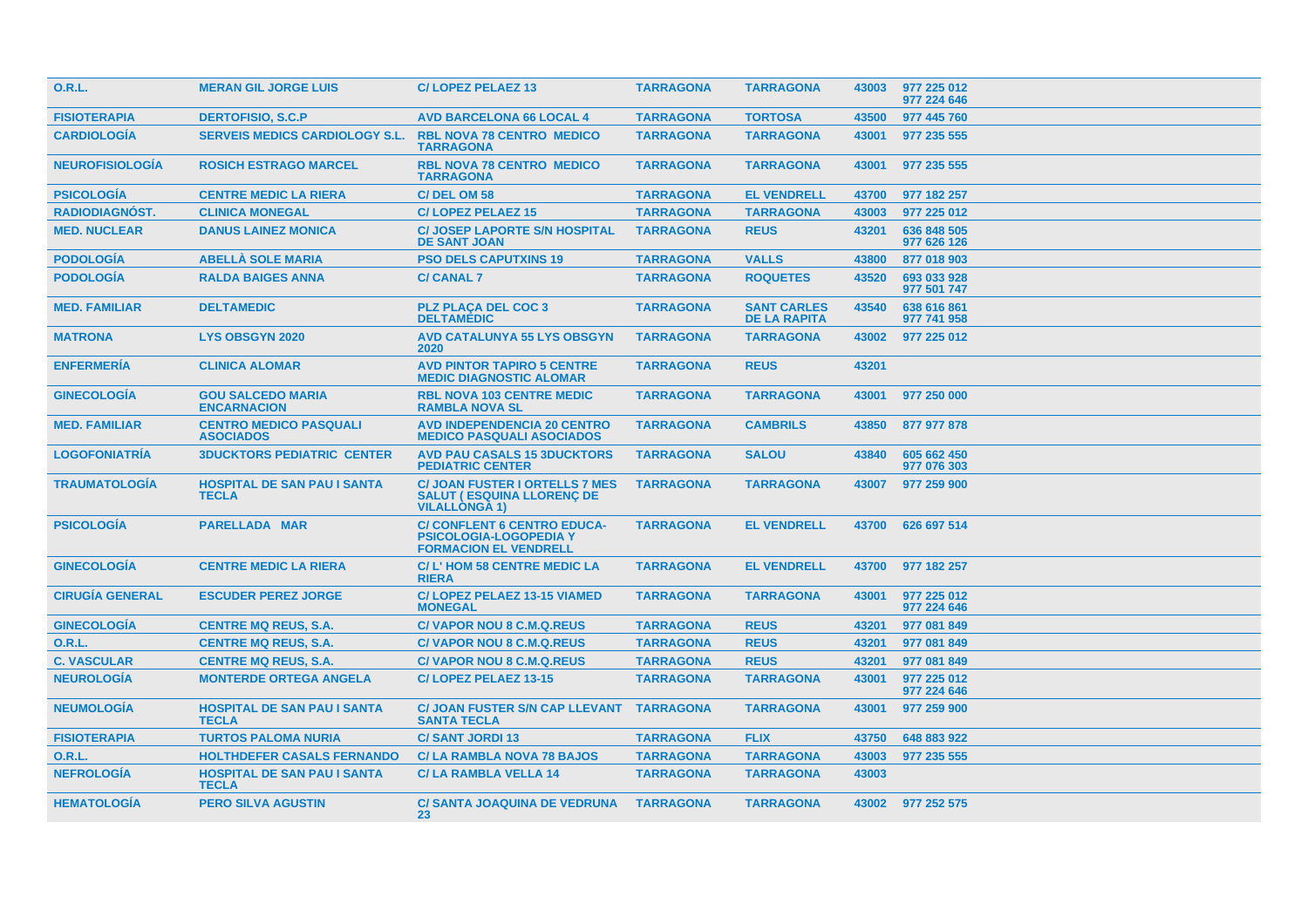| <b>ALERGOLOGIA</b>     | <b>POLICLINICA COMARCAL DE EL</b><br><b>VENDRELL</b>     | <b>C/ CTRA, SANTA OLIVA 51</b> | <b>TARRAGONA</b> | <b>EL VENDRELL</b> | 43700 | 977 660 638<br>977 660 140 |
|------------------------|----------------------------------------------------------|--------------------------------|------------------|--------------------|-------|----------------------------|
| <b>PLAN DE SALUD</b>   | <b>POLICLINICA COMARCAL DE EL</b><br><b>VENDRELL</b>     | <b>C/ CTRA, SANTA OLIVA 51</b> | <b>TARRAGONA</b> | <b>EL VENDRELL</b> | 43700 | 977 660 638<br>977 660 140 |
| <b>CARDIOLOGÍA</b>     | <b>CENTRE DE DIAGNOSI PER LA</b><br><b>IMATGE</b>        | <b>C/VIDAL I BARRAQUER 4</b>   | <b>TARRAGONA</b> | <b>TARRAGONA</b>   | 43005 | 977 214 739                |
| <b>AREAS PEDIÁTRI.</b> | <b>SERVALLS BOSCH RAMON</b>                              | C/NOU 3                        | <b>TARRAGONA</b> | <b>VILA-SECA</b>   | 43840 | 977 390 117                |
| <b>MED. FAMILIAR</b>   | <b>CALVET HIERRO ANTONIO</b>                             | <b>C/ROSA1</b>                 | <b>TARRAGONA</b> | <b>TORTOSA</b>     | 43500 | 977 441 392                |
| <b>CIRUGÍA GENERAL</b> | <b>SANCHEZ CANO JUAN JOSE</b>                            | <b>C/SANT JOAN S/N</b>         | <b>TARRAGONA</b> | <b>REUS</b>        | 43201 | 977 310 300<br>977 323 690 |
| <b>ONCOLOGIA</b>       | <b>ONCOSERVEI</b>                                        | <b>C/SANT JOAN S/N</b>         | <b>TARRAGONA</b> | <b>REUS</b>        | 43201 | 977 310 300<br>977 323 690 |
| <b>GINECOLOGÍA</b>     | <b>COBO OUTOMURO BENJAMIN</b>                            | <b>C/SANT JOAN S/N</b>         | <b>TARRAGONA</b> | <b>REUS</b>        | 43201 | 977 310 300<br>977 323 690 |
| <b>GINECOLOGÍA</b>     | dexeus mujer reus, s.l.                                  | <b>C/SANT JOAN S/N</b>         | <b>TARRAGONA</b> | <b>REUS</b>        | 43201 | 977 310 300<br>977 323 690 |
| <b>AREAS PEDIATRI.</b> | <b>PAGONE FILOMENA</b>                                   | <b>C/ ANTONI GAUDI 26</b>      | <b>TARRAGONA</b> | <b>REUS</b>        | 43203 | 977 316 301                |
| <b>AREAS PEDIÁTRI.</b> | <b>CABEDO ALBIOL JOSE LUIS</b>                           | <b>C/ ANTONI GAUDI 26</b>      | <b>TARRAGONA</b> | <b>REUS</b>        | 43203 |                            |
| <b>CIRUGÍA GENERAL</b> | <b>DEL CASTILLO DEJARDIN, DANIEL</b>                     | <b>C/ ANTONI GAUDI 26</b>      | <b>TARRAGONA</b> | <b>REUS</b>        | 43203 | 977 316 301                |
| <b>CIRUGÍA GENERAL</b> | <b>SANCHEZ CANO JUAN JOSE</b>                            | <b>C/ ANTONI GAUDI 26</b>      | <b>TARRAGONA</b> | <b>REUS</b>        | 43203 | 977 316 301                |
| <b>ENFERMERÍA</b>      | <b>CENTRE MQ REUS, S.A.</b>                              | <b>C/ ANTONI GAUDI 26</b>      | <b>TARRAGONA</b> | <b>REUS</b>        | 43203 | 977 316 301                |
| <b>GINECOLOGÍA</b>     | <b>COBO OUTOMURO BENJAMIN</b>                            | <b>C/ ANTONI GAUDI 26</b>      | <b>TARRAGONA</b> | <b>REUS</b>        | 43203 | 977 316 301                |
| <b>PODOLOGÍA</b>       | <b>CENTRE MQ REUS, S.A.</b>                              | <b>C/ ANTONI GAUDI 26</b>      | <b>TARRAGONA</b> | <b>REUS</b>        | 43203 | 977 010 800<br>977 316 301 |
| <b>O.R.L.</b>          | <b>CENTRE MQ REUS, S.A.</b>                              | <b>C/ ANTONI GAUDI 26</b>      | <b>TARRAGONA</b> | <b>REUS</b>        | 43203 | 977 316 301                |
| <b>OFTALMOLOGÍA</b>    | <b>CENTRE MQ REUS, S.A.</b>                              | <b>C/ ANTONI GAUDI 26</b>      | <b>TARRAGONA</b> | <b>REUS</b>        | 43203 | 977 316 301                |
| <b>HOSP, DE DIA</b>    | <b>INSTITUT QUIRURGIC</b><br><b>MISERICORDIA</b>         | <b>C/BALDOMERO GALOFRE 3</b>   | <b>TARRAGONA</b> | <b>REUS</b>        | 43201 | 977 310 358                |
| <b>UROLOGÍA</b>        | <b>PONT SALVADO ANTONI</b>                               | <b>C/BALDOMERO GALOFRE 3</b>   | <b>TARRAGONA</b> | <b>REUS</b>        | 43201 | 977 311 138<br>977 310 358 |
| <b>ENFERMERIA</b>      | <b>DELTAMEDIC</b>                                        | <b>PLZ JOAQUIN BAU 7</b>       | <b>TARRAGONA</b> | <b>TORTOSA</b>     | 43500 | 977 588 205<br>977 588 200 |
| <b>PSICOLOGÍA</b>      | <b>DELTAMEDIC</b>                                        | <b>PLZ JOAQUIN BAU 7</b>       | <b>TARRAGONA</b> | <b>TORTOSA</b>     | 43500 | 977 588 205<br>977 588 200 |
| <b>C. VASCULAR</b>     | <b>ESPINOSA PLAZA ANTONIO</b><br><b>CARLOS FERNANDO</b>  | <b>PLZ JACINTO VERDAGUER 3</b> | <b>TARRAGONA</b> | <b>TARRAGONA</b>   | 43003 | 977 219 679                |
| <b>TRAUMATOLOGÍA</b>   | <b>FONOLL BALAÑA JOSE MARIA</b>                          | C/LOPEZ PELAEZ 13              | <b>TARRAGONA</b> | <b>TARRAGONA</b>   | 43002 |                            |
| <b>CIRUGÍA GENERAL</b> | <b>GRIS YRAYZOZ FERNANDO</b>                             | C/LOPEZ PELAEZ 13              | <b>TARRAGONA</b> | <b>TARRAGONA</b>   | 43002 | 977 225 012                |
| <b>MATRONA</b>         | <b>LYS OBSGYN 2020</b>                                   | C/LÓPEZ PELÁEZ 13              | <b>TARRAGONA</b> | <b>TARRAGONA</b>   | 43002 | 977 225 012                |
| <b>AREAS PEDIÁTRI.</b> | <b>CLINICA MONEGAL</b>                                   | C/LOPEZ PELAEZ 13              | <b>TARRAGONA</b> | <b>TARRAGONA</b>   | 43002 | 977 225 012                |
| <b>TRAUMATOLOGÍA</b>   | <b>MARTIN VALDEZ DIEGO</b>                               | C/LOPEZ PELAEZ 13              | <b>TARRAGONA</b> | <b>TARRAGONA</b>   | 43002 | 977 225 012<br>609 234 819 |
| <b>NEUROLOGÍA</b>      | <b>GUILLAUMET DURO BALTASAR</b>                          | C/LÓPEZ PELÁEZ 13              | <b>TARRAGONA</b> | <b>TARRAGONA</b>   | 43002 | 977 225 012                |
| <b>O.R.L.</b>          | <b>FIGUEROLA MASANA ENRIC</b>                            | C/PL, PRIM 2                   | <b>TARRAGONA</b> | <b>REUS</b>        | 43201 | 977 323 796                |
| <b>PSICOLOGÍA</b>      | <b>INSTITUT DE DIAGNOSTIC</b><br><b>PSICOLOGIC, S.L.</b> | C/SANT JOAN 34 3º              | <b>TARRAGONA</b> | <b>REUS</b>        | 43201 | 977 318 708                |
| <b>ANÁLISIS</b>        | <b>SYNLAB DIAGNOSTICOS</b><br><b>GLOBALES</b>            | C/ SANT JOAN 34 3º             | <b>TARRAGONA</b> | <b>REUS</b>        | 43201 | 977 322 412                |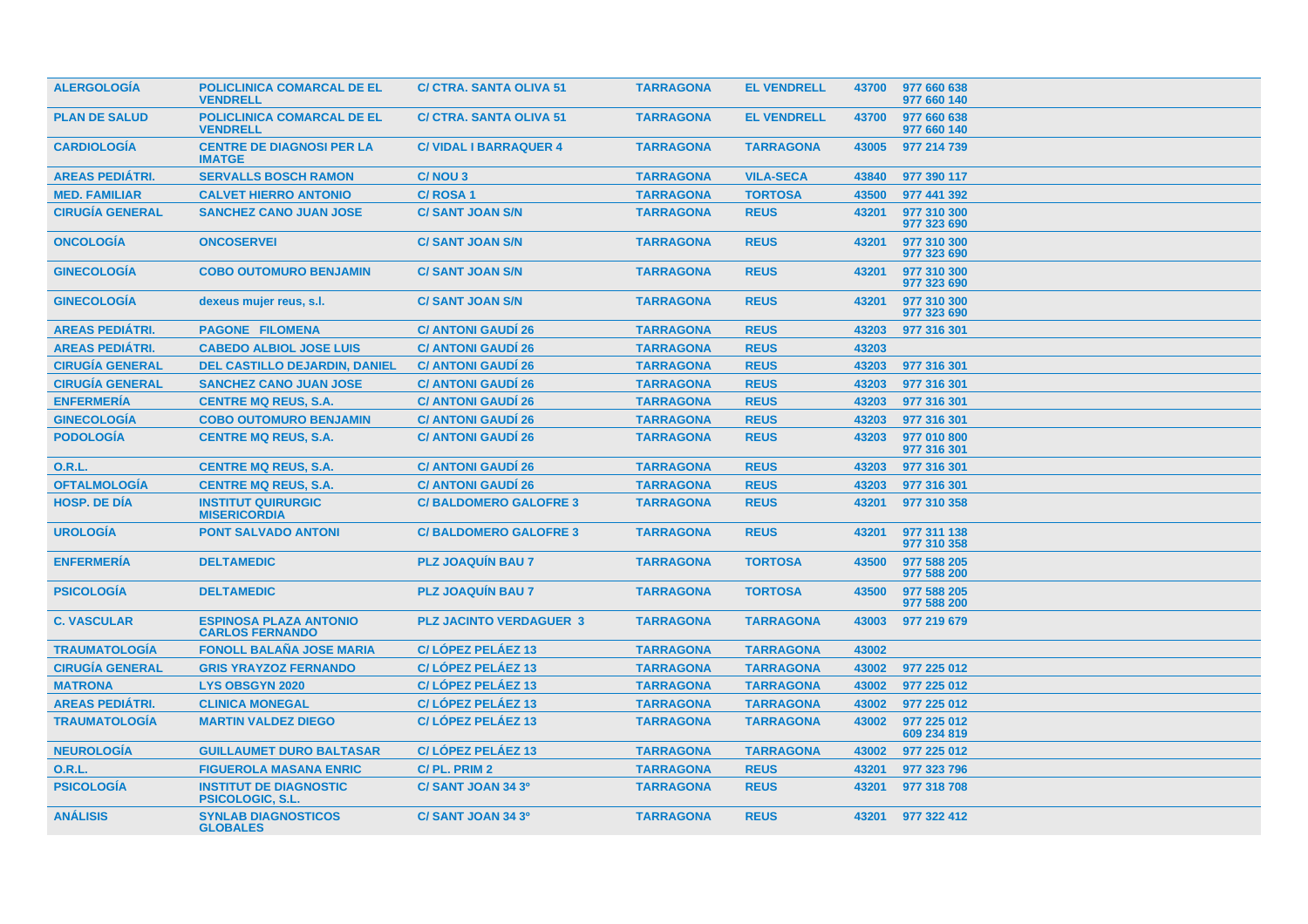| <b>CIRUGÍA GENERAL</b> | <b>DEL CASTILLO DEJARDIN, DANIEL</b>                      | C/SANT JOAN 34 3º                                    | <b>TARRAGONA</b> | <b>REUS</b>                                                     | 43201 | 977 322 412                |
|------------------------|-----------------------------------------------------------|------------------------------------------------------|------------------|-----------------------------------------------------------------|-------|----------------------------|
| <b>OFTALMOLOGÍA</b>    | <b>TIRADO ANGLES EUGENIO JOSE</b><br><b>ANGEL ANTONIO</b> | <b>C/VÍA ROMA 11</b>                                 | <b>TARRAGONA</b> | <b>SALOU</b>                                                    | 43840 | 977 352 235                |
| <b>GINECOLOGÍA</b>     | <b>MIGUEL HERNANDEZ SONIA</b>                             | <b>C/ ROGER DE LLURIA 21</b>                         | <b>TARRAGONA</b> | <b>TARRAGONA</b>                                                | 43004 | 977 241 314                |
| <b>O.R.L.</b>          | <b>HOSPITAL DE SAN PAU I SANTA</b><br><b>TECLA</b>        | <b>C/LA RAMBLA VELLA 14</b>                          | <b>TARRAGONA</b> | <b>TARRAGONA</b>                                                | 43003 | 977 250 000                |
| <b>CIRUGÍA GENERAL</b> | <b>FRANCO CHACON MARIO</b>                                | C/LÓPEZ PELÁEZ 15                                    | <b>TARRAGONA</b> | <b>TARRAGONA</b>                                                | 43002 | 977 255 012                |
| <b>NEUROCIRUGÍA</b>    | <b>ARBELOA RIGAU IGNACIO</b>                              | C/LÓPEZ PELÁEZ 15                                    | <b>TARRAGONA</b> | <b>TARRAGONA</b>                                                | 43002 | 977 224 646                |
| <b>AREAS PEDIÁTRI.</b> | <b>CABEDO ALBIOL JOSE LUIS</b>                            | <b>PSO SUNYER 49-51</b>                              | <b>TARRAGONA</b> | <b>REUS</b>                                                     | 43202 | 977 321 511<br>977 311 150 |
| <b>MED. FAMILIAR</b>   | <b>COLOMES FIGUERA LUIS</b>                               | <b>PSO SUNYER 49-51</b>                              | <b>TARRAGONA</b> | <b>REUS</b>                                                     | 43202 | 977 311 150                |
| <b>OFTALMOLOGÍA</b>    | <b>MONTOYA MEDINA ALVARO</b>                              | <b>C/PG. SUNYER 20</b>                               | <b>TARRAGONA</b> | <b>REUS</b>                                                     | 43202 | 977 317 823<br>977 331 379 |
| <b>MED. FAMILIAR</b>   | <b>ANDREU RUIZ MANUEL</b>                                 | <b>PSO SUNYER 20</b>                                 | <b>TARRAGONA</b> | <b>REUS</b>                                                     | 43202 | 977 837 328                |
| <b>FISIOTERAPIA</b>    | <b>PRADES FERRER, KAREN</b>                               | <b>C/SAN MIGUEL 43</b>                               | <b>TARRAGONA</b> | <b>LA SENIA</b>                                                 | 43560 | 639 564 448                |
| <b>FISIOTERAPIA</b>    | <b>FISIO REHAB. DELTA, S.L.</b>                           | <b>AVD ESPORTIVA 87 BAJOS</b>                        | <b>TARRAGONA</b> | <b>DELTEBRE</b>                                                 | 43580 | 696 351 774<br>977 482 354 |
| <b>C. PEDIÁTRICA</b>   | <b>MALDONADO ARTERO JOAQUIN</b>                           | <b>C/ RAMBLA NOVA 92</b>                             | <b>TARRAGONA</b> | <b>TARRAGONA</b>                                                | 43001 | 977 225 274                |
| <b>ANATOMOPATOLO.</b>  | <b>ANDIMED</b>                                            | <b>C/TEODORO GONZÁLEZ 43</b>                         | <b>TARRAGONA</b> | <b>TORTOSA</b>                                                  | 43500 | 977 742 045                |
| <b>NEUMOLOGÍA</b>      | <b>MAGAROLAS JORDA RAMON</b><br><b>ANTONIO ALBERTO</b>    | <b>PLZ LLIBERTAT 10</b>                              | <b>TARRAGONA</b> | <b>REUS</b>                                                     | 43201 | 977 321 555                |
| <b>PSIQUIATRÍA</b>     | <b>CENTRE MÉDIC QUIRURGIC REUS</b>                        | <b>PLZ LLIBERTAT 10</b>                              | <b>TARRAGONA</b> | <b>REUS</b>                                                     | 43201 | 639 074 087<br>977 321 555 |
| <b>AREAS PEDIÁTRI.</b> | <b>VENDRELL VOLTAS MONTSERRAT</b>                         | <b>C/LLAPASSA1</b>                                   | <b>TARRAGONA</b> | <b>VANDELLOS I</b><br><b>L'HOSPITALET</b><br><b>DE L'INFANT</b> | 43890 | 977 823 836<br>648 280 304 |
| <b>MED. FAMILIAR</b>   | <b>CLINICA ASISTENCIAL DE</b><br><b>EMPRESAS, S.L.</b>    | C/ ATENCIÓN A DOMICILIO.                             | <b>TARRAGONA</b> | <b>TARRAGONA</b>                                                | 43001 | 635 215 455                |
| <b>MED. FAMILIAR</b>   | <b>HOSPITAL COMARCAL MORA D'</b><br><b>EBRE</b>           | <b>C/BENET MESSEGUER S/N</b>                         | <b>TARRAGONA</b> | <b>MORA D'EBRE</b>                                              | 43740 | 977 044 831                |
| <b>FISIOTERAPIA</b>    | <b>HOSPITAL COMARCAL MORA D'</b><br><b>EBRE</b>           | <b>C/ BENET MESSEGUER S/N</b>                        | <b>TARRAGONA</b> | <b>MORA D'EBRE</b>                                              | 43740 | 977 044 831                |
| <b>DERMATOLOGIA</b>    | <b>HOSPITAL COMARCAL MORA D'</b><br><b>EBRE</b>           | <b>C/ BENET MESSEGUER S/N</b>                        | <b>TARRAGONA</b> | <b>MORA D'EBRE</b>                                              | 43740 | 977 044 831                |
| <b>CIRUGÍA GENERAL</b> | <b>HOSPITAL DE SAN PAU I SANTA</b><br><b>TECLA</b>        | <b>C/JOAN FUSTER s/n</b>                             | <b>TARRAGONA</b> | <b>TARRAGONA</b>                                                | 43007 | 977 259 900<br>977 238 059 |
| <b>CARDIOLOGÍA</b>     | <b>HOSPITAL DE SAN PAU I SANTA</b><br><b>TECLA</b>        | <b>C/JOAN FUSTER s/n</b>                             | <b>TARRAGONA</b> | <b>TARRAGONA</b>                                                | 43007 | 977 259 900<br>977 238 059 |
| <b>CIRUGÍA GENERAL</b> | <b>OLONA CASAS CARLES</b>                                 | <b>C/ RAMBLA NOVA EDIFICI</b><br><b>ATLANTIC 103</b> | <b>TARRAGONA</b> | <b>TARRAGONA</b>                                                | 43001 | 977 250 000                |
| <b>TRAUMATOLOGÍA</b>   | <b>BIARNES MARGALEF FRANCISCO</b><br><b>JAVIER</b>        | <b>C/ RAMBLA NOVA EDIFICI</b><br><b>ATLANTIC 103</b> | <b>TARRAGONA</b> | <b>TARRAGONA</b>                                                | 43001 | 977 250 000                |
| <b>PODOLOGÍA</b>       | <b>ABELLA SOLE MARIA</b>                                  | <b>C/LACORT 60</b>                                   | <b>TARRAGONA</b> | <b>VALLS</b>                                                    | 43800 | 977 601 008                |
| <b>MED. FAMILIAR</b>   | <b>SERVEIS MèDICS PENEDES EL</b><br><b>VENDRELL</b>       | <b>C/ CARRETERA DE BARCELONA 34</b>                  | <b>TARRAGONA</b> | <b>EL VENDRELL</b>                                              | 43700 | 977 663 311                |
| <b>CARDIOLOGIA</b>     | <b>SERVEIS MèDICS PENEDES EL</b><br><b>VENDRELL</b>       | <b>C/ CARRETERA DE BARCELONA 34</b>                  | <b>TARRAGONA</b> | <b>EL VENDRELL</b>                                              | 43700 | 977 663 311                |
| <b>GINECOLOGIA</b>     | <b>SERVEIS MèDICS PENEDES EL</b><br><b>VENDRELL</b>       | C/ CARRETERA DE BARCELONA 34 TARRAGONA               |                  | <b>EL VENDRELL</b>                                              |       | 43700 977 663 311          |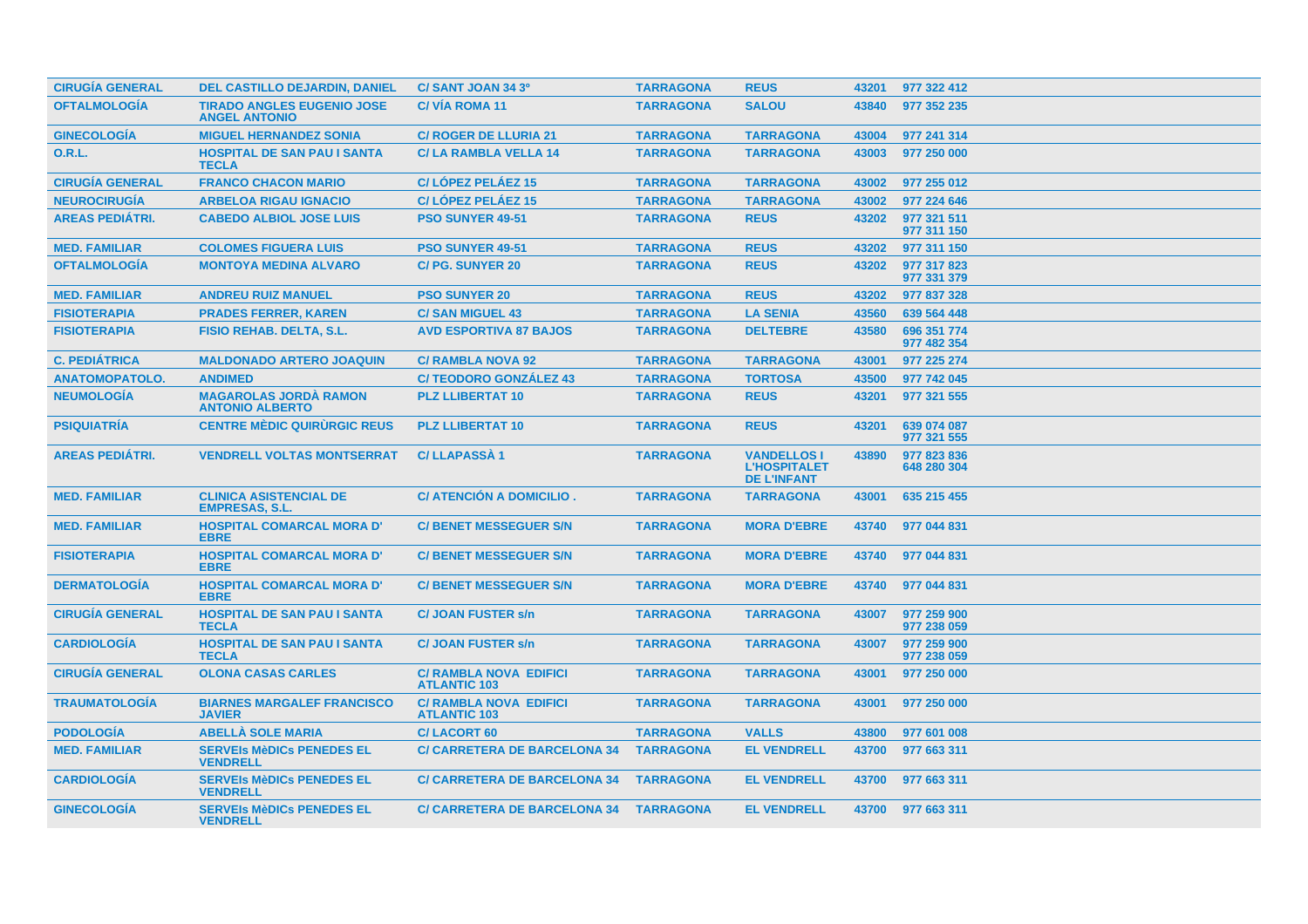| <b>ENFERMERIA</b>      | <b>SERVEIS MèDICS PENEDéS</b><br><b>VILAFRANCA</b>                | <b>C/ CARRETERA DE BARCELONA 34</b>                 | <b>TARRAGONA</b> | <b>EL VENDRELL</b>                                              | 43700 | 977 663 311                |
|------------------------|-------------------------------------------------------------------|-----------------------------------------------------|------------------|-----------------------------------------------------------------|-------|----------------------------|
| <b>NEUMOLOGÍA</b>      | <b>SERVEIS MèDICS PENEDéS</b><br><b>VILAFRANCA</b>                | <b>C/ CARRETERA DE BARCELONA 34</b>                 | <b>TARRAGONA</b> | <b>EL VENDRELL</b>                                              | 43700 | 977 663 311                |
| 0.R.L.                 | <b>SERVEIS MèDICS PENEDES EL</b><br><b>VENDRELL</b>               | <b>C/ CARRETERA DE BARCELONA 34</b>                 | <b>TARRAGONA</b> | <b>EL VENDRELL</b>                                              | 43700 | 977 663 311                |
| <b>ANÁLISIS</b>        | <b>SYNLAB DIAGNOSTICOS</b><br><b>GLOBALES</b>                     | <b>C/ CARRETERA DE BARCELONA 34</b>                 | <b>TARRAGONA</b> | <b>EL VENDRELL</b>                                              | 43700 | 977 663 311                |
| <b>RADIODIAGNÓST.</b>  | <b>SERVEIS MèDICS PENEDES EL</b><br><b>VENDRELL</b>               | <b>C/ CARRETERA DE BARCELONA 34</b>                 | <b>TARRAGONA</b> | <b>EL VENDRELL</b>                                              | 43700 | 977 663 311                |
| <b>TRANSPORTE</b>      | <b>S.T.S AMBULANCIAS</b>                                          | <b>C/BELGICA 10 POLIGONO</b><br><b>TECNOPARC</b>    | <b>TARRAGONA</b> | <b>REUS</b>                                                     | 43206 | 977 774 705                |
| <b>MED. FAMILIAR</b>   | <b>CRC VIL.A-SECA S.C.P.</b>                                      | <b>C/SANT JOSEP 14</b>                              | <b>TARRAGONA</b> | <b>VILA-SECA</b>                                                | 43480 | 977 393 118                |
| <b>OFTALMOLOGÍA</b>    | <b>CLOSA CLARIA RICARDO</b>                                       | <b>C/ RAMBLA NOVA 1</b>                             | <b>TARRAGONA</b> | <b>TARRAGONA</b>                                                | 43002 | 977 237 346                |
| <b>PODOLOGÍA</b>       | <b>MÁDICO VILELLA IOLANDA</b>                                     | <b>C/DR PERIS 19</b>                                | <b>TARRAGONA</b> | <b>MORA D'EBRE</b>                                              | 43740 | 977 402 892<br>670 098 779 |
| <b>ALERGOLOGÍA</b>     | <b>CLINICA TERRES DEL EBRE</b>                                    | <b>PLZ JOAQUIM BAU 6</b>                            | <b>TARRAGONA</b> | <b>TORTOSA</b>                                                  | 43500 | 977 588 205                |
| <b>CIRUGÍA GENERAL</b> | <b>EBRECLINIC</b>                                                 | <b>PLZ JOAQUIM BAU 6</b>                            | <b>TARRAGONA</b> | <b>TORTOSA</b>                                                  | 43500 | 977 588 205                |
| <b>URGENCIAS</b>       | <b>CLINICA TERRES DEL EBRE</b>                                    | <b>PLZ JOAQUIM BAU 6</b>                            | <b>TARRAGONA</b> | <b>TORTOSA</b>                                                  | 43500 |                            |
| <b>OFTALMOLOGÍA</b>    | <b>CLINICA TERRES DEL EBRE</b>                                    | <b>PLZ JOAQUIM BAU 6</b>                            | <b>TARRAGONA</b> | <b>TORTOSA</b>                                                  | 43500 | 977 588 205<br>977 588 191 |
| <b>CARDIOLOGÍA</b>     | <b>LONDONO SANCHEZ OSWALDO</b>                                    | <b>AVD SANT VICENTS 3</b>                           | <b>TARRAGONA</b> | <b>EL VENDRELL</b>                                              | 43700 | 699 391 234<br>934 242 046 |
| <b>MED. FAMILIAR</b>   | <b>CENTRE DE RECONEIXEMENTS</b><br><b>MEDICS L'HOSPITALET SCP</b> | <b>C/MONTSIA1</b>                                   | <b>TARRAGONA</b> | <b>VANDELLOS I</b><br><b>L'HOSPITALET</b><br><b>DE L'INFANT</b> | 43890 | 679 292 117<br>977 822 343 |
| <b>ANATOMOPATOLO.</b>  | <b>HOSPITAL DE SANT JOAN DE REUS</b>                              | <b>AVD DR. JOSEP LAPORTE 2</b>                      | <b>TARRAGONA</b> | <b>REUS</b>                                                     | 43204 |                            |
| <b>ANÁLISIS</b>        | <b>SYNLAB DIAGNOSTICOS</b><br><b>GLOBALES</b>                     | <b>C/SANT LLUC 34</b>                               | <b>TARRAGONA</b> | <b>ULLDECONA</b>                                                | 43550 | 977 721 403                |
| <b>C. MAXILOFACIAL</b> | <b>MAXILART, S.L.</b>                                             | <b>AVD TARRAGONA 1</b>                              | <b>TARRAGONA</b> | <b>REUS</b>                                                     | 43204 | 977 343 068                |
| <b>C. MAXILOFACIAL</b> | <b>MATEOS MICAS MARIO</b>                                         | <b>RBL RAMBLA NOVA 76</b><br><b>ENTRESUELO</b>      | <b>TARRAGONA</b> | <b>TARRAGONA</b>                                                | 43003 | 977 235 555                |
| <b>CIRUGÍA GENERAL</b> | <b>CLINICA ALOMAR</b>                                             | <b>AVD PINTOR TAPIRO 5</b>                          | <b>TARRAGONA</b> | <b>REUS</b>                                                     | 43202 | 977 900 058                |
| <b>FISIOTERAPIA</b>    | <b>CENTRES MEDIC SEGUR</b>                                        | <b>AVD CATALUNYA 9</b>                              | <b>TARRAGONA</b> | <b>CALAFELL</b>                                                 | 43820 | 977 672 747<br>977 695 899 |
| <b>TRAUMATOLOGÍA</b>   | <b>MARTIN VALDEZ DIEGO</b>                                        | <b>C/ VERGE DEL CAMI 27</b>                         | <b>TARRAGONA</b> | <b>CAMBRILS</b>                                                 | 43850 | 671 415 283<br>977 360 049 |
| <b>NEUROCIRUGÍA</b>    | <b>PERLA Y PERLA FUENTES</b><br><b>CRISTOBAL</b>                  | C/LOPEZ PELAEZ 13-15<br><b>CONSULTORIOS MONEGAL</b> | <b>TARRAGONA</b> | <b>TARRAGONA</b>                                                | 43003 | 977 225 012<br>977 224 646 |
| <b>MED. FAMILIAR</b>   | <b>DRA.MAES CB</b>                                                | C/ FEDERIC MOMPOU ( EDIF.<br><b>MAEVA) 12</b>       | <b>TARRAGONA</b> | <b>CAMBRILS</b>                                                 | 43850 | 977 792 335                |
| <b>MED. FAMILIAR</b>   | <b>GLOBAL MEDICAL CARE</b>                                        | <b>C/ FRANCOLI 8 GLOBAL MEDICAL</b><br><b>CARE</b>  | <b>TARRAGONA</b> | <b>SALOU</b>                                                    | 43840 | 977 351 212                |
| <b>FISIOTERAPIA</b>    | <b>CENTRE MEDIC LA RIERA</b>                                      | <b>C/L'HOM 58</b>                                   | <b>TARRAGONA</b> | <b>EL VENDRELL</b>                                              | 43700 | 977 182 257                |
| <b>PODOLOGIA</b>       | <b>CENTRE MEDIC LA RIERA</b>                                      | <b>C/DE L'OM 58 CENTRE MEDIC LA</b><br><b>RIERA</b> | <b>TARRAGONA</b> | <b>EL VENDRELL</b>                                              | 43700 | 977 182 257                |
| <b>C. PEDIÁTRICA</b>   | <b>CENTRE MQ REUS, S.A.</b>                                       | C/ ANTONI GAUDI 26 C.M.Q DE REUS TARRAGONA          |                  | <b>REUS</b>                                                     | 43201 | 977 010 800                |
| <b>ENFERMERÍA</b>      | <b>DELTAMEDIC</b>                                                 | <b>PLZ PLACA DEL COC 3</b><br><b>DELTAMÉDIC</b>     | <b>TARRAGONA</b> | <b>SANT CARLES</b><br><b>DE LA RAPITA</b>                       | 43540 | 638 616 861<br>977 741 958 |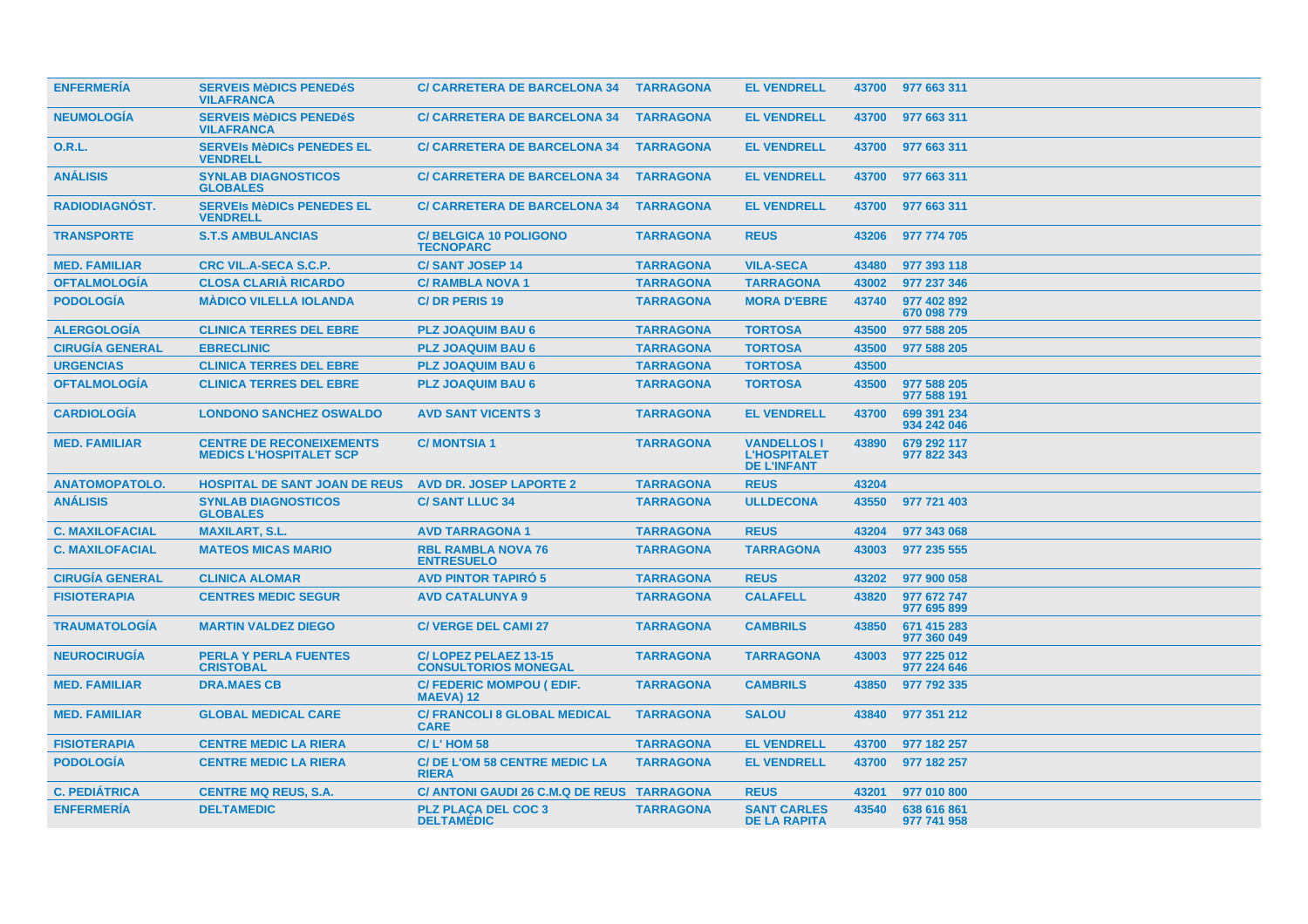| <b>AREAS PEDIÁTRI.</b> | <b>MIQUEL SALSAS JAIME</b>                         | <b>AUT CATALUNYA 26 EBRECLINIC.</b><br><b>SERVEIS MÉDICS</b>                             | <b>TARRAGONA</b> | <b>TORTOSA</b>   | 43500 | 977 448 095                |
|------------------------|----------------------------------------------------|------------------------------------------------------------------------------------------|------------------|------------------|-------|----------------------------|
| <b>ENFERMERIA</b>      | <b>EBRECLINIC</b>                                  | <b>AUT CATALUNYA 26 EBRECLINIC,</b><br><b>SERVEIS MÉDICS</b>                             | <b>TARRAGONA</b> | <b>TORTOSA</b>   | 43500 | 977 448 095<br>977 440 409 |
| <b>PSICOLOGÍA</b>      | <b>DEL CAMPO VELAZQUEZ MARIO</b><br><b>MARCELO</b> | <b>AUT CATALUNYA 26 EBRECLINIC,</b><br><b>SERVEIS MÉDICS</b>                             | <b>TARRAGONA</b> | <b>TORTOSA</b>   | 43500 | 675 635 189<br>977 448 095 |
| <b>GINECOLOGÍA</b>     | <b>AMPOSTA SALUD</b>                               | <b>C/ LARACHE 8 AMPOSTA SALUD</b>                                                        | <b>TARRAGONA</b> | <b>AMPOSTA</b>   | 43870 | 977 703 703                |
| <b>PODOLOGÍA</b>       | <b>AMPOSTA SALUD</b>                               | <b>C/ LARACHE 8 AMPOSTA SALUD</b>                                                        | <b>TARRAGONA</b> | <b>AMPOSTA</b>   | 43870 | 977 703 703                |
| <b>CIRUGÍA GENERAL</b> | <b>AMPOSTA SALUD</b>                               | <b>C/ LARACHE 8 AMPOSTA SALUD</b>                                                        | <b>TARRAGONA</b> | <b>AMPOSTA</b>   | 43870 | 977 703 703                |
| <b>PSICOLOGÍA</b>      | <b>CENTRO MEDICO PASQUALI</b><br><b>ASOCIADOS</b>  | <b>AVD INDEPENDENCIA 20 CENTRO</b><br><b>MEDICO PASQUALI ASOCIADOS</b>                   | <b>TARRAGONA</b> | <b>CAMBRILS</b>  | 43850 | 877 977 878                |
| <b>MED. INTERNA</b>    | <b>CENTRO MEDICO PASQUALI</b><br><b>ASOCIADOS</b>  | <b>AVD INDEPENDENCIA 20 CENTRO</b><br><b>MEDICO PASQUALI ASOCIADOS</b>                   | <b>TARRAGONA</b> | <b>CAMBRILS</b>  | 43850 | 877 977 878                |
| <b>CIRUGÍA GENERAL</b> | <b>CENTRO MEDICO PASQUALI</b><br><b>ASOCIADOS</b>  | <b>AVD INDEPENDENCIA 20 CENTRO</b><br><b>MEDICO PASQUALI ASOCIADOS</b>                   | <b>TARRAGONA</b> | <b>CAMBRILS</b>  | 43850 | 877 977 878                |
| <b>UROLOGIA</b>        | <b>CENTRO MEDICO PASQUALI</b><br><b>ASOCIADOS</b>  | <b>AVD INDEPENDENCIA 20 CENTRO</b><br><b>MEDICO PASQUALI ASOCIADOS</b>                   | <b>TARRAGONA</b> | <b>CAMBRILS</b>  | 43850 | 877 977 878                |
| <b>RADIODIAGNÓST.</b>  | <b>CENTRO MEDICO PASQUALI</b><br><b>ASOCIADOS</b>  | <b>AVD INDEPENDENCIA 20 CENTRO</b><br><b>MEDICO PASQUALI ASOCIADOS</b>                   | <b>TARRAGONA</b> | <b>CAMBRILS</b>  | 43850 | 877 977 878                |
| <b>CIRUGÍA GENERAL</b> | <b>MORENO FERNANDEZ FELIX</b>                      | <b>C/LOPEZ PELAEZ 15</b>                                                                 | <b>TARRAGONA</b> | <b>TARRAGONA</b> | 43001 | 977 224 646                |
| <b>NEUMOLOGÍA</b>      | <b>3DUCKTORS PEDIATRIC CENTER</b>                  | <b>AVD PAU CASALS 15 3DUCKTORS</b><br><b>PEDIATRIC CENTER</b>                            | <b>TARRAGONA</b> | <b>SALOU</b>     | 43840 | 605 662 450<br>977 076 303 |
| <b>CARDIOLOGIA</b>     | <b>CENTRE MQ REUS, S.A.</b>                        | <b>C/VAPOR NOU 8 C.M.Q.REUS</b>                                                          | <b>TARRAGONA</b> | <b>REUS</b>      | 43201 | 977 081 849                |
| <b>FISIOTERAPIA</b>    | <b>FISIOREUS, SCP</b>                              | <b>C/ FELIP PEDRELL SABATE 5</b><br><b>FISIOREUS, SCP</b>                                | <b>TARRAGONA</b> | <b>REUS</b>      | 43205 | 977 074 281                |
| <b>NEUROLOGÍA</b>      | <b>HOSPITAL DE SAN PAU I SANTA</b><br><b>TECLA</b> | C/ JOAN FUSTER S/N CAP LLEVANT TARRAGONA<br><b>SANTA TECLA</b>                           |                  | <b>TARRAGONA</b> | 43001 | 977 259 900                |
| <b>C. VASCULAR</b>     | <b>POSIT SALUT CENTRE MEDIC</b>                    | <b>PSO DE JOAN BAPTISTA DE LA</b><br><b>SALLE 8-9 POSIT SALUT CENTRE</b><br><b>MEDIC</b> | <b>TARRAGONA</b> | <b>CAMBRILS</b>  | 43850 | 977 360 049<br>977 204 499 |
| <b>ALERGOLOGÍA</b>     | <b>POSIT SALUT CENTRE MEDIC</b>                    | <b>PSO DE JOAN BAPTISTA DE LA</b><br><b>SALLE 8-9 POSIT SALUT CENTRE</b><br><b>MEDIC</b> | <b>TARRAGONA</b> | <b>CAMBRILS</b>  | 43850 | 977 360 049<br>977 204 499 |
| <b>ALERGOLOGÍA</b>     | <b>RODRIGUEZ GASTON MARIA PAZ</b>                  | <b>C/LA RAMBLA NOVA 78 BAJOS</b>                                                         | <b>TARRAGONA</b> | <b>TARRAGONA</b> | 43003 | 977 235 555                |
| <b>ANATOMOPATOLO.</b>  | ELDINE PATOLOGIA, S. L. P.                         | <b>PLZ JOAQUIN BAU 6 - 8</b>                                                             | <b>TARRAGONA</b> | <b>TORTOSA</b>   | 43500 | 977 501 344<br>977 588 205 |
| <b>ANESTESIOLOGIA</b>  | <b>HOSPITAL DE SAN PAU I SANTA</b><br><b>TECLA</b> | <b>C/LA RAMBLA VELLA 14</b>                                                              | <b>TARRAGONA</b> | <b>TARRAGONA</b> | 43003 | 977 259 900<br>977 235 012 |
| <b>AREAS PEDIÁTRI.</b> | <b>HOSPITAL DE SAN PAU I SANTA</b><br><b>TECLA</b> | <b>C/LA RAMBLA VELLA 14</b>                                                              | <b>TARRAGONA</b> | <b>TARRAGONA</b> | 43003 | 977 259 900<br>977 235 012 |
| <b>NEUROFISIOLOGIA</b> | <b>HOSPITAL DE SAN PAU I SANTA</b><br><b>TECLA</b> | <b>C/LA RAMBLA VELLA 14</b>                                                              | <b>TARRAGONA</b> | <b>TARRAGONA</b> | 43003 | 977 259 900                |
| <b>GINECOLOGÍA</b>     | <b>HOSPITAL DE SAN PAU I SANTA</b><br><b>TECLA</b> | <b>C/LA RAMBLA VELLA 14</b>                                                              | <b>TARRAGONA</b> | <b>TARRAGONA</b> | 43003 |                            |
| <b>C. VASCULAR</b>     | <b>BERGA Y DR. SEGURA</b>                          | <b>C/LA RAMBLA VELLA 14</b>                                                              | <b>TARRAGONA</b> | <b>TARRAGONA</b> | 43003 | 977 259 900<br>977 235 012 |
| <b>URGENCIAS</b>       | <b>HOSPITAL DE SAN PAU I SANTA</b><br><b>TECLA</b> | <b>C/LA RAMBLA VELLA 14</b>                                                              | <b>TARRAGONA</b> | <b>TARRAGONA</b> | 43003 |                            |
| <b>REUMATOLOGIA</b>    | <b>HOSPITAL DE SAN PAU I SANTA</b><br><b>TECLA</b> | <b>C/LA RAMBLA VELLA 14</b>                                                              | <b>TARRAGONA</b> | <b>TARRAGONA</b> | 43003 | 977 259 900<br>977 235 012 |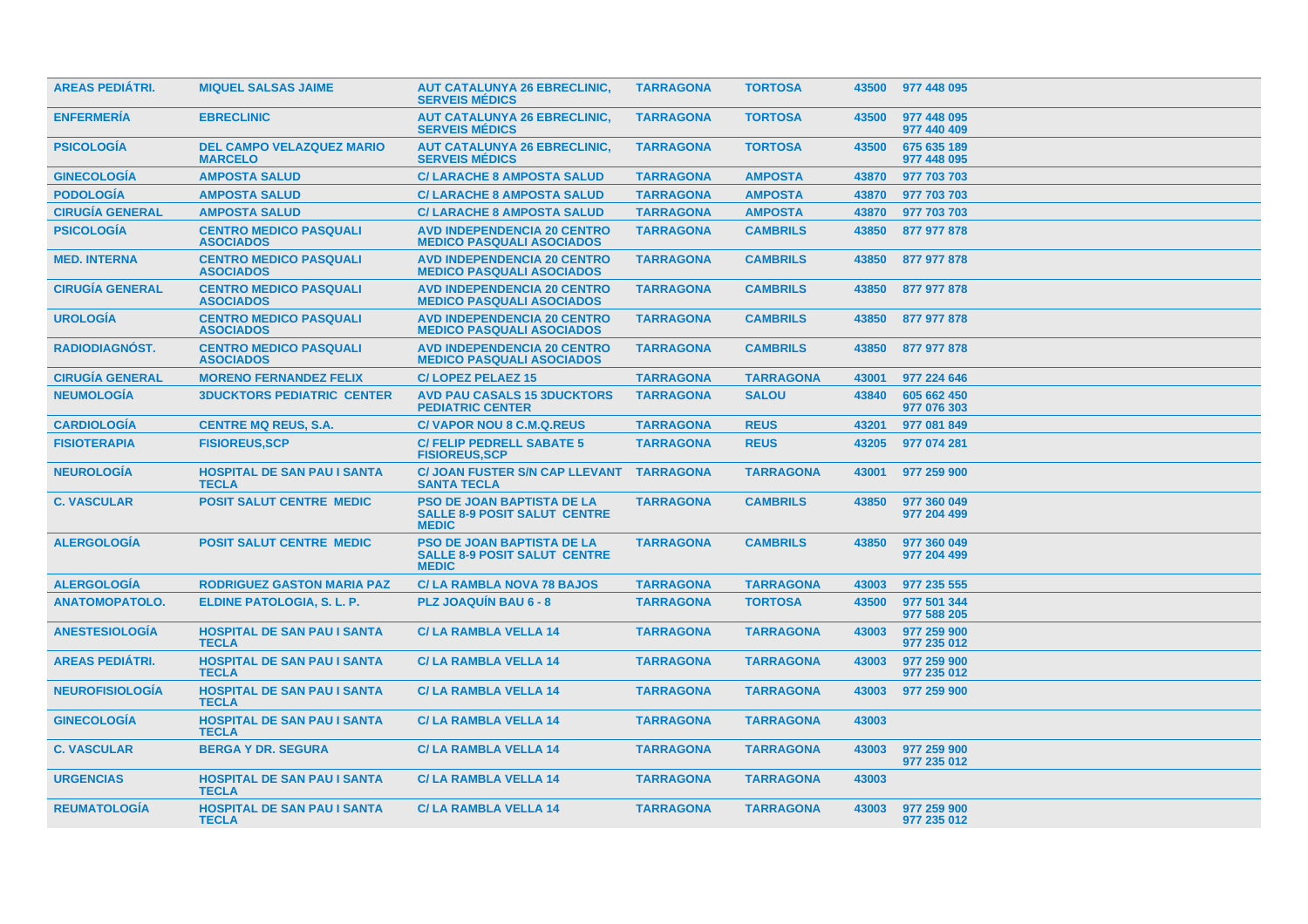| <b>CARDIOLOGIA</b>     | <b>HOSPITAL DE SAN PAU I SANTA</b><br><b>TECLA</b>   | <b>C/LA RAMBLA VELLA 14</b>               | <b>TARRAGONA</b> | <b>TARRAGONA</b>   | 43003 | 977 259 900                |
|------------------------|------------------------------------------------------|-------------------------------------------|------------------|--------------------|-------|----------------------------|
| <b>CARDIOLOGÍA</b>     | <b>CENTRE DE DIAGNOSI PER LA</b><br><b>IMATGE</b>    | <b>C/ SANTA JOAQUINA DE VEDRUNA</b><br>23 | <b>TARRAGONA</b> | <b>TARRAGONA</b>   | 43002 | 977 252 575                |
| <b>MED. INTERNA</b>    | <b>RAMIREZ MONTESINOS RAFAEL</b><br><b>JUAN</b>      | <b>C/ SANTA JOAQUINA DE VEDRUNA</b><br>23 | <b>TARRAGONA</b> | <b>TARRAGONA</b>   | 43002 | 977 252 575<br>977 243 894 |
| <b>C. VASCULAR</b>     | <b>MEDICA DE TARRAGONA</b>                           | <b>C/ SANTA JOAQUINA DE VEDRUNA</b><br>23 | <b>TARRAGONA</b> | <b>TARRAGONA</b>   | 43002 | 977 242 484                |
| <b>PSIQUIATRÍA</b>     | <b>RUBIO QUIROS FRANCISCO JAVIER</b>                 | <b>C/ SANTA JOAQUINA DE VEDRUNA</b><br>23 | <b>TARRAGONA</b> | <b>TARRAGONA</b>   | 43002 | 977 252 575                |
| <b>NEUROFISIOLOGÍA</b> | <b>POLICLINICA COMARCAL DE EL</b><br><b>VENDRELL</b> | <b>C/ CTRA, SANTA OLIVA 51</b>            | <b>TARRAGONA</b> | <b>EL VENDRELL</b> | 43700 | 977 660 638<br>977 660 140 |
| <b>ANÁLISIS</b>        | POLICLINICA COMARCAL DE EL<br><b>VENDRELL</b>        | <b>C/ CTRA. SANTA OLIVA 51</b>            | <b>TARRAGONA</b> | <b>EL VENDRELL</b> | 43700 | 977 660 638<br>977 660 140 |
| <b>PODOLOGÍA</b>       | <b>PINTO REINA FRANCISCO</b>                         | <b>C/VIDAL I BARRAQUER 4</b>              | <b>TARRAGONA</b> | <b>TARRAGONA</b>   | 43005 | 977 230 531<br>977 214 733 |
| <b>MED. FAMILIAR</b>   | <b>GOMEZ SANZ TOMAS</b>                              | <b>C/CARMEN1</b>                          | <b>TARRAGONA</b> | <b>CAMBRILS</b>    | 43850 | 977 361 531                |
| <b>LOGOPEDIA</b>       | <b>SALLA SOLE MARIA ASUNCION</b>                     | <b>RBL LA RAMBLA NOVA 124</b>             | <b>TARRAGONA</b> | <b>TARRAGONA</b>   | 43001 | 977 222 290                |
| <b>AREAS PEDIÁTRI.</b> | <b>MARTI OLLE, JORDI</b>                             | <b>C/ ANTONI GAUDÍ 26</b>                 | <b>TARRAGONA</b> | <b>REUS</b>        | 43203 | 977 316 301                |
| <b>DERMATOLOGÍA</b>    | <b>CENTRE MQ REUS, S.A.</b>                          | <b>C/ ANTONI GAUDI 26</b>                 | <b>TARRAGONA</b> | <b>REUS</b>        | 43203 | 977 316 301                |
| <b>CIRUGÍA GENERAL</b> | <b>CENTRO MEDICO PASQUALI</b><br><b>ASOCIADOS</b>    | <b>C/ ANTONI GAUDI 26</b>                 | <b>TARRAGONA</b> | <b>REUS</b>        | 43203 | 977 010 800<br>977 321 555 |
| <b>DERMATOLOGÍA</b>    | <b>QUERALT MUNNE CARMEN</b>                          | <b>C/ ANTONI GAUDI 26</b>                 | <b>TARRAGONA</b> | <b>REUS</b>        | 43203 | 977 316 301                |
| <b>TRAUMATOLOGÍA</b>   | <b>CENTRE MQ REUS, S.A.</b>                          | <b>C/ ANTONI GAUDI 26</b>                 | <b>TARRAGONA</b> | <b>REUS</b>        | 43203 | 977 010 800<br>977 316 301 |
| <b>REPROD.ASISTIDA</b> | dexeus mujer reus, s.l.                              | <b>C/ ANTONI GAUDÍ 26</b>                 | <b>TARRAGONA</b> | <b>REUS</b>        | 43203 | 977 316 301                |
| <b>C. PEDIÁTRICA</b>   | <b>MALDONADO ARTERO JOAQUIN</b>                      | <b>C/ ANTONI GAUDÍ 26</b>                 | <b>TARRAGONA</b> | <b>REUS</b>        | 43203 | 977 316 301                |
| <b>TRAUMATOLOGÍA</b>   | <b>DELTAMEDIC</b>                                    | <b>PLZ JOAQUIN BAU 7</b>                  | <b>TARRAGONA</b> | <b>TORTOSA</b>     | 43500 | 977 588 205<br>977 588 200 |
| <b>GINECOLOGÍA</b>     | <b>TARABISHI KHATIB MAMOUN</b>                       | C/LÓPEZ PELÁEZ 13                         | <b>TARRAGONA</b> | <b>TARRAGONA</b>   | 43002 |                            |
| <b>GINECOLOGÍA</b>     | <b>LOPEZ GARCIA JOSE LUIS</b>                        | C/LÓPEZ PELÁEZ 13                         | <b>TARRAGONA</b> | <b>TARRAGONA</b>   | 43002 |                            |
| <b>HEMATOLOGIA</b>     | <b>ESCODA TEIGELL MARIA LOURDES</b>                  | <b>C/LOPEZ PELAEZ 13</b>                  | <b>TARRAGONA</b> | <b>TARRAGONA</b>   | 43002 |                            |
| <b>MED. INTERNA</b>    | <b>GARCIA PARDO GRACIANO</b>                         | C/LÓPEZ PELÁEZ 13                         | <b>TARRAGONA</b> | <b>TARRAGONA</b>   | 43002 | 977 225 012<br>609 234 819 |
| <b>AREAS PEDIÁTRI.</b> | <b>SERVALLS BOSCH RAMON</b>                          | C/LÓPEZ PELÁEZ 13                         | <b>TARRAGONA</b> | <b>TARRAGONA</b>   | 43002 | 977 225 012<br>610 256 629 |
| <b>OFTALMOLOGÍA</b>    | <b>MONTOYA MEDINA ALVARO</b>                         | <b>C/LOPEZ PELAEZ 13</b>                  | <b>TARRAGONA</b> | <b>TARRAGONA</b>   | 43002 | 977 225 012<br>977 222 636 |
| <b>GINECOLOGIA</b>     | <b>DIAGNOSTIC PRENATAL, S.L.</b>                     | <b>C/LOPEZ PELAEZ 13</b>                  | <b>TARRAGONA</b> | <b>TARRAGONA</b>   | 43002 | 977 225 012                |
| <b>MATRONA</b>         | <b>DOMINGUEZ DOMINGUEZ SUSANA</b>                    | C/LÓPEZ PELÁEZ 13                         | <b>TARRAGONA</b> | <b>TARRAGONA</b>   | 43002 | 977 225 012<br>610 256 629 |
| <b>DERMATOLOGIA</b>    | <b>QUERALT MUNNE CARMEN</b>                          | C/SANT JOAN 34 3º                         | <b>TARRAGONA</b> | <b>REUS</b>        | 43201 | 977 215 064<br>977 322 412 |
| <b>REUMATOLOGÍA</b>    | <b>GARCIA GARCIA ANTONIO MANUEL</b>                  | C/SANT JOAN 34 3º                         | <b>TARRAGONA</b> | <b>REUS</b>        | 43201 | 977 322 412                |
| <b>TRAUMATOLOGÍA</b>   | <b>CENTRE MÈDIC SALOU</b>                            | <b>C/VIA ROMA 11</b>                      | <b>TARRAGONA</b> | <b>SALOU</b>       | 43840 | 977 352 235                |
| <b>C. VASCULAR</b>     | <b>CENTRE MÈDIC SALOU</b>                            | <b>C/VIA ROMA 11</b>                      | <b>TARRAGONA</b> | <b>SALOU</b>       | 43840 | 977 352 235                |
| <b>ENFERMERÍA</b>      | <b>CENTRE MÈDIC SALOU</b>                            | <b>C/VÍA ROMA 11</b>                      | <b>TARRAGONA</b> | <b>SALOU</b>       | 43840 | 977 352 235                |
| <b>AREAS PEDIÁTRI.</b> | <b>CENTRE MEDIC SALOU</b>                            | <b>C/VIA ROMA 11</b>                      | <b>TARRAGONA</b> | <b>SALOU</b>       | 43840 | 977 352 235                |
|                        |                                                      |                                           |                  |                    |       |                            |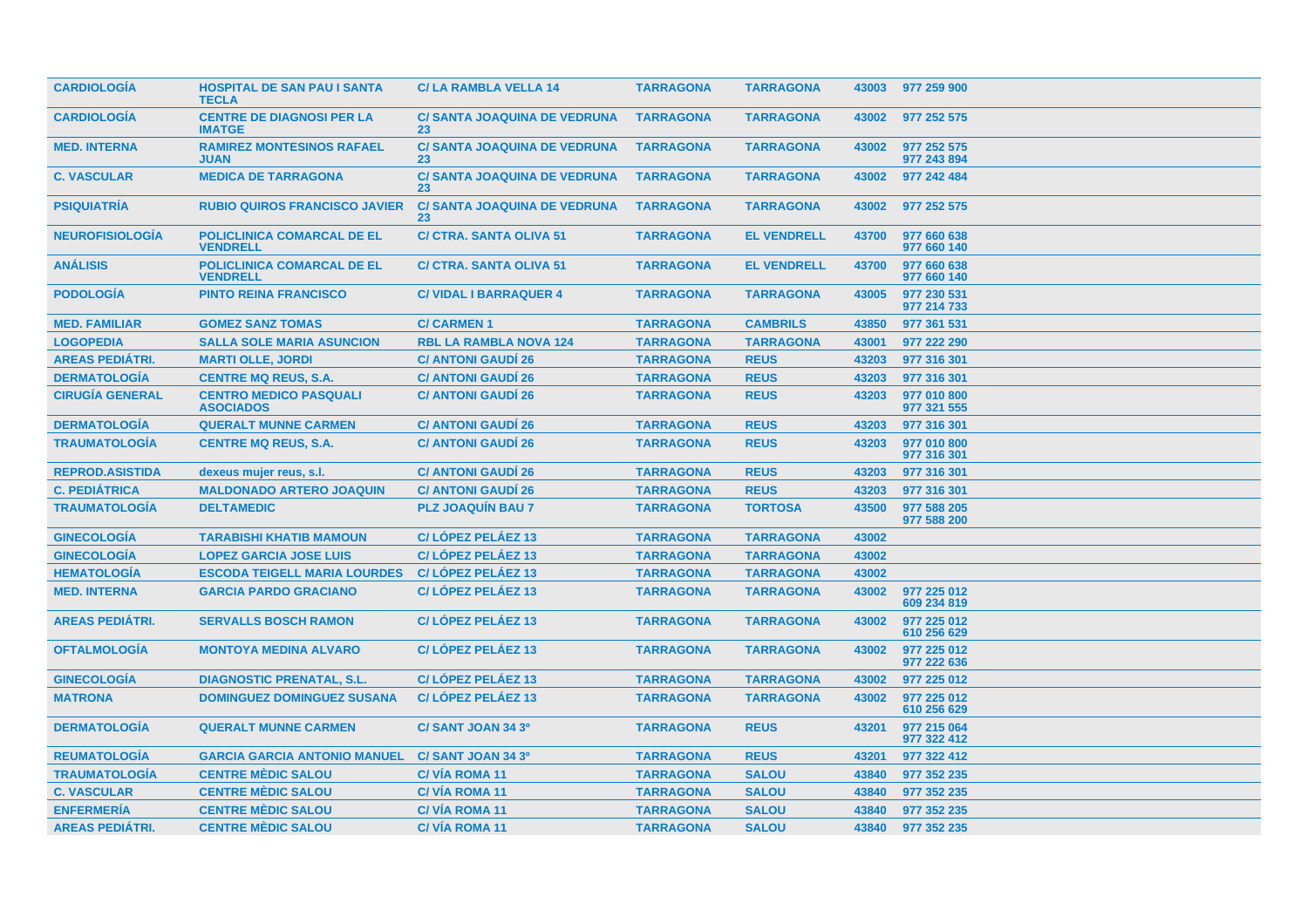| <b>GINECOLOGÍA</b>     | <b>MONTANO PEREZ MARJORIE SOFIA C/ ROGER DE LLURIA 21</b> |                                     | <b>TARRAGONA</b> | <b>TARRAGONA</b>                          | 43004 | 977 241 314                |
|------------------------|-----------------------------------------------------------|-------------------------------------|------------------|-------------------------------------------|-------|----------------------------|
| <b>GINECOLOGÍA</b>     | <b>SENTIS MASLLORENS JORDI</b>                            | <b>C/ ROGER DE LLURIA 21</b>        | <b>TARRAGONA</b> | <b>TARRAGONA</b>                          | 43004 | 977 241 314                |
| <b>GINECOLOGÍA</b>     | <b>SALINAS PEÑA JUAN RAUL</b>                             | <b>PSO SUNYER 49-51</b>             | <b>TARRAGONA</b> | <b>REUS</b>                               | 43202 | 977 321 511                |
| <b>MED. FAMILIAR</b>   | <b>SOLANS EZQUERRA MIGUEL</b>                             | <b>C/ PAU CASALS 3</b>              | <b>TARRAGONA</b> | <b>MONTBLANC</b>                          | 43400 | 977 862 098                |
| <b>MED. FAMILIAR</b>   | <b>SARRA MORETO SALVADOR</b>                              | <b>C/ VERGE DEL CAMI 25</b>         | <b>TARRAGONA</b> | <b>CAMBRILS</b>                           | 43850 | 977 360 049                |
| <b>OFTALMOLOGÍA</b>    | <b>VERGES PUJOL RAQUEL</b>                                | <b>C/ VERGE DEL CAMÍ 25</b>         | <b>TARRAGONA</b> | <b>CAMBRILS</b>                           | 43850 | 977 360 049                |
| <b>MED. FAMILIAR</b>   | <b>GELLIDA SUBIRATS JUAN</b><br><b>DOMINGO</b>            | <b>PLZ CARLOS III 27 2º - 2ª</b>    | <b>TARRAGONA</b> | <b>SANT CARLES</b><br><b>DE LA RAPITA</b> | 43540 | 619 793 819                |
| <b>CIRUGÍA GENERAL</b> | <b>SOTAR ARIAS VICTOR</b>                                 | <b>C/ RAMBLA NOVA 26-28</b>         | <b>TARRAGONA</b> | <b>TARRAGONA</b>                          | 43001 | 977 234 068                |
| <b>GINECOLOGÍA</b>     | <b>IGIMEDICS, S.L.</b>                                    | <b>C/ RABAL SANT PERE 31</b>        | <b>TARRAGONA</b> | <b>REUS</b>                               | 43201 | 686 674 408<br>977 776 807 |
| <b>GINECOLOGÍA</b>     | <b>TARABISHI KHATIB MAMOUN</b>                            | <b>C/ ROVIRA I VIRGILI 38</b>       | <b>TARRAGONA</b> | <b>TARRAGONA</b>                          | 43002 | 977 231 138<br>977 243 790 |
| <b>GINECOLOGIA</b>     | <b>BOJ BORBONES JOAQUIN</b>                               | <b>PLZ PRIM 12</b>                  | <b>TARRAGONA</b> | <b>REUS</b>                               | 43201 | 977 341 553<br>606 388 245 |
| <b>OFTALMOLOGÍA</b>    | <b>CENTRE MÉDIC QUIRURGIC REUS</b>                        | <b>PLZ LLIBERTAT 10</b>             | <b>TARRAGONA</b> | <b>REUS</b>                               | 43201 | 639 074 087<br>977 321 555 |
| <b>UROLOGÍA</b>        | <b>CENTRE MÉDIC QUIRURGIC REUS</b>                        | <b>PLZ LLIBERTAT 10</b>             | <b>TARRAGONA</b> | <b>REUS</b>                               | 43201 | 977 321 555                |
| <b>TRAUMATOLOGÍA</b>   | <b>PROVINCIALE FATSINI EMILIO</b>                         | <b>PLZ LLIBERTAT 10</b>             | <b>TARRAGONA</b> | <b>REUS</b>                               | 43201 | 607 894 606<br>977 321 555 |
| <b>CARDIOLOGÍA</b>     | <b>RULL PELLEJA BALTASAR</b>                              | <b>C/SANTA JOAQUIMA 23</b>          | <b>TARRAGONA</b> | <b>TARRAGONA</b>                          | 43003 | 977 252 575                |
| <b>C. VASCULAR</b>     | <b>BERGA FAURIA MA CARMEN</b>                             | <b>C/ RAMBLA NOVA 78</b>            | <b>TARRAGONA</b> | <b>TARRAGONA</b>                          | 43001 | 977 235 555                |
| <b>LOGOPEDIA</b>       | <b>ROMERO CARBONELL MARIA</b><br><b>NURIA</b>             | <b>C/ AMARGURA 23</b>               | <b>TARRAGONA</b> | <b>REUS</b>                               | 43201 | 977 344 001                |
| <b>ENFERMERÍA</b>      | <b>CLINICA ASISTENCIAL DE</b><br><b>EMPRESAS, S.L.</b>    | C/ ATENCIÓN A DOMICILIO.            | <b>TARRAGONA</b> | <b>TARRAGONA</b>                          | 43001 | 635 215 455                |
| <b>ENFERMERÍA</b>      | <b>HOSPITAL COMARCAL MORA D'</b><br><b>EBRE</b>           | <b>C/ BENET MESSEGUER S/N</b>       | <b>TARRAGONA</b> | <b>MORA D'EBRE</b>                        | 43740 | 977 044 831                |
| <b>ANESTESIOLOGÍA</b>  | <b>HOSPITAL DE SAN PAU I SANTA</b><br><b>TECLA</b>        | <b>C/JOAN FUSTER s/n</b>            | <b>TARRAGONA</b> | <b>TARRAGONA</b>                          | 43007 | 977 259 900<br>977 238 059 |
| <b>ONCOLOGIA</b>       | <b>HOSPITAL DE SAN PAU I SANTA</b><br><b>TECLA</b>        | <b>C/JOAN FUSTER s/n</b>            | <b>TARRAGONA</b> | <b>TARRAGONA</b>                          | 43007 | 977 259 900<br>977 238 059 |
| <b>PODOLOGÍA</b>       | <b>PINTO REINA FRANCISCO</b>                              | <b>C/BARCELONA 30</b>               | <b>TARRAGONA</b> | <b>SALOU</b>                              | 43840 | 977 353 984<br>615 336 680 |
| <b>PODOLOGÍA</b>       | <b>ORBAPE, S.L.</b>                                       | <b>C/SANT MAGI 9</b>                | <b>TARRAGONA</b> | <b>EL VENDRELL</b>                        | 43700 | 977 667 866                |
| <b>RADIODIAGNÓST.</b>  | <b>SERVEIS MèDICS PENEDéS</b><br><b>VILAFRANCA</b>        | <b>C/ CARRETERA DE BARCELONA 34</b> | <b>TARRAGONA</b> | <b>EL VENDRELL</b>                        | 43700 | 977 663 311                |
| <b>CARDIOLOGÍA</b>     | <b>SERVEIS MèDICS PENEDéS</b><br><b>VILAFRANCA</b>        | <b>C/ CARRETERA DE BARCELONA 34</b> | <b>TARRAGONA</b> | <b>EL VENDRELL</b>                        | 43700 | 977 663 311                |
| <b>ALERGOLOGÍA</b>     | <b>SERVEIS MèDICS PENEDéS</b><br><b>VILAFRANCA</b>        | <b>C/ CARRETERA DE BARCELONA 34</b> | <b>TARRAGONA</b> | <b>EL VENDRELL</b>                        | 43700 | 977 663 311                |
| <b>CARDIOLOGÍA</b>     | <b>CLINICA TERRES DEL EBRE</b>                            | <b>PLZ JOAQUIM BAU 6</b>            | <b>TARRAGONA</b> | <b>TORTOSA</b>                            | 43500 | 977 588 200                |
| <b>NEUROLOGÍA</b>      | <b>CLINICA TERRES DEL EBRE</b>                            | <b>PLZ JOAQUIM BAU 6</b>            | <b>TARRAGONA</b> | <b>TORTOSA</b>                            | 43500 |                            |
| <b>C. VASCULAR</b>     | <b>CLINICA TERRES DEL EBRE</b>                            | <b>PLZ JOAQUIM BAU 6</b>            | <b>TARRAGONA</b> | <b>TORTOSA</b>                            | 43500 |                            |
| <b>ANESTESIOLOGIA</b>  | <b>CLINICA TERRES DEL EBRE</b>                            | <b>PLZ JOAQUIM BAU 6</b>            | <b>TARRAGONA</b> | <b>TORTOSA</b>                            | 43500 |                            |
| <b>OFTALMOLOGÍA</b>    | <b>EBRECLINIC</b>                                         | <b>PLZ JOAQUIM BAU 6</b>            | <b>TARRAGONA</b> | <b>TORTOSA</b>                            | 43500 | 977 588 205                |
| <b>MED. FAMILIAR</b>   | <b>ANDREU RUIZ MANUEL</b>                                 | <b>C/XALET DEL BAU 10</b>           | <b>TARRAGONA</b> | <b>CAMBRILS</b>                           | 43850 | 977 837 328<br>977 363 453 |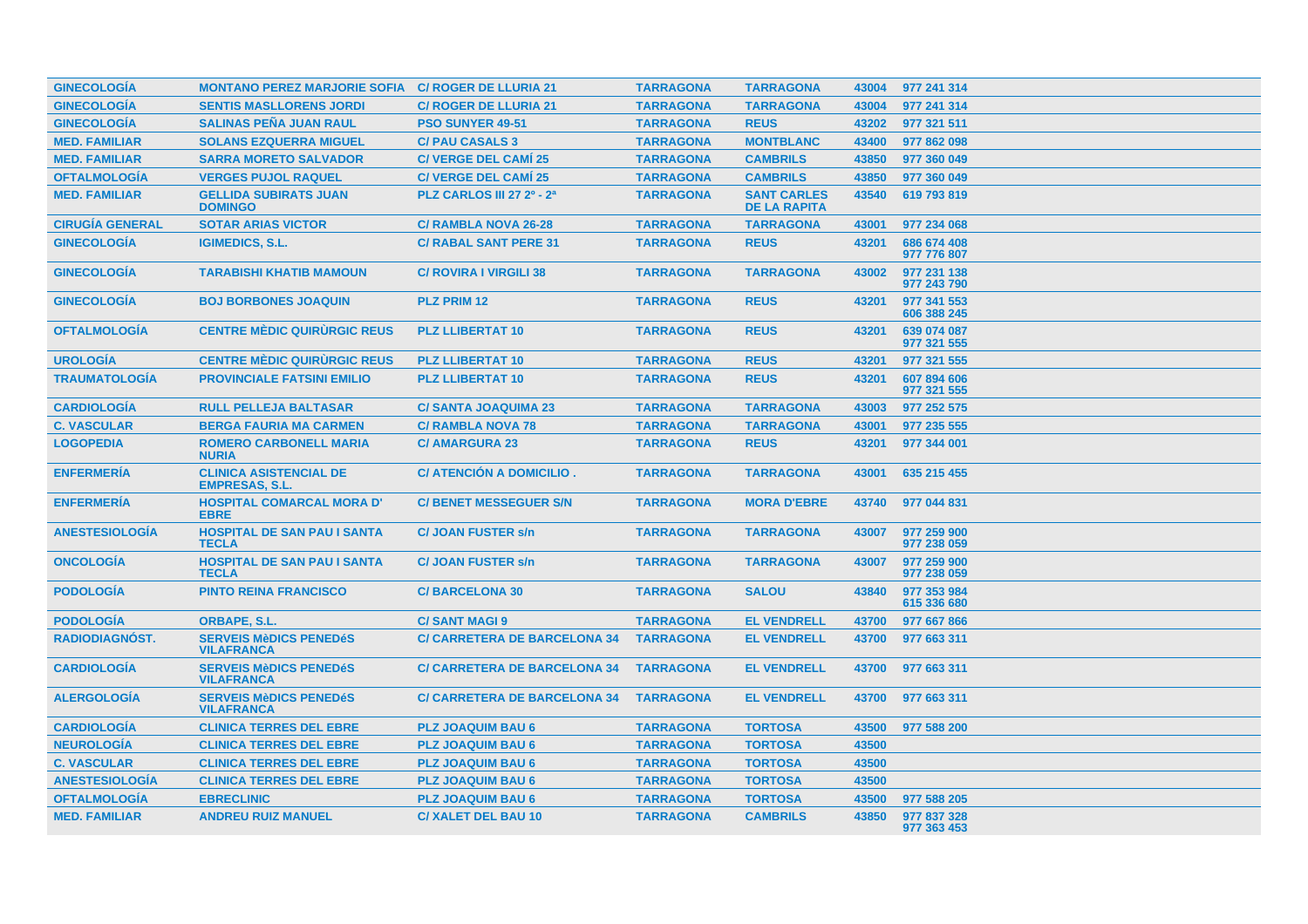| RADIODIAGNÓST.         | <b>EBRECLINIC RADIODIAGNOSTIC</b>                      | <b>PLZ FRANCESC MACIÀ I LLUSIÀ 2</b>                                                     | <b>TARRAGONA</b> | <b>TORTOSA</b>                            | 43500 | 977 448 095                |
|------------------------|--------------------------------------------------------|------------------------------------------------------------------------------------------|------------------|-------------------------------------------|-------|----------------------------|
| <b>REUMATOLOGÍA</b>    | <b>RENAU DOMINGO ANTONIO</b>                           | <b>C/ ARGENTINA 25</b>                                                                   | <b>TARRAGONA</b> | <b>TORTOSA</b>                            | 43500 | 977 448 095                |
| <b>AREAS PEDIÁTRI.</b> | <b>ROSAL ROIG JAUME</b>                                | <b>C/ ARGENTINA 25</b>                                                                   | <b>TARRAGONA</b> | <b>TORTOSA</b>                            | 43500 | 977 448 095                |
| <b>HOSP. GENERAL</b>   | <b>HOSPITAL DE SANT JOAN DE REUS</b>                   | <b>AVD DR. JOSEP LAPORTE 2</b>                                                           | <b>TARRAGONA</b> | <b>REUS</b>                               | 43204 |                            |
| RADIODIAGNÓST.         | <b>CENTRE CLINIC FISIOQUIROS</b>                       | <b>PSO DE LA ESTACION 40</b>                                                             | <b>TARRAGONA</b> | <b>VALLS</b>                              | 43800 | 977 608 776                |
| <b>ODONTOESTOMATOL</b> | <b>LLORENS FANDOS JOAN CARLES</b>                      | <b>PLZ DE LES CORTS CATALANES 4</b><br><b>LOCAL 4</b>                                    | <b>TARRAGONA</b> | <b>TORTOSA</b>                            | 43500 | 977 446 617                |
| <b>ENFERMERÍA</b>      | <b>CLINICA ASISTENCIAL DE</b><br><b>EMPRESAS, S.L.</b> | <b>AVD GENERALITAT 15</b>                                                                | <b>TARRAGONA</b> | <b>LA POBLA DE</b><br><b>MAFUMET</b>      | 43140 | 635 215 455                |
| <b>OFTALMOLOGÍA</b>    | <b>LICARI VISION</b>                                   | <b>AVD RAMON Y CAJAL 21 LICARI</b><br><b>VISION</b>                                      | <b>TARRAGONA</b> | <b>TARRAGONA</b>                          | 43001 | 977 897 456                |
| <b>MED. FAMILIAR</b>   | <b>PALOMARES BONET RAQUEL</b>                          | <b>C/VERGE DEL CAMI 27</b>                                                               | <b>TARRAGONA</b> | <b>CAMBRILS</b>                           | 43850 | 977 360 049                |
| <b>TRAUMATOLOGÍA</b>   | <b>PEREZ RIVARES MARIA CARMEN</b>                      | C/LOPEZ PELAEZ 13-15<br><b>CONSULTORIOS MONEGAL</b>                                      | <b>TARRAGONA</b> | <b>TARRAGONA</b>                          | 43003 | 977 224 646                |
| <b>AREAS PEDIÁTRI.</b> | <b>GLOBAL MEDICAL CARE</b>                             | <b>C/ FRANCOLI 8 GLOBAL MEDICAL</b><br><b>CARE</b>                                       | <b>TARRAGONA</b> | <b>SALOU</b>                              | 43840 | 977 351 212                |
| <b>ENFERMERÍA</b>      | <b>CENTRE MEDIC LA RIERA</b>                           | $C/L$ ' HOM 58                                                                           | <b>TARRAGONA</b> | <b>EL VENDRELL</b>                        | 43700 | 977 182 257                |
| <b>CIRUGÍA GENERAL</b> | <b>DEL CASTILLO DEJARDIN, DANIEL</b>                   | C/ ANTONI GAUDI 26 C.M.Q DE REUS TARRAGONA                                               |                  | <b>REUS</b>                               | 43201 | 977 010 800                |
| <b>PSIQUIATRÍA</b>     | <b>CENTRE MÈDIC QUIRURGIC REUS</b>                     | PLZ LLIBERTAT 10 CENTRE CMQ.<br><b>REUS</b>                                              | <b>TARRAGONA</b> | <b>REUS</b>                               | 43201 | 977 321 555                |
| <b>FISIOTERAPIA</b>    | <b>DELTAMEDIC</b>                                      | <b>PLZ PLAÇA DEL COC 3</b><br><b>DELTAMÉDIC</b>                                          | <b>TARRAGONA</b> | <b>SANT CARLES</b><br><b>DE LA RAPITA</b> | 43540 | 638 616 861<br>977 741 958 |
| <b>UROLOGÍA</b>        | <b>EBRECLINIC</b>                                      | <b>AUT CATALUNYA 26 EBRECLINIC.</b><br><b>SERVEIS MÉDICS</b>                             | <b>TARRAGONA</b> | <b>TORTOSA</b>                            | 43500 | 977 448 095<br>977 440 409 |
| <b>PODOLOGÍA</b>       | <b>MOYA ARASA NEUS</b>                                 | <b>PLZ PLACA BOTERS 3 BARRIO</b><br><b>MARITIMO</b>                                      | <b>TARRAGONA</b> | <b>ALTAFULLA</b>                          | 43893 | 699 948 871<br>977 651 542 |
| <b>PODOLOGÍA</b>       | <b>CASTELLANO BOSCH ANNA</b>                           | <b>C/ CARRER SANT ANTONI 25</b>                                                          | <b>TARRAGONA</b> | <b>VILA-SECA</b>                          | 43480 | 615 087 790                |
| <b>DERMATOLOGÍA</b>    | <b>CENTRE MEDIC LA RIERA</b>                           | C/DE L'HOM 58 CENTRE MEDIC LA<br><b>RIERA</b>                                            | <b>TARRAGONA</b> | <b>EL VENDRELL</b>                        | 43700 | 977 182 257                |
| <b>ALERGOLOGÍA</b>     | <b>CENTRE MQ REUS, S.A.</b>                            | <b>C/VAPOR NOU 8 C.M.Q.REUS</b>                                                          | <b>TARRAGONA</b> | <b>REUS</b>                               | 43201 | 977 081 849                |
| <b>PSIQUIATRÍA</b>     | <b>CENTRE MQ REUS, S.A.</b>                            | <b>C/VAPOR NOU 8 C.M.Q.REUS</b>                                                          | <b>TARRAGONA</b> | <b>REUS</b>                               | 43201 | 977 081 849                |
| <b>NEUROCIRUGÍA</b>    | <b>CENTRE MQ REUS, S.A.</b>                            | <b>C/VAPOR NOU 8 C.M.Q.REUS</b>                                                          | <b>TARRAGONA</b> | <b>REUS</b>                               | 43201 | 977 081 849                |
| <b>NEUROLOGÍA</b>      | <b>AYALA NAVARRETE JOSE LUIS</b>                       | <b>C/LOPEZ PELAEZ 11 CLINICA</b><br><b>MONEGAL</b>                                       | <b>TARRAGONA</b> | <b>TARRAGONA</b>                          | 43002 | 977 225 012<br>620 881 094 |
| 0.R.L.                 | <b>MASGORET PALAU ELISABETH</b>                        | C/LOPEZ PELAEZ 13-15                                                                     | <b>TARRAGONA</b> | <b>TARRAGONA</b>                          | 43001 | 977 225 012<br>977 224 646 |
| <b>NEFROLOGÍA</b>      | <b>HOSPITAL DE SAN PAU I SANTA</b><br><b>TECLA</b>     | <b>C/ JOAN FUSTER S/N CAP LLEVANT</b><br><b>SANTA TECLA</b>                              | <b>TARRAGONA</b> | <b>TARRAGONA</b>                          | 43001 |                            |
| <b>PODOLOGÍA</b>       | <b>POSIT SALUT CENTRE MEDIC</b>                        | <b>PSO DE JOAN BAPTISTA DE LA</b><br><b>SALLE 8-9 POSIT SALUT CENTRE</b><br><b>MEDIC</b> | <b>TARRAGONA</b> | <b>CAMBRILS</b>                           | 43850 | 977 360 049<br>977 204 499 |
| <b>PSICOLOGÍA</b>      | <b>POSIT SALUT CENTRE MEDIC</b>                        | <b>PSO DE JOAN BAPTISTA DE LA</b><br><b>SALLE 8-9 POSIT SALUT CENTRE</b><br><b>MEDIC</b> | <b>TARRAGONA</b> | <b>CAMBRILS</b>                           | 43850 | 977 360 049<br>977 204 499 |
| <b>MED. FAMILIAR</b>   | <b>POSIT SALUT CENTRE MEDIC</b>                        | <b>PSO DE JOAN BAPTISTA DE LA</b><br><b>SALLE 8-9 POSIT SALUT CENTRE</b><br><b>MEDIC</b> | <b>TARRAGONA</b> | <b>CAMBRILS</b>                           | 43850 | 977 360 049<br>977 204 499 |
| <b>MED. INTERNA</b>    | <b>POSIT SALUT CENTRE MEDIC</b>                        | <b>PSO DE JOAN BAPTISTA DE LA</b><br><b>SALLE 8-9 POSIT SALUT CENTRE</b><br><b>MEDIC</b> | <b>TARRAGONA</b> | <b>CAMBRILS</b>                           | 43850 | 977 360 049<br>977 204 499 |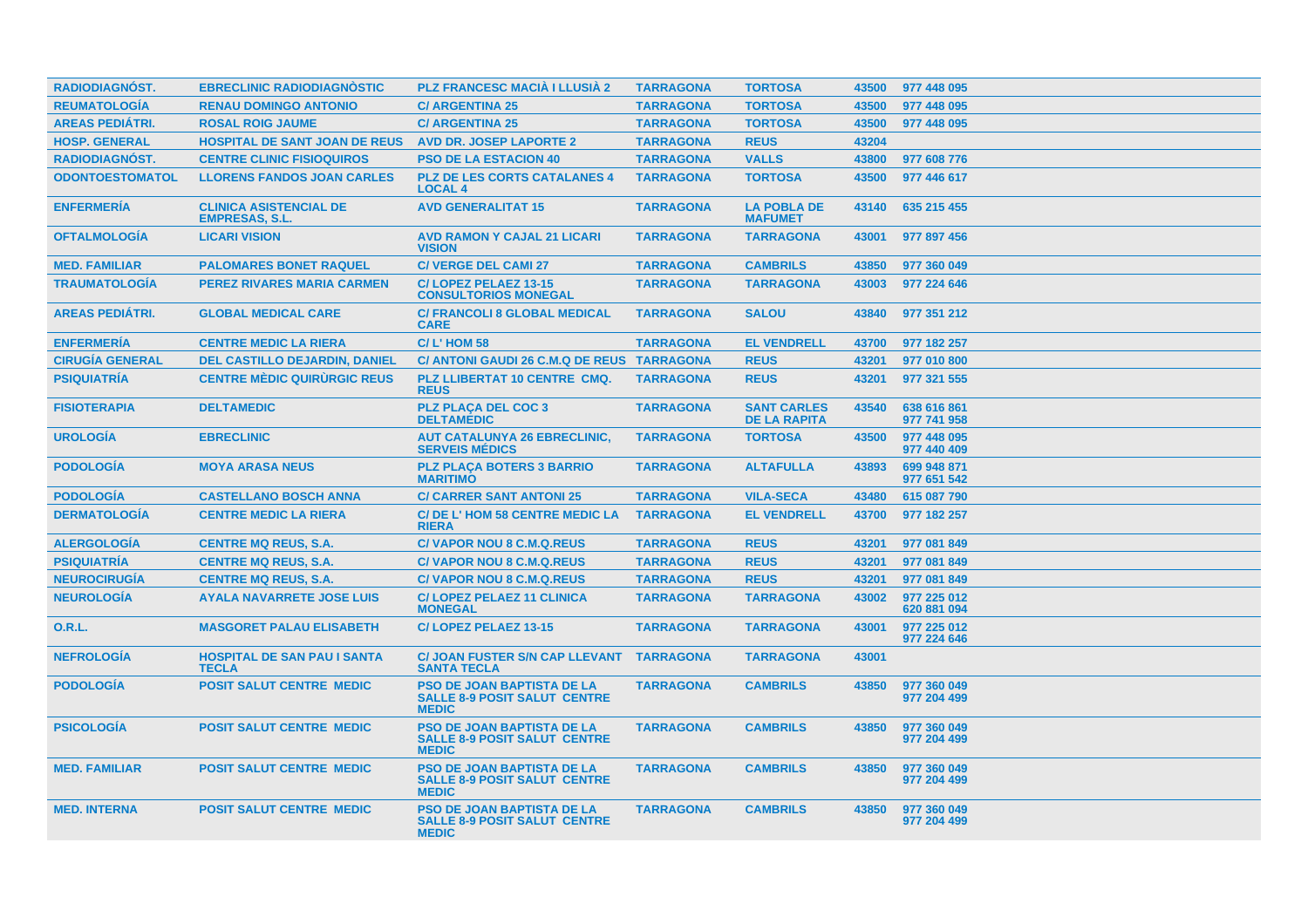| <b>DERMATOLOGIA</b>    | <b>GARRIDO SOLANA MARIA DEL MAR</b>                                       | <b>C/LA RAMBLA NOVA 78 BAJOS</b>          | <b>TARRAGONA</b> | <b>TARRAGONA</b>                | 43003 | 977 235 555                |
|------------------------|---------------------------------------------------------------------------|-------------------------------------------|------------------|---------------------------------|-------|----------------------------|
| <b>DERMATOLOGÍA</b>    | <b>JIMENEZ BAREA, LUIS FERNANDO</b>                                       | <b>C/LA RAMBLA NOVA 78 BAJOS</b>          | <b>TARRAGONA</b> | <b>TARRAGONA</b>                | 43003 | 977 235 555                |
| <b>CIRUGÍA GENERAL</b> | <b>HOSPITAL DE SAN PAU I SANTA</b><br><b>TECLA</b>                        | <b>C/LA RAMBLA VELLA 14</b>               | <b>TARRAGONA</b> | <b>TARRAGONA</b>                | 43003 | 977 259 900                |
| <b>UROLOGÍA</b>        | <b>HOSPITAL DE SAN PAU I SANTA</b><br><b>TECLA</b>                        | <b>C/LA RAMBLA VELLA 14</b>               | <b>TARRAGONA</b> | <b>TARRAGONA</b>                | 43003 | 977 259 900<br>977 235 012 |
| <b>GINECOLOGIA</b>     | <b>HOSPITAL DE SAN PAU I SANTA</b><br><b>TECLA</b>                        | <b>C/LA RAMBLA VELLA 14</b>               | <b>TARRAGONA</b> | <b>TARRAGONA</b>                | 43003 | 977 259 900<br>977 235 012 |
| <b>CARDIOLOGIA</b>     | <b>HOSPITAL DE SAN PAU I SANTA</b><br><b>TECLA</b>                        | <b>C/LA RAMBLA VELLA 14</b>               | <b>TARRAGONA</b> | <b>TARRAGONA</b>                | 43003 | 977 259 900<br>977 235 012 |
| RADIODIAGNÓST.         | <b>CENTRE MEDIC DIAGNOSTIC</b><br><b>ALOMAR</b>                           | <b>C/VICTOR CATALA 7</b>                  | <b>TARRAGONA</b> | <b>REUS</b>                     | 43206 | 977 331 479                |
| <b>MED. FAMILIAR</b>   | <b>MEDICA DE TARRAGONA</b>                                                | <b>C/ SANTA JOAQUINA DE VEDRUNA</b><br>23 | <b>TARRAGONA</b> | <b>TARRAGONA</b>                | 43002 | 977 252 575<br>977 242 484 |
| <b>RADIODIAGNOST.</b>  | <b>CENTRE DE DIAGNOSI PER LA</b><br><b>IMATGE</b>                         | <b>C/ SANTA JOAQUINA DE VEDRUNA</b><br>23 | <b>TARRAGONA</b> | <b>TARRAGONA</b>                | 43002 | 977 252 575                |
| <b>OFTALMOLOGÍA</b>    | <b>CARRILLO DE ALBORNOZ</b><br><b>GONZALEZ ANTONIO</b>                    | <b>C/ SANTA JOAQUINA DE VEDRUNA</b><br>23 | <b>TARRAGONA</b> | <b>TARRAGONA</b>                | 43002 | 977 252 575                |
| <b>MED. FAMILIAR</b>   | <b>MARTINEZ MADRIGAL JAVIER</b>                                           | <b>C/ERMITA 14</b>                        | <b>TARRAGONA</b> | <b>ULLDECONA</b>                | 43550 | 977 720 088                |
| <b>PODOLOGÍA</b>       | <b>SORRIUS SANTACRUZ ROSA MARIA</b>                                       | <b>C/ AVENIR 25</b>                       | <b>TARRAGONA</b> | <b>VALLS</b>                    | 43800 | 977 603 756                |
| <b>MED. FAMILIAR</b>   | <b>GOMEZ SORRIBES MARTA</b>                                               | <b>C/CLAVEGUERA 14</b>                    | <b>TARRAGONA</b> | <b>ALCANAR</b>                  | 43530 | 977 730 105                |
| <b>REPROD.ASISTIDA</b> | dexeus mujer reus, s.l.                                                   | <b>C/SANT JOAN S/N</b>                    | <b>TARRAGONA</b> | <b>REUS</b>                     | 43201 | 977 310 300<br>977 323 690 |
| <b>GINECOLOGÍA</b>     | <b>DIAGNOSTIC PRENATAL, S.L.</b>                                          | <b>C/ ANTONI GAUDÍ 26</b>                 | <b>TARRAGONA</b> | <b>REUS</b>                     | 43203 | 977 316 301                |
| <b>HOSP. GENERAL</b>   | <b>CENTRE MQ REUS, S.A.</b>                                               | <b>C/ ANTONI GAUDI 26</b>                 | <b>TARRAGONA</b> | <b>REUS</b>                     | 43203 | 977 316 301                |
| <b>ANESTESIOLOGÍA</b>  | <b>CENTRE MQ REUS, S.A.</b>                                               | <b>C/ ANTONI GAUDÍ 26</b>                 | <b>TARRAGONA</b> | <b>REUS</b>                     | 43203 | 977 010 800<br>977 316 301 |
| <b>PLAN DE SALUD</b>   | <b>CENTRE MQ REUS, S.A.</b>                                               | <b>C/ ANTONI GAUDI 26</b>                 | <b>TARRAGONA</b> | <b>REUS</b>                     | 43203 | 977 010 800<br>977 316 301 |
| <b>CARDIOLOGIA</b>     | <b>ALEGRET COLOME JOSE MARIA</b>                                          | <b>C/ ANTONI GAUDI 26</b>                 | <b>TARRAGONA</b> | <b>REUS</b>                     | 43203 | 977 316 301                |
| <b>MED. FAMILIAR</b>   | <b>FALLADA POUGET ADELINA</b>                                             | <b>C/ ANTONI GAUDI 26</b>                 | <b>TARRAGONA</b> | <b>REUS</b>                     | 43203 |                            |
| <b>MED. FAMILIAR</b>   | <b>COLOMES FIGUERA LUIS</b>                                               | <b>C/ ANTONI GAUDI 26</b>                 | <b>TARRAGONA</b> | <b>REUS</b>                     | 43203 | 977 311 150                |
| <b>GINECOLOGÍA</b>     | <b>MEDIDAMIC 20010.DR. MAZZANTI</b><br><b>MIGNAQUI-DR. MAZZANTI PEREZ</b> | <b>C/ ANTONI GAUDI 26</b>                 | <b>TARRAGONA</b> | <b>REUS</b>                     | 43203 | 977 316 301                |
| <b>UROLOGÍA</b>        | <b>PONT SALVADO ANTONI</b>                                                | <b>C/BALDOMERO GALOFRE 3</b>              | <b>TARRAGONA</b> | <b>REUS</b>                     | 43201 | 977 311 138                |
| <b>CIRUGÍA GENERAL</b> | <b>DELTAMEDIC</b>                                                         | <b>PLZ JOAQUIN BAU 7</b>                  | <b>TARRAGONA</b> | <b>TORTOSA</b>                  | 43500 | 977 588 205<br>977 588 200 |
| <b>ANÁLISIS</b>        | <b>SYNLAB DIAGNOSTICOS</b><br><b>GLOBALES</b>                             | PSO LA SORT 38-40                         | <b>TARRAGONA</b> | <b>TORREDEMBAR</b><br><b>RA</b> | 43830 | 977 644 515                |
| <b>CIRUGÍA GENERAL</b> | <b>PADILLA VALERO RAFAEL</b>                                              | <b>C/LOPEZ PELAEZ 13</b>                  | <b>TARRAGONA</b> | <b>TARRAGONA</b>                | 43002 | 977 225 012                |
| <b>PLAN DE SALUD</b>   | <b>CLINICA MONEGAL</b>                                                    | C/LÓPEZ PELÁEZ 13                         | <b>TARRAGONA</b> | <b>TARRAGONA</b>                | 43002 | 977 225 012                |
| <b>TRAUMATOLOGÍA</b>   | <b>ESPARZA PAGAN MIGUEL ANGEL</b>                                         | C/LÓPEZ PELÁEZ 13                         | <b>TARRAGONA</b> | <b>TARRAGONA</b>                | 43002 |                            |
| <b>DERMATOLOGIA</b>    | <b>PUJOL MONTCUSI JOSE ANTONIO</b>                                        | <b>C/LOPEZ PELAEZ 13</b>                  | <b>TARRAGONA</b> | <b>TARRAGONA</b>                | 43002 | 977 222 063<br>977 225 012 |
| <b>CIRUGÍA GENERAL</b> | <b>DR. RAMON VIDAL</b>                                                    | C/LÓPEZ PELÁEZ 13                         | <b>TARRAGONA</b> | <b>TARRAGONA</b>                | 43002 | 977 225 012                |
| <b>CARDIOLOGIA</b>     | <b>RULL PELLEJA BALTASAR</b>                                              | <b>C/LOPEZ PELAEZ 13</b>                  | <b>TARRAGONA</b> | <b>TARRAGONA</b>                | 43002 | 977 225 012<br>610 256 629 |
| <b>URGENCIAS</b>       | <b>CLINICA MONEGAL</b>                                                    | C/LÓPEZ PELÁEZ 13                         | <b>TARRAGONA</b> | <b>TARRAGONA</b>                |       | 43002 977 225 012          |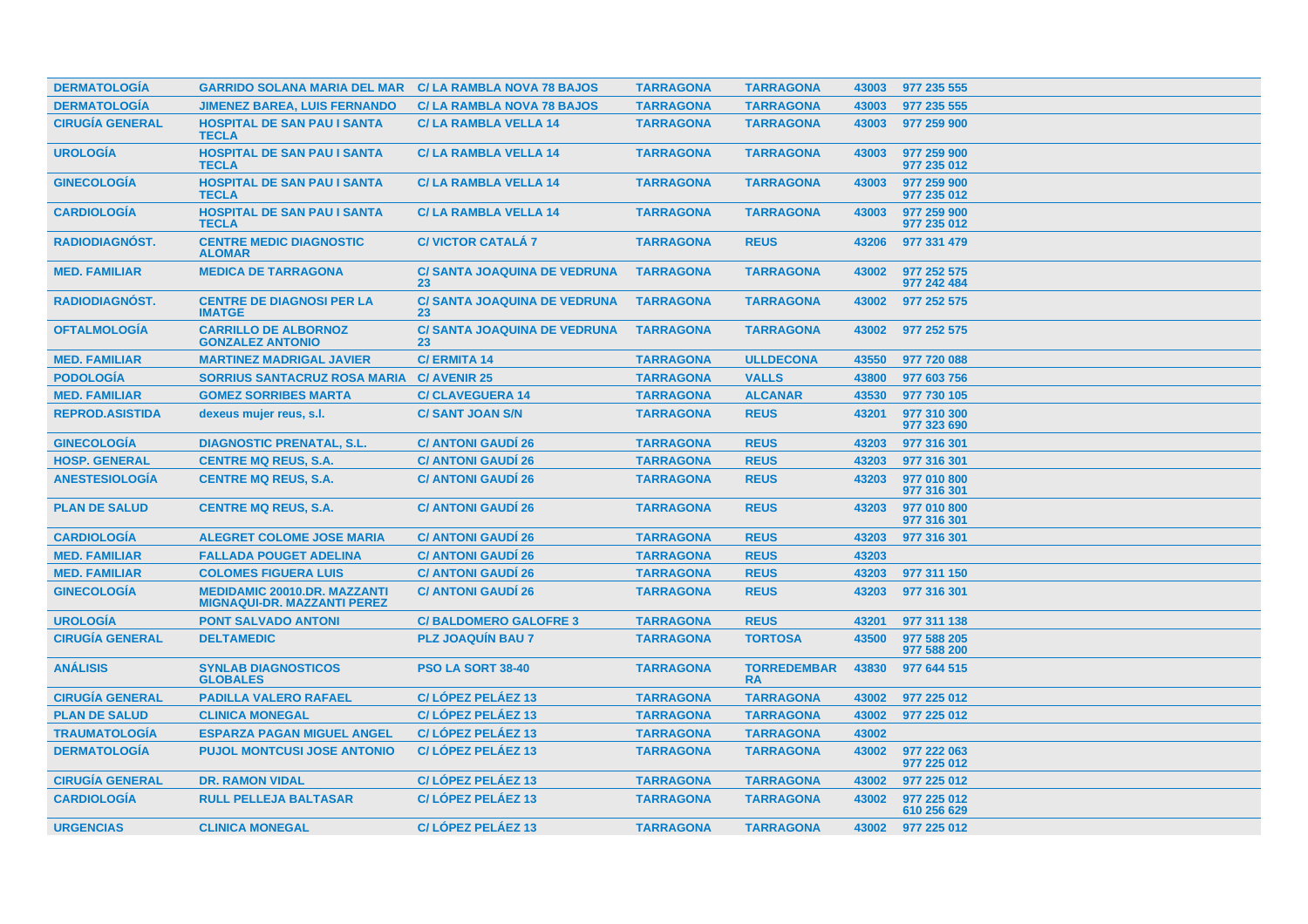| <b>NEUROCIRUGIA</b>    | <b>CLINICA MONEGAL</b>                                  | C/LÓPEZ PELÁEZ 13                                     | <b>TARRAGONA</b> | <b>TARRAGONA</b>                                                | 43002                                                   | 977 225 012                |
|------------------------|---------------------------------------------------------|-------------------------------------------------------|------------------|-----------------------------------------------------------------|---------------------------------------------------------|----------------------------|
| <b>AREAS PEDIÁTRI.</b> | <b>LOPEZ FERNANDEZ RAFAEL</b>                           | C/LOPEZ PELAEZ 13                                     | <b>TARRAGONA</b> | <b>TARRAGONA</b>                                                | 43002                                                   | 977 225 012<br>610 256 629 |
| <b>NEUMOLOGÍA</b>      | <b>CLINICA MONEGAL</b>                                  | C/LÓPEZ PELÁEZ 13                                     | <b>TARRAGONA</b> | <b>TARRAGONA</b>                                                | 43002                                                   | 977 225 012                |
| <b>TRAUMATOLOGÍA</b>   | <b>CALMET GARCIA JAIME</b>                              | C/LÓPEZ PELÁEZ 13                                     | <b>TARRAGONA</b> | <b>TARRAGONA</b>                                                | 43002                                                   | 977 225 012<br>610 256 629 |
| <b>UROLOGÍA</b>        | <b>GRINO GARRETA JOAN</b>                               | C/SANT JOAN 34 3º                                     | <b>TARRAGONA</b> | <b>REUS</b>                                                     | 43201                                                   | 977 318 708<br>977 322 412 |
| <b>MED. FAMILIAR</b>   | <b>PI SANCHEZ JORDI</b>                                 | C/SANT JOAN 34 3º                                     | <b>TARRAGONA</b> | <b>REUS</b>                                                     | 43201                                                   | 977 322 412                |
| <b>PSICOLOGÍA</b>      | <b>CENTRE MÉDIC SALOU</b>                               | <b>C/VIA ROMA 11</b>                                  | <b>TARRAGONA</b> | <b>SALOU</b>                                                    | 43840                                                   | 977 352 235                |
| <b>GINECOLOGÍA</b>     | <b>LOPEZ GARCIA JOSE LUIS</b>                           | <b>C/ RAMON Y CAJAL 38</b>                            | <b>TARRAGONA</b> | <b>TARRAGONA</b>                                                | 43001                                                   | 977 226 495                |
| <b>PODOLOGÍA</b>       | <b>CHIVITE OLIETE LAURA</b>                             | <b>C/AUGUST 5</b>                                     | <b>TARRAGONA</b> | <b>TARRAGONA</b>                                                | 43003                                                   | 977 244 020                |
| <b>MED. FAMILIAR</b>   | <b>MIRACLE AGRAS CARLES</b>                             | C/PG. DE LA SORT 25                                   | <b>TARRAGONA</b> | <b>TORREDEMBAR</b><br><b>RA</b>                                 | 43830                                                   | 977 644 040                |
| <b>CIRUGÍA GENERAL</b> | <b>VADILLO BARGALLO JORDI</b><br><b>VADILLO</b>         | C/LÓPEZ PELÁEZ 15                                     | <b>TARRAGONA</b> | <b>TARRAGONA</b>                                                | 43002                                                   | 977 225 012                |
| <b>C. VASCULAR</b>     | <b>ESPINOSA PLAZA ANTONIO</b><br><b>CARLOS FERNANDO</b> | <b>PSO SUNYER 49-51</b>                               | <b>TARRAGONA</b> | <b>REUS</b>                                                     | 43202                                                   | 977 311 150                |
| <b>AREAS PEDIÁTRI.</b> | <b>LOPEZ FERNANDEZ RAFAEL</b>                           | C/LÓPEZ PELÁEZ 15-17                                  | <b>TARRAGONA</b> | <b>TARRAGONA</b>                                                | 43003                                                   | 977 224 646<br>977 255 121 |
| <b>MED. FAMILIAR</b>   | <b>RUANO IBAÑEZ MARCELINO</b>                           | C/LÓPEZ PELÁEZ 15-17                                  | <b>TARRAGONA</b> | <b>TARRAGONA</b>                                                | 43003                                                   | 977 224 646                |
| <b>NEUMOLOGÍA</b>      | <b>ALERGO-RES</b>                                       | <b>C/ PARE PALAU 7</b>                                | <b>TARRAGONA</b> | <b>TARRAGONA</b>                                                | 43001                                                   | 977 211 426                |
| <b>FISIOTERAPIA</b>    | <b>ARIAS OTERO GEMMA</b>                                | <b>C/ PRIORAT -EDIFICIO</b><br><b>TRAMONTANA B-10</b> | <b>TARRAGONA</b> | <b>VANDELLOS I</b><br><b>L'HOSPITALET</b><br><b>DE L'INFANT</b> | 43890                                                   | 977 822 069                |
| <b>FISIOTERAPIA</b>    | <b>FONOLL MASALIAS FRANCESC</b>                         | <b>C/PINTOR POTAU 18</b>                              | <b>TARRAGONA</b> | <b>MONTBLANC</b>                                                | 43400                                                   | 977 863 171                |
| <b>AREAS PEDIÁTRI.</b> | <b>GOMEZ TORNERO FERRAN</b>                             | C/LA SORT 25                                          | <b>TARRAGONA</b> | <b>TORREDEMBAR</b><br><b>RA</b>                                 | 43830<br><b>TORR</b><br><b>EDEM</b><br><b>BARR</b><br>A | 977 643 311                |
| <b>ANÁLISIS</b>        | <b>SYNLAB DIAGNOSTICOS</b><br><b>GLOBALES</b>           | <b>C/PAU CASALS 3</b>                                 | <b>TARRAGONA</b> | <b>MONTBLANC</b>                                                | 43400                                                   | 977 862 098                |
| <b>AREAS PEDIÁTRI.</b> | <b>VIDAL SERRA JULIANA</b>                              | C/ RAMBLA 6 PISO 5º-PTA B                             | <b>TARRAGONA</b> | <b>EL VENDRELL</b>                                              | 43700                                                   | 977 661 773<br>977 660 684 |
| <b>FISIOTERAPIA</b>    | <b>CENTRE REHABILITACIO ROMERO</b>                      | <b>AVD BARCELONA 156</b>                              | <b>TARRAGONA</b> | <b>CUNIT</b>                                                    | 43881                                                   | 977 674 245<br>628 869 199 |
| <b>FISIOTERAPIA</b>    | <b>FISIOTERAPIA I REEDUCACIO, SL.</b>                   | <b>C/LLEONA 12</b>                                    | <b>TARRAGONA</b> | <b>REUS</b>                                                     | 43201                                                   | 977 310 835                |
| 0.R.L.                 | <b>VIVES DE ARPE EMILIO</b>                             | <b>PLZ LLIBERTAT 10</b>                               | <b>TARRAGONA</b> | <b>REUS</b>                                                     | 43201                                                   | 977 321 555                |
| <b>PODOLOGÍA</b>       | <b>ORBAPE, S.L.</b>                                     | <b>C/VILAMAR 50</b>                                   | <b>TARRAGONA</b> | <b>CALAFELL</b>                                                 | 43820                                                   | 977 693 078                |
| <b>PSICOLOGÍA</b>      | <b>OCHANDO CUGAT BIBIANA</b>                            | <b>AVD VERGE MONTSERRAT 1,3</b>                       | <b>TARRAGONA</b> | <b>AMPOSTA</b>                                                  | 43870                                                   | 977 450 717<br>626 361 710 |
| <b>MED. FAMILIAR</b>   | <b>LINDEZ BORRAS PEDRO</b>                              | <b>C/ GAUDI 13</b>                                    | <b>TARRAGONA</b> | <b>REUS</b>                                                     | 43202                                                   | 679 996 926                |
| <b>AREAS PEDIÁTRI.</b> | <b>HOSPITAL COMARCAL MORA D'</b><br><b>EBRE</b>         | <b>C/ BENET MESSEGUER S/N</b>                         | <b>TARRAGONA</b> | <b>MORA D'EBRE</b>                                              | 43740                                                   | 977 044 831                |
| <b>RADIODIAGNOST.</b>  | <b>HOSPITAL DE SAN PAU I SANTA</b><br><b>TECLA</b>      | <b>C/JOAN FUSTER s/n</b>                              | <b>TARRAGONA</b> | <b>TARRAGONA</b>                                                | 43007                                                   | 977 259 900<br>977 238 059 |
| <b>RADIODIAGNOST.</b>  | <b>CENTRE MEDIC DIAGNOSTIC</b><br><b>ALOMAR</b>         | <b>C/ MOSSEN BELLPUIG 4-6</b>                         | <b>TARRAGONA</b> | <b>TORTOSA</b>                                                  | 43500                                                   | 977 443 778                |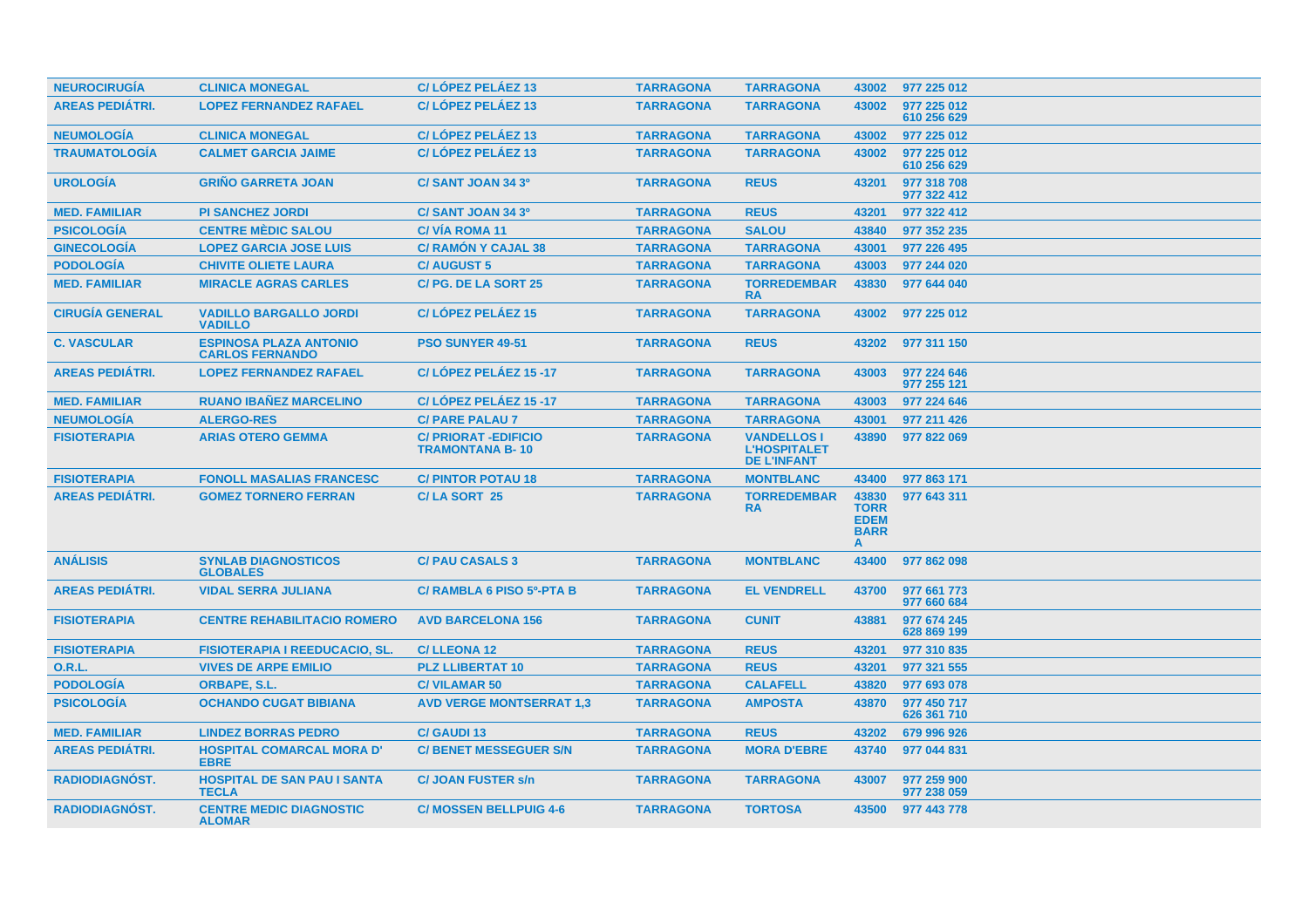| <b>O.R.L.</b>          | <b>SERVEIS MèDICS PENEDéS</b><br><b>VILAFRANCA</b>     | <b>C/ CARRETERA DE BARCELONA 34</b>                                                                | <b>TARRAGONA</b> | <b>EL VENDRELL</b> |       | 43700 977 663 311          |
|------------------------|--------------------------------------------------------|----------------------------------------------------------------------------------------------------|------------------|--------------------|-------|----------------------------|
| <b>FISIOTERAPIA</b>    | <b>SERVEIS MèDICS PENEDéS</b><br><b>VILAFRANCA</b>     | <b>C/ CARRETERA DE BARCELONA 34</b>                                                                | <b>TARRAGONA</b> | <b>EL VENDRELL</b> | 43700 | 977 663 311                |
| <b>DIGESTIVO</b>       | <b>SERVEIS MèDICS PENEDéS</b><br><b>VILAFRANCA</b>     | <b>C/ CARRETERA DE BARCELONA 34</b>                                                                | <b>TARRAGONA</b> | <b>EL VENDRELL</b> | 43700 | 977 663 311                |
| <b>ALERGOLOGIA</b>     | <b>SERVEIS MèDICS PENEDES EL</b><br><b>VENDRELL</b>    | <b>C/ CARRETERA DE BARCELONA 34</b>                                                                | <b>TARRAGONA</b> | <b>EL VENDRELL</b> | 43700 | 977 663 311                |
| <b>TRANSPORTE</b>      | <b>AMBULANCIES PONEN</b>                               | <b>C/RIU SEGRE 2 TORREFORTA</b>                                                                    | <b>TARRAGONA</b> | <b>TARRAGONA</b>   | 43006 | 606 831 711                |
| <b>UROLOGÍA</b>        | <b>EBRECLINIC</b>                                      | <b>PLZ JOAQUIM BAU 6</b>                                                                           | <b>TARRAGONA</b> | <b>TORTOSA</b>     | 43500 | 977 588 205                |
| <b>CIRUGÍA GENERAL</b> | <b>DELTAMEDIC</b>                                      | <b>PLZ JOAQUIM BAU 6</b>                                                                           | <b>TARRAGONA</b> | <b>TORTOSA</b>     | 43500 | 977 588 205                |
| <b>MATRONA</b>         | <b>CLINICA TERRES DEL EBRE</b>                         | <b>PLZ JOAQUIM BAU 6</b>                                                                           | <b>TARRAGONA</b> | <b>TORTOSA</b>     | 43500 |                            |
| <b>ANÁLISIS</b>        | <b>CLINICA TERRES DEL EBRE</b>                         | <b>PLZ JOAQUIM BAU 6</b>                                                                           | <b>TARRAGONA</b> | <b>TORTOSA</b>     | 43500 | 977 588 205                |
| <b>GINECOLOGÍA</b>     | <b>EBRECLINIC</b>                                      | <b>PLZ JOAQUIM BAU 6</b>                                                                           | <b>TARRAGONA</b> | <b>TORTOSA</b>     | 43500 | 977 588 205                |
| <b>FISIOTERAPIA</b>    | <b>CLINICA TERRES DEL EBRE</b>                         | <b>PLZ JOAQUIM BAU 6</b>                                                                           | <b>TARRAGONA</b> | <b>TORTOSA</b>     | 43500 | 977 588 205                |
| <b>TRAUMATOLOGÍA</b>   | <b>CAPDEVILA BAULENAS JOSE</b>                         | <b>C/ ARGENTINA 25</b>                                                                             | <b>TARRAGONA</b> | <b>TORTOSA</b>     | 43500 | 977 448 095                |
| <b>TRAUMATOLOGÍA</b>   | <b>CENTRE CLINIC FISIOQUIROS</b>                       | <b>PSO DE LA ESTACION 40</b>                                                                       | <b>TARRAGONA</b> | <b>VALLS</b>       | 43800 | 977 608 776                |
| <b>MED. FAMILIAR</b>   | <b>CLINICA ALOMAR</b>                                  | <b>AVD PINTOR TAPIRÓ 5</b>                                                                         | <b>TARRAGONA</b> | <b>REUS</b>        | 43202 | 977 331 479<br>977 900 058 |
| <b>PODOLOGÍA</b>       | <b>MONTAÑA MARGALEF ELISABET</b>                       | <b>C/LES TENDES 1</b>                                                                              | <b>TARRAGONA</b> | <b>FLIX</b>        | 43750 | 977 410 894                |
| <b>ANÁLISIS</b>        | <b>SYNLAB DIAGNOSTICOS</b><br><b>GLOBALES</b>          | <b>AVD GENERALITAT 169</b>                                                                         | <b>TARRAGONA</b> | <b>TORTOSA</b>     | 43500 | 977 441 360                |
| <b>TRAUMATOLOGÍA</b>   | <b>ALDECOA LLAURADO JAVIER</b>                         | <b>C/LOPEZ PELAEZ 13</b>                                                                           | <b>TARRAGONA</b> | <b>TARRAGONA</b>   | 43003 | 977 225 012<br>977 224 646 |
| <b>RADIODIAGNÓST.</b>  | <b>CENTRE MEDIC DIAGNOSTIC</b><br><b>ALOMAR</b>        | <b>AVD PINTOR TAPIRO 5 CENTRE</b><br><b>ALOMAR</b>                                                 | <b>TARRAGONA</b> | <b>REUS</b>        | 43202 | 977 900 058                |
| <b>NEUROCIRUGÍA</b>    | <b>GONCALVES RAMIREZ FRANCISCO</b><br><b>JAVIER</b>    | C/LOPEZ PELAEZ 13-15<br><b>CONSULTORIOS MONEGAL</b>                                                | <b>TARRAGONA</b> | <b>TARRAGONA</b>   | 43003 | 977 225 012<br>977 224 646 |
| <b>GINECOLOGIA</b>     | <b>SALINAS PENA JUAN RAUL</b>                          | C/ ANTONI GAUDI 26 C.M.Q DE REUS TARRAGONA                                                         |                  | <b>REUS</b>        | 43201 | 977 010 800                |
| <b>ANÁLISIS</b>        | <b>NIMGENETICS GENOMICA Y</b><br><b>MEDICINA, S.L.</b> | <b>C/ ATENCIÓN TELEFÓNICA</b><br><b>NIMGENETICS S/N</b>                                            | <b>TARRAGONA</b> | <b>TARRAGONA</b>   | 43001 | 652 893 953                |
| <b>UROLOGIA</b>        | <b>FONTANET</b>                                        | <b>C/ GASOMETRO 24 FONTANET</b><br><b>MEDICINA I FISIOTERAPIA</b>                                  | <b>TARRAGONA</b> | <b>TARRAGONA</b>   | 43001 | 977 226 900                |
| <b>CIRUGIA GENERAL</b> | <b>EBRECLINIC</b>                                      | <b>AUT CATALUNYA 26 EBRECLINIC,</b><br><b>SERVEIS MÉDICS</b>                                       | <b>TARRAGONA</b> | <b>TORTOSA</b>     | 43500 | 977 448 095<br>977 440 409 |
| <b>DERMATOLOGÍA</b>    | <b>EBRECLINIC</b>                                      | <b>AUT CATALUNYA 26 EBRECLINIC.</b><br><b>SERVEIS MEDICS</b>                                       | <b>TARRAGONA</b> | <b>TORTOSA</b>     | 43500 | 977 448 095<br>977 440 409 |
| <b>UROLOGÍA</b>        | <b>AMPOSTA SALUD</b>                                   | <b>C/ LARACHE 8 AMPOSTA SALUD</b>                                                                  | <b>TARRAGONA</b> | <b>AMPOSTA</b>     | 43870 | 977 703 703                |
| <b>TRAUMATOLOGÍA</b>   | <b>AMPOSTA SALUD</b>                                   | <b>C/ LARACHE 8 AMPOSTA SALUD</b>                                                                  | <b>TARRAGONA</b> | <b>AMPOSTA</b>     | 43870 | 977 703 703                |
| <b>TRAUMATOLOGÍA</b>   | <b>CENTRO MEDICO PASQUALI</b><br><b>ASOCIADOS</b>      | <b>AVD INDEPENDENCIA 20 CENTRO</b><br><b>MEDICO PASQUALI ASOCIADOS</b>                             | <b>TARRAGONA</b> | <b>CAMBRILS</b>    | 43850 | 877 977 878                |
| <b>OFTALMOLOGÍA</b>    | <b>HOSPITAL DE SAN PAU I SANTA</b><br><b>TECLA</b>     | <b>C/ JOAN FUSTER I ORTELLS 7 MES</b><br><b>SALUT ( ESQUINA LLORENC DE</b><br><b>VILALLONGA 1)</b> | <b>TARRAGONA</b> | <b>TARRAGONA</b>   | 43007 | 977 259 900                |
| <b>GINECOLOGIA</b>     | <b>CENTRE MÉDIC QUIRURGIC REUS</b>                     | <b>PLZ LA LLIBERTAT 10 CMQ REUS</b>                                                                | <b>TARRAGONA</b> | <b>REUS</b>        | 43201 | 977 321 555                |
| <b>FISIOTERAPIA</b>    | <b>FONTANET</b>                                        | <b>C/GASOMETRE 24</b>                                                                              | <b>TARRAGONA</b> | <b>TARRAGONA</b>   | 43001 | 977 226 900                |
| <b>MATRONA</b>         | <b>MORALES FERRAS YADIRA</b>                           | <b>C/LOPEZ PELAEZ 12-15 VIAMED</b><br><b>MONEGAL</b>                                               | <b>TARRAGONA</b> | <b>TARRAGONA</b>   | 43005 | 977 225 012<br>977 224 646 |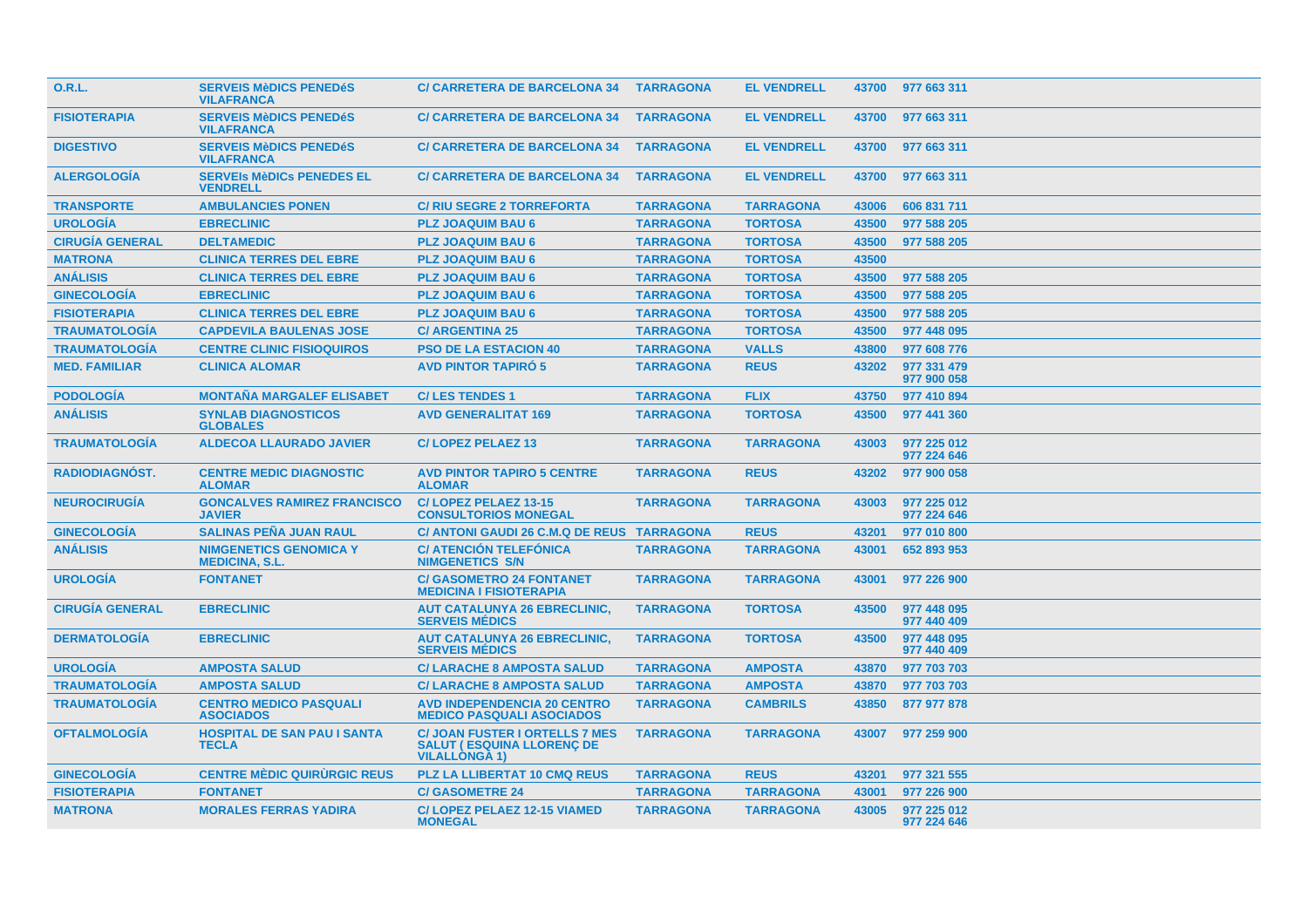| <b>ENFERMERÍA</b>      | <b>CENTRE MQ REUS, S.A.</b>                               | <b>C/VAPOR NOU 8 C.M.Q.REUS</b>                                                          | <b>TARRAGONA</b> | <b>REUS</b>        | 43201 | 977 081 849                |
|------------------------|-----------------------------------------------------------|------------------------------------------------------------------------------------------|------------------|--------------------|-------|----------------------------|
| <b>PODOLOGÍA</b>       | <b>CENTRE MQ REUS, S.A.</b>                               | <b>C/VAPOR NOU 8 C.M.Q.REUS</b>                                                          | <b>TARRAGONA</b> | <b>REUS</b>        | 43201 | 977 081 849                |
| <b>ANESTESIOLOGÍA</b>  | <b>CENTRE MQ REUS, S.A.</b>                               | <b>C/VAPOR NOU 8 C.M.Q.REUS</b>                                                          | <b>TARRAGONA</b> | <b>REUS</b>        | 43201 | 977 081 849                |
| <b>C. PEDIÁTRICA</b>   | <b>CENTRE MQ REUS, S.A.</b>                               | <b>C/VAPOR NOU 8 C.M.Q.REUS</b>                                                          | <b>TARRAGONA</b> | <b>REUS</b>        | 43201 | 977 081 849                |
| <b>C. MAXILOFACIAL</b> | <b>HOSPITAL DE SAN PAU I SANTA</b><br><b>TECLA</b>        | <b>C/ JOAN FUSTER S/N CAP LLEVANT</b><br><b>SANTA TECLA</b>                              | <b>TARRAGONA</b> | <b>TARRAGONA</b>   | 43001 | 977 259 900                |
| <b>PSIQUIATRIA</b>     | <b>POSIT SALUT CENTRE MEDIC</b>                           | <b>PSO DE JOAN BAPTISTA DE LA</b><br><b>SALLE 8-9 POSIT SALUT CENTRE</b><br><b>MEDIC</b> | <b>TARRAGONA</b> | <b>CAMBRILS</b>    | 43850 | 977 360 049<br>977 204 499 |
| <b>AREAS PEDIÁTRI.</b> | <b>PEDIATRIA I PUBERTAT</b>                               | <b>C/LA RAMBLA NOVA 78 BAJOS</b>                                                         | <b>TARRAGONA</b> | <b>TARRAGONA</b>   | 43003 | 977 235 555                |
| <b>GINECOLOGIA</b>     | <b>MIGUEL HERNANDEZ SONIA</b>                             | <b>C/LA RAMBLA VELLA 14</b>                                                              | <b>TARRAGONA</b> | <b>TARRAGONA</b>   | 43003 | 977 259 900<br>977 235 012 |
| <b>O.R.L.</b>          | <b>HOSPITAL DE SAN PAU I SANTA</b><br><b>TECLA</b>        | <b>C/LA RAMBLA VELLA 14</b>                                                              | <b>TARRAGONA</b> | <b>TARRAGONA</b>   | 43003 | 977 259 900<br>977 235 012 |
| <b>UROLOGÍA</b>        | <b>CENTRO MEDICO PASQUALI</b><br><b>ASOCIADOS</b>         | <b>C/LA RAMBLA VELLA 14</b>                                                              | <b>TARRAGONA</b> | <b>TARRAGONA</b>   | 43003 | 977 259 900<br>977 235 012 |
| <b>GINECOLOGIA</b>     | <b>MONTANO PEREZ MARJORIE SOFIA C/ LA RAMBLA VELLA 14</b> |                                                                                          | <b>TARRAGONA</b> | <b>TARRAGONA</b>   | 43003 | 977 259 900<br>977 235 012 |
| <b>MATRONA</b>         | <b>HOSPITAL DE SAN PAU I SANTA</b><br><b>TECLA</b>        | <b>C/LA RAMBLA VELLA 14</b>                                                              | <b>TARRAGONA</b> | <b>TARRAGONA</b>   | 43003 | 977 259 900<br>977 235 012 |
| <b>ANESTESIOLOGÍA</b>  | <b>HOSPITAL DE SAN PAU I SANTA</b><br><b>TECLA</b>        | <b>C/LA RAMBLA VELLA 14</b>                                                              | <b>TARRAGONA</b> | <b>TARRAGONA</b>   | 43003 | 977 259 900                |
| <b>GINECOLOGIA</b>     | <b>VALLVE NAVARRO, CARLOS</b>                             | <b>C/ SANTA JOAQUINA DE VEDRUNA</b><br>23                                                | <b>TARRAGONA</b> | <b>TARRAGONA</b>   | 43002 | 977 252 575<br>977 251 337 |
| <b>NEUROLOGÍA</b>      | <b>GUILLAUMET DURO BALTASAR</b>                           | <b>C/ SANTA JOAQUINA DE VEDRUNA</b><br>23                                                | <b>TARRAGONA</b> | <b>TARRAGONA</b>   | 43002 | 977 252 575                |
| <b>RADIODIAGNÓST.</b>  | <b>DENSITOMETRIA I OSTEOPOROSI</b>                        | <b>C/ SANTA JOAQUINA DE VEDRUNA</b><br>23                                                | <b>TARRAGONA</b> | <b>TARRAGONA</b>   | 43002 | 977 252 575                |
| <b>HOSP. GENERAL</b>   | <b>POLICLINICA COMARCAL DE EL</b><br><b>VENDRELL</b>      | <b>C/ CTRA, SANTA OLIVA 51</b>                                                           | <b>TARRAGONA</b> | <b>EL VENDRELL</b> | 43700 | 977 660 140                |
| <b>ENFERMERÍA</b>      | POLICLINICA COMARCAL DE EL<br><b>VENDRELL</b>             | <b>C/ CTRA. SANTA OLIVA 51</b>                                                           | <b>TARRAGONA</b> | <b>EL VENDRELL</b> | 43700 | 977 660 638<br>977 660 140 |
| <b>URGENCIAS</b>       | <b>POLICLINICA COMARCAL DE EL</b><br><b>VENDRELL</b>      | <b>C/ CTRA, SANTA OLIVA 51</b>                                                           | <b>TARRAGONA</b> | <b>EL VENDRELL</b> | 43700 | 977 660 140                |
| <b>REHABILITACION</b>  | <b>POLICLINICA COMARCAL DE EL</b><br><b>VENDRELL</b>      | <b>C/ CTRA. SANTA OLIVA 51</b>                                                           | <b>TARRAGONA</b> | <b>EL VENDRELL</b> | 43700 | 977 660 638<br>977 660 140 |
| <b>RADIODIAGNÓST.</b>  | <b>DENSITOMETRIA I OSTEOPOROSI</b>                        | <b>C/ VIDAL I BARRAQUER 4</b>                                                            | <b>TARRAGONA</b> | <b>TARRAGONA</b>   | 43005 | 977 214 739                |
| RADIODIAGNÓST.         | <b>CENTRE DE DIAGNOSI PER LA</b><br><b>IMATGE</b>         | <b>C/ VIDAL I BARRAQUER 4</b>                                                            | <b>TARRAGONA</b> | <b>TARRAGONA</b>   | 43005 | 977 214 739                |
| <b>UROLOGÍA</b>        | <b>PONT SALVADO ANTONI</b>                                | <b>C/DOCTOR CODINA CASTELLVI 11</b>                                                      | <b>TARRAGONA</b> | <b>REUS</b>        | 43201 | 977 311 138                |
| <b>GINECOLOGÍA</b>     | <b>FARGAS MORENO FRANCISCO</b><br><b>JOSE</b>             | <b>C/ ANTONI GAUDÍ 26</b>                                                                | <b>TARRAGONA</b> | <b>REUS</b>        | 43203 | 977 316 301                |
| RADIODIAGNÓST.         | <b>CENTRE MQ REUS, S.A.</b>                               | <b>C/ ANTONI GAUDI 26</b>                                                                | <b>TARRAGONA</b> | <b>REUS</b>        | 43203 | 977 010 800<br>977 316 301 |
| <b>GINECOLOGIA</b>     | <b>IGIMEDICS, S.L.</b>                                    | <b>C/ ANTONI GAUDI 26</b>                                                                | <b>TARRAGONA</b> | <b>REUS</b>        | 43203 | 977 316 301                |
| <b>NEUROLOGÍA</b>      | <b>CENTRE MQ REUS, S.A.</b>                               | <b>C/ ANTONI GAUDI 26</b>                                                                | <b>TARRAGONA</b> | <b>REUS</b>        | 43203 | 977 316 301                |
| <b>TRAUMATOLOGÍA</b>   | <b>CENTRE MQ REUS, S.A.</b>                               | <b>C/ ANTONI GAUDI 26</b>                                                                | <b>TARRAGONA</b> | <b>REUS</b>        | 43203 | 977 316 301                |
| <b>UROLOGÍA</b>        | <b>PONT SALVADO ANTONI</b>                                | <b>C/BALDOMERO GALOFRE 3</b>                                                             | <b>TARRAGONA</b> | <b>REUS</b>        | 43201 |                            |
| <b>PSIQUIATRÍA</b>     | <b>ALZATE LOPEZ GUILLERMO</b>                             | C/LÓPEZ PELÁEZ 13                                                                        | <b>TARRAGONA</b> | <b>TARRAGONA</b>   | 43002 | 977 225 012<br>610 256 629 |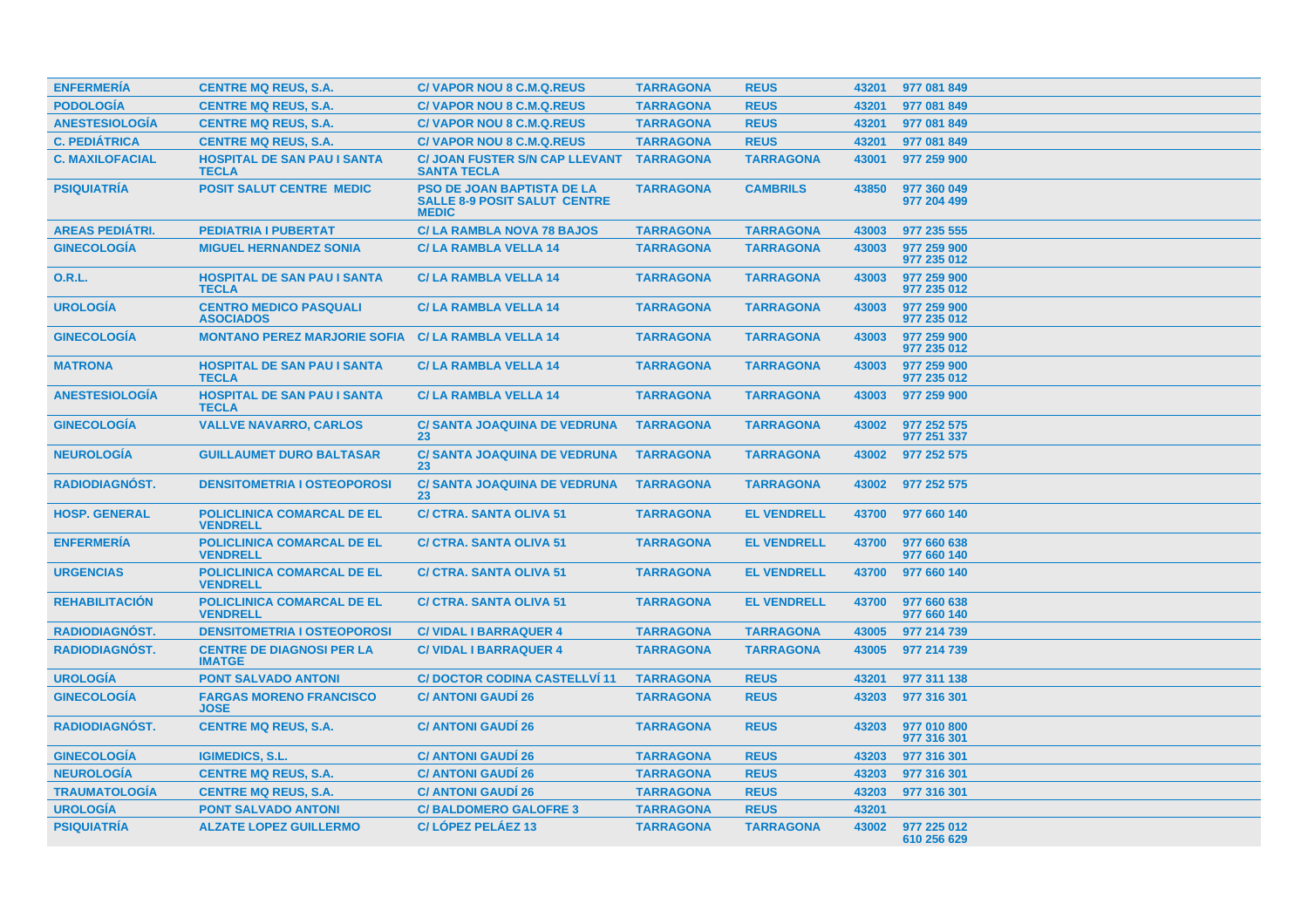| <b>NEUMOLOGÍA</b>      | <b>MAGAROLAS JORDA RAMON</b><br><b>ANTONIO ALBERTO</b>                    | C/LÓPEZ PELÁEZ 13                                           | <b>TARRAGONA</b> | <b>TARRAGONA</b>                |       | 43002 977 225 012          |
|------------------------|---------------------------------------------------------------------------|-------------------------------------------------------------|------------------|---------------------------------|-------|----------------------------|
| <b>NEUROFISIOLOGÍA</b> | <b>CLINICA MONEGAL</b>                                                    | C/LÓPEZ PELÁEZ 13                                           | <b>TARRAGONA</b> | <b>TARRAGONA</b>                | 43002 | 977 225 012                |
| <b>CIRUGÍA GENERAL</b> | <b>VADILLO BARGALLO JORDI</b><br><b>VADILLO</b>                           | C/LOPEZ PELAEZ 13                                           | <b>TARRAGONA</b> | <b>TARRAGONA</b>                | 43002 | 977 225 012                |
| <b>RADIODIAGNOST.</b>  | <b>CENTRE MEDIC SALOU</b>                                                 | <b>C/VIA ROMA 11</b>                                        | <b>TARRAGONA</b> | <b>SALOU</b>                    | 43840 | 977 352 235                |
| <b>NEUMOLOGÍA</b>      | <b>CENTRE MEDIC SALOU</b>                                                 | <b>C/VIA ROMA 11</b>                                        | <b>TARRAGONA</b> | <b>SALOU</b>                    | 43840 | 977 352 235                |
| <b>OFTALMOLOGÍA</b>    | <b>CENTRE MÉDIC SALOU</b>                                                 | <b>C/VIA ROMA 11</b>                                        | <b>TARRAGONA</b> | <b>SALOU</b>                    | 43840 | 977 352 235                |
| <b>GINECOLOGÍA</b>     | <b>ESPIN MARTINEZ ANA MARIA</b>                                           | <b>C/ ROGER DE LLURIA 21</b>                                | <b>TARRAGONA</b> | <b>TARRAGONA</b>                | 43004 | 977 241 314<br>977 232 430 |
| <b>CIRUGIA GENERAL</b> | <b>GRIS YRAYZOZ FERNANDO</b>                                              | <b>C/LOPEZ PELAEZ 15</b>                                    | <b>TARRAGONA</b> | <b>TARRAGONA</b>                | 43002 | 977 225 012<br>977 225 121 |
| <b>OFTALMOLOGIA</b>    | <b>OFTALMOLOGIA CIUTAT</b><br><b>TARRAGONA</b>                            | <b>C/LOPEZ PELAEZ 15</b>                                    | <b>TARRAGONA</b> | <b>TARRAGONA</b>                | 43002 | 669 285 482<br>977 225 012 |
| <b>TRAUMATOLOGIA</b>   | <b>FONOLL BALAÑA JOSE MARIA</b>                                           | <b>C/LOPEZ PELAEZ 15</b>                                    | <b>TARRAGONA</b> | <b>TARRAGONA</b>                | 43002 | 977 224 646                |
| <b>GINECOLOGÍA</b>     | <b>DIAGNOSTIC PRENATAL, S.L.</b>                                          | <b>PSO SUNYER 49-51</b>                                     | <b>TARRAGONA</b> | <b>REUS</b>                     | 43202 | 977 321 511<br>977 311 150 |
| <b>DIGESTIVO</b>       | <b>TORRENTE GONZALEZ VICENTE</b>                                          | <b>C/ RAVAL SANTA ANNA 39</b>                               | <b>TARRAGONA</b> | <b>REUS</b>                     | 43201 | 977 340 222                |
| <b>C. VASCULAR</b>     | <b>AREFAI REFAI BAHAA</b>                                                 | C/LÓPEZ PELÁEZ 15 -17                                       | <b>TARRAGONA</b> | <b>TARRAGONA</b>                | 43003 | 977 224 646                |
| <b>CIRUGÍA GENERAL</b> | <b>ESCUDER PEREZ JORGE</b>                                                | C/LÓPEZ PELÁEZ 15 -17                                       | <b>TARRAGONA</b> | <b>TARRAGONA</b>                | 43003 | 977 225 012<br>977 224 646 |
| <b>GINECOLOGÍA</b>     | dexeus mujer reus, s.l.                                                   | <b>PSO PRIM 2-4</b>                                         | <b>TARRAGONA</b> | <b>REUS</b>                     | 43202 | 977 320 033                |
| <b>PSIQUIATRÍA</b>     | <b>INSTITUT DE DIAGNOSTIC</b><br><b>PSICOLOGIC, S.L.</b>                  | <b>AVD GENERALITAT 95 3ª PLANTA</b>                         | <b>TARRAGONA</b> | <b>TORTOSA</b>                  | 43500 | 977 445 655                |
| <b>DERMATOLOGÍA</b>    | <b>PUJOL MONTCUSI JOSE ANTONIO</b>                                        | C/ ARQUEBISBE JOSEP PONT I GOL, TARRAGONA<br>L <sup>1</sup> |                  | <b>TARRAGONA</b>                | 43002 | 977 243 243                |
| <b>ANÁLISIS</b>        | <b>SYNLAB DIAGNOSTICOS</b><br><b>GLOBALES</b>                             | C/ CAMI DE L' ALEIXAR 40                                    | <b>TARRAGONA</b> | <b>REUS</b>                     | 43202 | 977 331 738                |
| <b>GINECOLOGÍA</b>     | <b>BOJ BORBONES JOAQUIN</b>                                               | <b>C/ RAMBLA NOVA 37</b>                                    | <b>TARRAGONA</b> | <b>TARRAGONA</b>                | 43001 | 977 248 400<br>606 388 245 |
| <b>RADIODIAGNOST.</b>  | <b>MEDIDAMIC 20010.DR. MAZZANTI</b><br><b>MIGNAQUI-DR. MAZZANTI PEREZ</b> | <b>PLZ LLIBERTAT 10</b>                                     | <b>TARRAGONA</b> | <b>REUS</b>                     | 43201 | 977 321 555<br>977 316 301 |
| <b>REUMATOLOGIA</b>    | <b>CENTRE MÉDIC QUIRURGIC REUS</b>                                        | <b>PLZ LLIBERTAT 10</b>                                     | <b>TARRAGONA</b> | <b>REUS</b>                     | 43201 | 639 074 087<br>977 321 555 |
| <b>PODOLOGIA</b>       | <b>MOYA ARASA NEUS</b>                                                    | <b>C/ PERE BADIA 5</b>                                      | <b>TARRAGONA</b> | <b>TORREDEMBAR</b><br><b>RA</b> | 43830 | 699 948 871<br>977 130 435 |
| <b>PSICOLOGIA</b>      | <b>CARDONA PASCUAL MARIA</b><br><b>MERCEDES</b>                           | <b>C/ SANTA JOAQUINA DE VEDRUNA</b><br>16                   | <b>TARRAGONA</b> | <b>TARRAGONA</b>                | 43002 | 669 431 981                |
| <b>TRAUMATOLOGÍA</b>   | <b>CALMET GARCIA JAIME</b>                                                | <b>C/ RAMBLA NOVA 78</b>                                    | <b>TARRAGONA</b> | <b>TARRAGONA</b>                | 43001 | 977 235 555                |
| <b>ONCOLOGÍA</b>       | <b>ROSET BENITO ANTONIO</b>                                               | <b>C/ VIDAL Y BARRAQUER 5 PISO</b><br><b>BAJO</b>           | <b>TARRAGONA</b> | <b>TARRAGONA</b>                | 43005 | 977 230 531<br>977 214 739 |
| <b>ODONTOESTOMATOL</b> | <b>ESPECIALITATS DENTALS</b><br>PENEDES, S.L.                             | <b>C/CERDANYA 12-14</b>                                     | <b>TARRAGONA</b> | <b>EL VENDRELL</b>              | 43700 | 977 665 761<br>977 665 970 |
| <b>GINECOLOGIA</b>     | <b>HOSPITAL DE SAN PAU I SANTA</b><br><b>TECLA</b>                        | <b>C/JOAN FUSTER s/n</b>                                    | <b>TARRAGONA</b> | <b>TARRAGONA</b>                | 43007 | 977 259 900<br>977 238 059 |
| <b>DERMATOLOGIA</b>    | <b>SERVEIS MèDICS PENEDÉS</b><br><b>VILAFRANCA</b>                        | <b>C/ CARRETERA DE BARCELONA 34</b>                         | <b>TARRAGONA</b> | <b>EL VENDRELL</b>              | 43700 | 977 663 311                |
| <b>OFTALMOLOGIA</b>    | <b>SERVEIS MèDICS PENEDES EL</b><br><b>VENDRELL</b>                       | <b>C/ CARRETERA DE BARCELONA 34</b>                         | <b>TARRAGONA</b> | <b>EL VENDRELL</b>              | 43700 | 977 663 311                |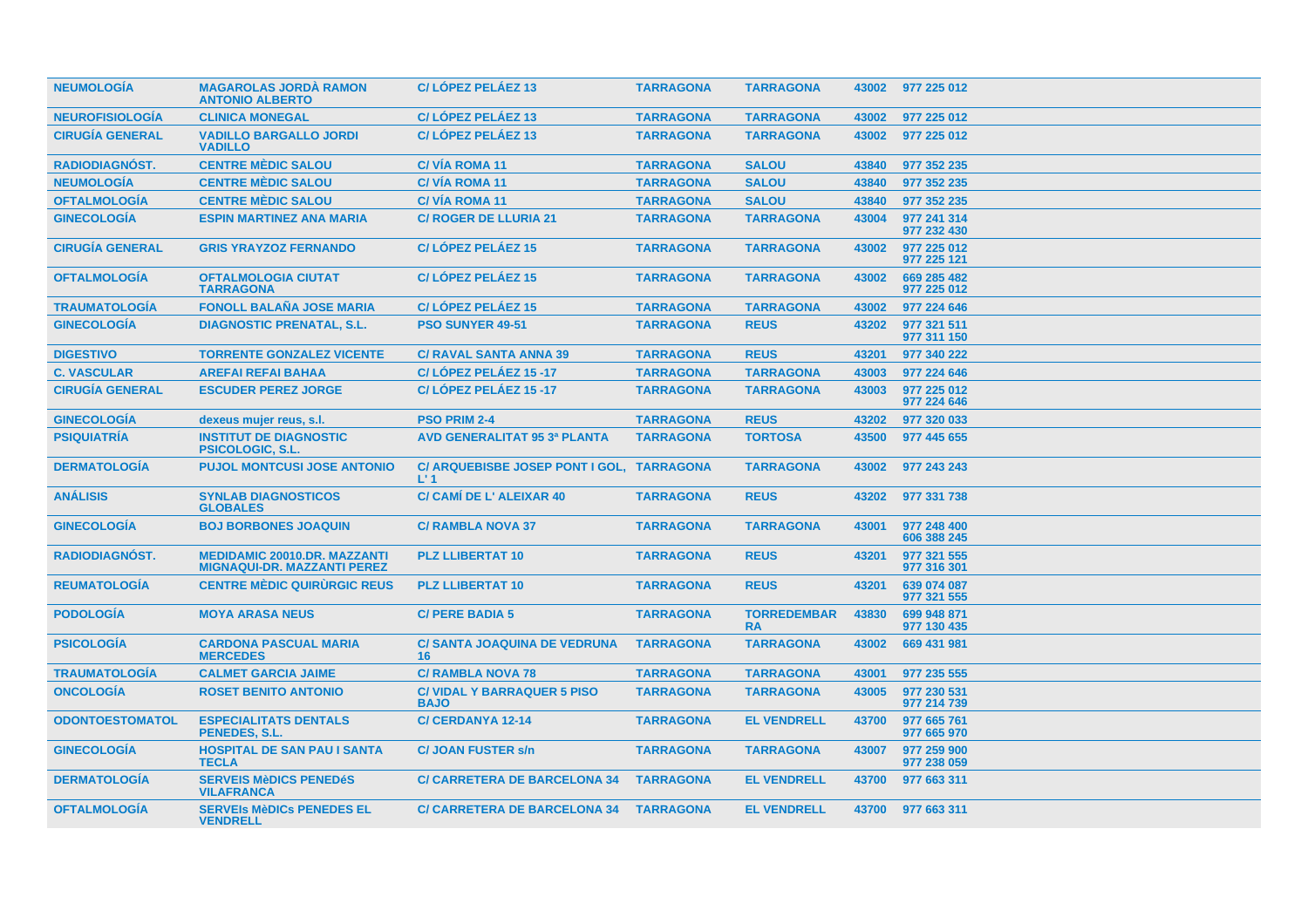| <b>TRAUMATOLOGIA</b>   | <b>SERVEIS MèDICS PENEDéS</b><br><b>VILAFRANCA</b>             | <b>C/ CARRETERA DE BARCELONA 34</b>                                 | <b>TARRAGONA</b> | <b>EL VENDRELL</b>  |       | 43700 977 663 311          |
|------------------------|----------------------------------------------------------------|---------------------------------------------------------------------|------------------|---------------------|-------|----------------------------|
| <b>AREAS PEDIÁTRI.</b> | <b>SERVEIS MèDICS PENEDES EL</b><br><b>VENDRELL</b>            | <b>C/ CARRETERA DE BARCELONA 34</b>                                 | <b>TARRAGONA</b> | <b>EL VENDRELL</b>  | 43700 | 977 663 311                |
| <b>CIRUGÍA GENERAL</b> | <b>SERVEIS MèDICS PENEDéS</b><br><b>VILAFRANCA</b>             | <b>C/ CARRETERA DE BARCELONA 34</b>                                 | <b>TARRAGONA</b> | <b>EL VENDRELL</b>  | 43700 | 977 663 311                |
| <b>PSIQUIATRÍA</b>     | <b>GOMEZ ALBARRACIN GRACIELA</b><br><b>ADRIANA</b>             | <b>C/AUGUST 26</b>                                                  | <b>TARRAGONA</b> | <b>TARRAGONA</b>    | 43003 | 977 228 509                |
| <b>FISIOTERAPIA</b>    | <b>ARRANZ BURILLO EMILIO JOSE</b>                              | <b>C/ESCOLES 4 BAJOS</b>                                            | <b>TARRAGONA</b> | <b>ASCO</b>         | 43791 | 679 048 487                |
| <b>ENDOCRINOLOGIA</b>  | <b>CLINICA TERRES DEL EBRE</b>                                 | <b>PLZ JOAQUIM BAU 6</b>                                            | <b>TARRAGONA</b> | <b>TORTOSA</b>      | 43500 | 977 588 205<br>977 588 191 |
| <b>TRAUMATOLOGÍA</b>   | <b>CLINICA TERRES DEL EBRE</b>                                 | <b>PLZ JOAQUIM BAU 6</b>                                            | <b>TARRAGONA</b> | <b>TORTOSA</b>      | 43500 | 977 588 205<br>977 588 191 |
| <b>CIRUGÍA GENERAL</b> | <b>SOTAR ARIAS VICTOR</b>                                      | <b>PLZ JOAQUIM BAU 6</b>                                            | <b>TARRAGONA</b> | <b>TORTOSA</b>      | 43500 | 977 588 205                |
| <b>ANESTESIOLOGÍA</b>  | <b>JOAN SALVADOR ESCALA ARNAU</b>                              | <b>C/ RAMBLA NOVA 3</b>                                             | <b>TARRAGONA</b> | <b>TARRAGONA</b>    | 43003 | 977 004 941                |
| <b>MED. FAMILIAR</b>   | <b>COLOMES FIGUERA LUIS</b>                                    | <b>C/SALVADOR ESPRIU 5</b>                                          | <b>TARRAGONA</b> | <b>REUS</b>         | 43201 | 977 271 545                |
| <b>MED. FAMILIAR</b>   | <b>PARDO FUERTES MARIA ASUNCION C/ ROGER DE LLURIA 5 BAJOS</b> |                                                                     | <b>TARRAGONA</b> | <b>MORA D'EBRE</b>  | 43740 | 675 977 750                |
| <b>GINECOLOGÍA</b>     | <b>IGIMEDICS, S.L.</b>                                         | <b>AVD DR. JOSEP LAPORTE 2</b>                                      | <b>TARRAGONA</b> | <b>REUS</b>         | 43204 | 977 337 345                |
| <b>FISIOTERAPIA</b>    | <b>CENTRE CLINIC FISIOQUIROS</b>                               | <b>PSO DE LA ESTACION 40</b>                                        | <b>TARRAGONA</b> | <b>VALLS</b>        | 43800 | 977 608 776                |
| <b>GINECOLOGÍA</b>     | <b>CENTRE CLINIC FISIOQUIROS</b>                               | <b>PSO DE LA ESTACION 40</b>                                        | <b>TARRAGONA</b> | <b>VALLS</b>        | 43800 | 977 608 776                |
| <b>PODOLOGÍA</b>       | <b>CENTRE CLINIC FISIOQUIROS</b>                               | <b>PSO DE LA ESTACION 40</b>                                        | <b>TARRAGONA</b> | <b>VALLS</b>        | 43800 | 977 608 776                |
| <b>AREAS PEDIÁTRI.</b> | <b>CENTRE CLINIC FISIOQUIROS</b>                               | <b>PSO DE LA ESTACION 40</b>                                        | <b>TARRAGONA</b> | <b>VALLS</b>        | 43800 | 977 608 776                |
| <b>DIGESTIVO</b>       | <b>CLINICA ALOMAR</b>                                          | <b>AVD PINTOR TAPIRO 5</b>                                          | <b>TARRAGONA</b> | <b>REUS</b>         | 43202 | 977 331 479<br>977 900 058 |
| <b>ENFERMERÍA</b>      | <b>CENTRES MEDIC SEGUR</b>                                     | <b>AVD CATALUNYA 9</b>                                              | <b>TARRAGONA</b> | <b>CALAFELL</b>     | 43820 | 977 672 747<br>977 695 899 |
| <b>CIRUGÍA GENERAL</b> | <b>CENTRES MEDIC SEGUR</b>                                     | <b>AVD CATALUNYA 9</b>                                              | <b>TARRAGONA</b> | <b>CALAFELL</b>     | 43820 | 977 672 747<br>977 695 899 |
| <b>TRANSPORTE</b>      | <b>AMBULANCIAS CIVERA, S.L.</b>                                | <b>AVD ALCALDE PERE MOLAS 46</b>                                    | <b>TARRAGONA</b> | <b>VILA-SECA</b>    | 43480 | 977 901 415                |
| <b>MED. FAMILIAR</b>   | <b>HERNANDEZ GUERRERO CARLOS</b><br><b>ENRIQUE</b>             | <b>C/ MARQUES DE MONTOLIO 14</b>                                    | <b>TARRAGONA</b> | <b>TARRAGONA</b>    | 43002 | 977 505 916<br>629 678 303 |
| <b>MATRONA</b>         | <b>DOMINGUEZ DOMINGUEZ SUSANA</b>                              | C/LOPEZ PELAEZ 13-15<br><b>CONSULTORIOS MONEGAL</b>                 | <b>TARRAGONA</b> | <b>TARRAGONA</b>    | 43003 | 977 225 012<br>977 224 646 |
| <b>ANÁLISIS</b>        | <b>SYNLAB DIAGNOSTICOS</b><br><b>GLOBALES</b>                  | <b>C/SANT ISIDRE 33</b>                                             | <b>TARRAGONA</b> | <b>RODA DE BERA</b> | 43883 | 977 657 288                |
| <b>ANÁLISIS</b>        | <b>SYNLAB DIAGNOSTICOS</b><br><b>GLOBALES</b>                  | <b>C/ PASSEIG DE L'ESTACIO 40</b><br><b>BAIXOS</b>                  | <b>TARRAGONA</b> | <b>VALLS</b>        | 43800 | 977 608 776                |
| <b>TRAUMATOLOGÍA</b>   | <b>GALCERA GAVALDA DAMIAN</b>                                  | C/ ANTONI GAUDI 26 C.M.Q DE REUS TARRAGONA                          |                  | <b>REUS</b>         | 43201 | 977 010 800                |
| <b>ALERGOLOGÍA</b>     | <b>SKALBA SKRABSKA MALGORZATA</b>                              | PLZ LLIBERTAT 10 CENTRE CMQ.<br><b>REUS</b>                         | <b>TARRAGONA</b> | <b>REUS</b>         | 43201 | 977 321 555                |
| RADIODIAGNÓST.         | <b>CENTRE MEDIC DIAGNOSTIC</b><br><b>ALOMAR</b>                | <b>AVD PINTOR TAPIRO 5 CENTRE</b><br><b>MEDIC DIAGNOSTIC ALOMAR</b> | <b>TARRAGONA</b> | <b>REUS</b>         | 43201 | 977 900 058                |
| <b>PSIQUIATRIA</b>     | <b>ALZATE LOPEZ GUILLERMO</b>                                  | <b>C/ GASOMETRO 24 FONTANET</b><br><b>MEDICINA I FISIOTERAPIA</b>   | <b>TARRAGONA</b> | <b>TARRAGONA</b>    | 43001 | 977 226 900                |
| <b>GINECOLOGÍA</b>     | <b>EBRECLINIC</b>                                              | <b>AUT CATALUNYA 26 EBRECLINIC.</b><br><b>SERVEIS MÉDICS</b>        | <b>TARRAGONA</b> | <b>TORTOSA</b>      | 43500 | 977 448 095<br>977 440 409 |
| <b>AREAS PEDIÁTRI.</b> | <b>EBRECLINIC</b>                                              | <b>AUT CATALUNYA 26 EBRECLINIC,</b><br><b>SERVEIS MÉDICS</b>        | <b>TARRAGONA</b> | <b>TORTOSA</b>      | 43500 | 977 448 095<br>977 440 409 |
|                        |                                                                |                                                                     |                  |                     |       |                            |